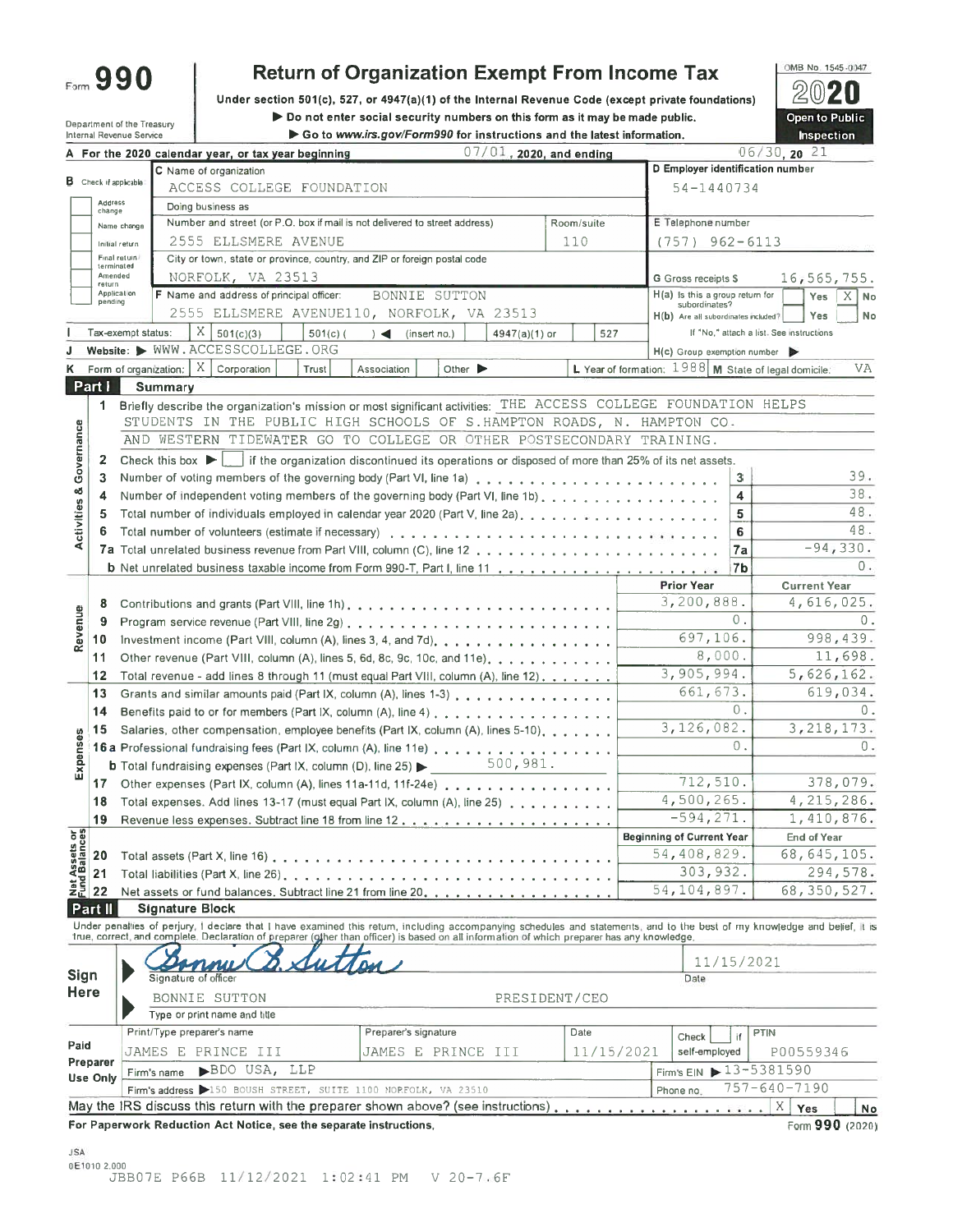| ACCESS COLLEGE FOUNDATION | 54-1440734 |
|---------------------------|------------|

|   | Form 990 (2020) |                                                      |                                                                             |                                                                                                                                                                                                                                                                  | Page 2                    |
|---|-----------------|------------------------------------------------------|-----------------------------------------------------------------------------|------------------------------------------------------------------------------------------------------------------------------------------------------------------------------------------------------------------------------------------------------------------|---------------------------|
|   | Part III        |                                                      | <b>Statement of Program Service Accomplishments</b>                         |                                                                                                                                                                                                                                                                  |                           |
|   |                 | 1 Briefly describe the organization's mission:       |                                                                             |                                                                                                                                                                                                                                                                  |                           |
|   | ATTACHMENT 1    |                                                      |                                                                             |                                                                                                                                                                                                                                                                  |                           |
|   |                 |                                                      |                                                                             |                                                                                                                                                                                                                                                                  |                           |
|   |                 |                                                      |                                                                             |                                                                                                                                                                                                                                                                  |                           |
|   |                 |                                                      |                                                                             | 2 Did the organization undertake any significant program services during the year which were not listed on the                                                                                                                                                   |                           |
|   |                 | If "Yes," describe these new services on Schedule O. |                                                                             |                                                                                                                                                                                                                                                                  | $X \mid No$<br>Yes        |
|   |                 |                                                      |                                                                             | 3 Did the organization cease conducting, or make significant changes in how it conducts, any program                                                                                                                                                             | $X \mid No$<br><b>Yes</b> |
|   |                 | If "Yes," describe these changes on Schedule O.      |                                                                             |                                                                                                                                                                                                                                                                  |                           |
| 4 |                 |                                                      | the total expenses, and revenue, if any, for each program service reported. | Describe the organization's program service accomplishments for each of its three largest program services, as measured by<br>expenses. Section $501(c)(3)$ and $501(c)(4)$ organizations are required to report the amount of grants and allocations to others, |                           |
|   | 4a (Code:       |                                                      |                                                                             | (Expenses \$3,331,374. including grants of \$619,034. ) (Revenue \$                                                                                                                                                                                              |                           |
|   | ATTACHMENT 2    |                                                      |                                                                             |                                                                                                                                                                                                                                                                  |                           |
|   |                 |                                                      |                                                                             |                                                                                                                                                                                                                                                                  |                           |
|   |                 |                                                      |                                                                             |                                                                                                                                                                                                                                                                  |                           |
|   |                 |                                                      |                                                                             |                                                                                                                                                                                                                                                                  |                           |
|   |                 |                                                      |                                                                             |                                                                                                                                                                                                                                                                  |                           |
|   |                 |                                                      |                                                                             |                                                                                                                                                                                                                                                                  |                           |
|   |                 |                                                      |                                                                             |                                                                                                                                                                                                                                                                  |                           |
|   |                 |                                                      |                                                                             |                                                                                                                                                                                                                                                                  |                           |
|   |                 |                                                      |                                                                             |                                                                                                                                                                                                                                                                  |                           |
|   |                 |                                                      |                                                                             |                                                                                                                                                                                                                                                                  |                           |
|   |                 |                                                      |                                                                             | 4b (Code: ) (Expenses \$ including grants of \$ ) (Revenue \$                                                                                                                                                                                                    |                           |
|   |                 |                                                      |                                                                             |                                                                                                                                                                                                                                                                  |                           |
|   |                 |                                                      |                                                                             |                                                                                                                                                                                                                                                                  |                           |
|   |                 |                                                      |                                                                             |                                                                                                                                                                                                                                                                  |                           |
|   |                 |                                                      |                                                                             |                                                                                                                                                                                                                                                                  |                           |
|   |                 |                                                      |                                                                             |                                                                                                                                                                                                                                                                  |                           |
|   |                 |                                                      |                                                                             |                                                                                                                                                                                                                                                                  |                           |
|   |                 |                                                      |                                                                             |                                                                                                                                                                                                                                                                  |                           |
|   |                 |                                                      |                                                                             |                                                                                                                                                                                                                                                                  |                           |
|   |                 |                                                      |                                                                             |                                                                                                                                                                                                                                                                  |                           |
|   |                 |                                                      |                                                                             |                                                                                                                                                                                                                                                                  |                           |
|   | 4c (Code:       |                                                      | (Expenses \$ including grants of \$ ) (Revenue \$                           |                                                                                                                                                                                                                                                                  |                           |
|   |                 |                                                      |                                                                             |                                                                                                                                                                                                                                                                  |                           |
|   |                 |                                                      |                                                                             |                                                                                                                                                                                                                                                                  |                           |
|   |                 |                                                      |                                                                             |                                                                                                                                                                                                                                                                  |                           |
|   |                 |                                                      |                                                                             |                                                                                                                                                                                                                                                                  |                           |
|   |                 |                                                      |                                                                             |                                                                                                                                                                                                                                                                  |                           |
|   |                 |                                                      |                                                                             |                                                                                                                                                                                                                                                                  |                           |
|   |                 |                                                      |                                                                             |                                                                                                                                                                                                                                                                  |                           |
|   |                 |                                                      |                                                                             |                                                                                                                                                                                                                                                                  |                           |
|   |                 |                                                      |                                                                             |                                                                                                                                                                                                                                                                  |                           |
|   |                 |                                                      |                                                                             |                                                                                                                                                                                                                                                                  |                           |
|   |                 |                                                      |                                                                             |                                                                                                                                                                                                                                                                  |                           |
|   |                 | 4d Other program services (Describe on Schedule O.)  |                                                                             |                                                                                                                                                                                                                                                                  |                           |
|   |                 |                                                      |                                                                             |                                                                                                                                                                                                                                                                  |                           |
|   | (Expenses \$    | 4e Total program service expenses >                  | including grants of \$<br>3,331,374.                                        | ) (Revenue \$                                                                                                                                                                                                                                                    |                           |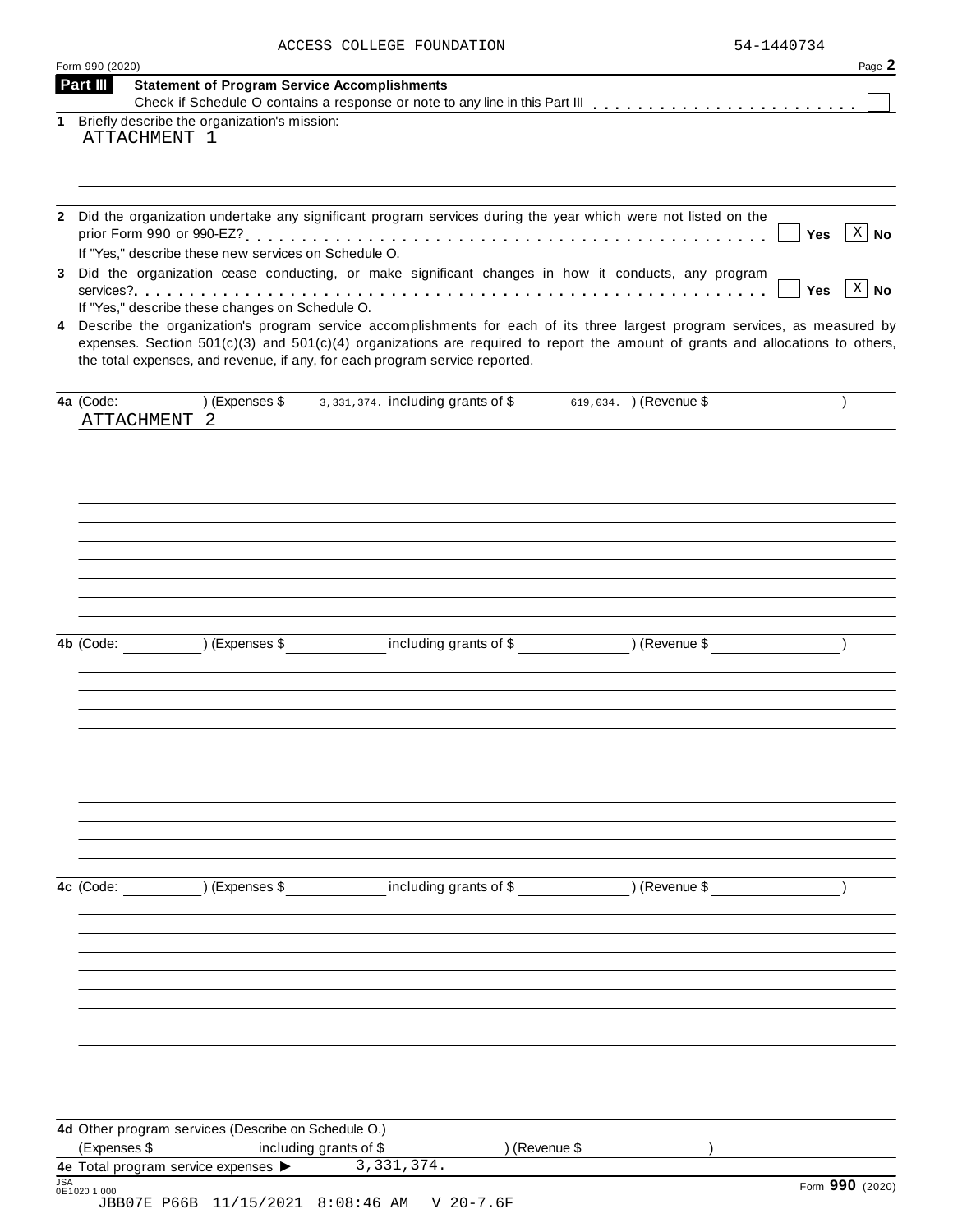|                | 54-1440734<br>ACCESS COLLEGE FOUNDATION                                                                              |                |            |              |
|----------------|----------------------------------------------------------------------------------------------------------------------|----------------|------------|--------------|
|                | Form 990 (2020)                                                                                                      |                |            | Page 3       |
|                | <b>Checklist of Required Schedules</b><br>Part IV                                                                    |                |            |              |
|                |                                                                                                                      |                | <b>Yes</b> | No           |
|                | Is the organization described in section $501(c)(3)$ or $4947(a)(1)$ (other than a private foundation)? If "Yes,"    |                |            |              |
|                |                                                                                                                      | $\mathbf 1$    | X          |              |
| $\mathbf{2}$   | Is the organization required to complete Schedule B, Schedule of Contributors See instructions?                      | $\overline{2}$ | X          |              |
| 3              | Did the organization engage in direct or indirect political campaign activities on behalf of or in opposition to     |                |            |              |
|                | candidates for public office? If "Yes," complete Schedule C, Part I.                                                 | 3              |            | $\mathbf{X}$ |
| 4              | Section 501(c)(3) organizations. Did the organization engage in lobbying activities, or have a section 501(h)        |                |            |              |
|                | election in effect during the tax year? If "Yes," complete Schedule C, Part II.                                      | 4              |            | X            |
| 5              | Is the organization a section $501(c)(4)$ , $501(c)(5)$ , or $501(c)(6)$ organization that receives membership dues, |                |            |              |
|                | assessments, or similar amounts as defined in Revenue Procedure 98-19? If "Yes," complete Schedule C, Part III       | 5              |            | X            |
| 6              | Did the organization maintain any donor advised funds or any similar funds or accounts for which donors              |                |            |              |
|                | have the right to provide advice on the distribution or investment of amounts in such funds or accounts? If          |                |            |              |
|                |                                                                                                                      | 6              |            | X            |
| $\overline{7}$ | Did the organization receive or hold a conservation easement, including easements to preserve open space,            |                |            |              |
|                | the environment, historic land areas, or historic structures? If "Yes," complete Schedule D, Part II.                | $\overline{7}$ |            | X            |
| 8              | Did the organization maintain collections of works of art, historical treasures, or other similar assets? If "Yes,"  |                |            |              |
|                |                                                                                                                      | 8              |            | X            |
| 9              | Did the organization report an amount in Part X, line 21, for escrow or custodial account liability, serve as a      |                |            |              |
|                | custodian for amounts not listed in Part X; or provide credit counseling, debt management, credit repair, or         |                |            |              |
|                |                                                                                                                      | 9              |            | X            |
|                |                                                                                                                      |                |            |              |

- **10** Did the organization, directly or through a related organization, hold assets in donor-restricted endowments or in quasi endowments? *If"Yes," complete Schedule D, Part <sup>V</sup>* m m m m m m m m m m m m m m m m m m m m m m m m m m m
- **11** If the organization's answer to any of the following questions is "Yes," then complete Schedule D, Parts VI, VII, VIII, IX, or X as applicable. **a** Did the organization report an amount for land, buildings, and equipment in Part X, line 10? *If "Yes," complete Schedule D, Part VI* m m m m m m m m m m m m m m m m m m m m m m m m m m m m m m m m m m m m m m m m m m m m m
	- **b** Did the organization report an amount for investments-other securities in Part X, line 12, that is 5% or more  $\qquad$ of its total assets reported in Part X, line 16? If "Yes," complete Schedule D, Part VII . . . . . . . . . . . . . . . .

**c** Did the organization report an amount for investments-program related in Part X, line 13, that is 5% or more **d** Did the organization report an amount for other assets in Part X, line 15, that is 5% or more of its total assets of its total assets reported in Part X, line 16? If "Yes," complete Schedule D, Part VIII . . . . . . . . . . . . . . .

**e** Did the organization report an amount for other liabilities in Part X, line 25? If "Yes," complete Schedule D, Part X . . . . . . **f** Did the organization's separate or consolidated financial statements for the tax year include a footnote that addresses reported in Part X, line 16? *If"Yes," complete Schedule D, Part IX* m m m m m m m m m m m m m m m m m m m m m m m m m m Did the organization report an amount for other liabilities in Part X, line 25? *If "Yes," complete Schedule D, Part <sup>X</sup>* m m m m m m

**12 a** Did the organization obtain separate, independent audited financial statements for the tax year? *If "Yes," complete* the organization's liability for uncertain tax positions under FIN <sup>48</sup> (ASC 740)? *If"Yes," complete Schedule D, Part <sup>X</sup>* m m m m m *Schedule D, Parts XI and XII*.  $\ldots$  .  $\ldots$  .  $\ldots$  .  $\ldots$  .  $\ldots$  .  $\ldots$  .  $\ldots$  .  $\ldots$  .  $\ldots$  .  $\ldots$  .  $\ldots$  .  $\ldots$  .  $\ldots$ 

**13 b** Was the organization included in consolidated, independent audited financial statements for the tax year? *If* "Yes," and if the organization answered "No" to line 12a, then completing Schedule D, Parts XI and XII is optional Is the organization <sup>a</sup> school described in section 170(b)(1)(A)(ii)? *If"Yes," complete Schedule <sup>E</sup>*mm m m m m m m m m

13 Is the organization a school described in section 170(b)(1)(A)(ii)? *If "Yes," complete Schedule E*.........<br>14<mark>a</mark> Did the organization maintain an office, employees, or agents outside of the United States?........... **b** Did the organization have aggregate revenues or expenses of more than \$10,000 from grantmaking, fundraising, business, investment, and program service activities outside the United States, or aggregate

**16** Did the organization report on Part IX, column (A), line 3, more than \$5,000 of aggregate grants or other assistance to or for foreign individuals? If "Yes," complete Schedule F, Parts III and IV . . . . . . . . . . . . . . . .

**17** Did the organization report a total of more than \$15,000 of expenses for professional fundraising services on Part IX, column (A), lines 6 and 11e? *If "Yes," complete Schedule G, Part I* See instructions means means means means of means of means of the means of means of means of the means of the means of the means of the means of  $\Gamma$  id the organization report more than  $$15,000$  total of fundraising

| 18 Did the organization report more than \$15,000 total of fundraising event gross income and contributions on  |
|-----------------------------------------------------------------------------------------------------------------|
|                                                                                                                 |
| 19 Did the organization report more than \$15,000 of gross income from gaming activities on Part VIII, line 9a? |
|                                                                                                                 |

**20 a** Did the organization operate one or more hospital facilities? *If "Yes," complete Schedule H* m m m m m m m m m m m m

**21 a** Did the organization operate one or more hospital facilities? If "Yes," complete Schedule H<br>**b** If "Yes" to line 20a, did the organization attach a copy of its audited financial statements to this return?<br>————————————— Did the organization report more than \$5,000 of grants or other assistance to any domestic organization or domestic government on Part IX, column (A), line 1? *If "Yes," complete Schedule I, Parts I and II*<br>0E10211.000

**<sup>15</sup>** foreign investments valued at \$100,000 or more? *If"Yes," complete Schedule F, Parts <sup>I</sup> and IV* m m m m m m m m m m Did the organization report on Part IX, column (A), line 3, more than \$5,000 of grants or other assistance to or for any foreign organization? *If"Yes," complete Schedule F, Parts II and IV* m m m m m m m m m m m m m m m m m m m m m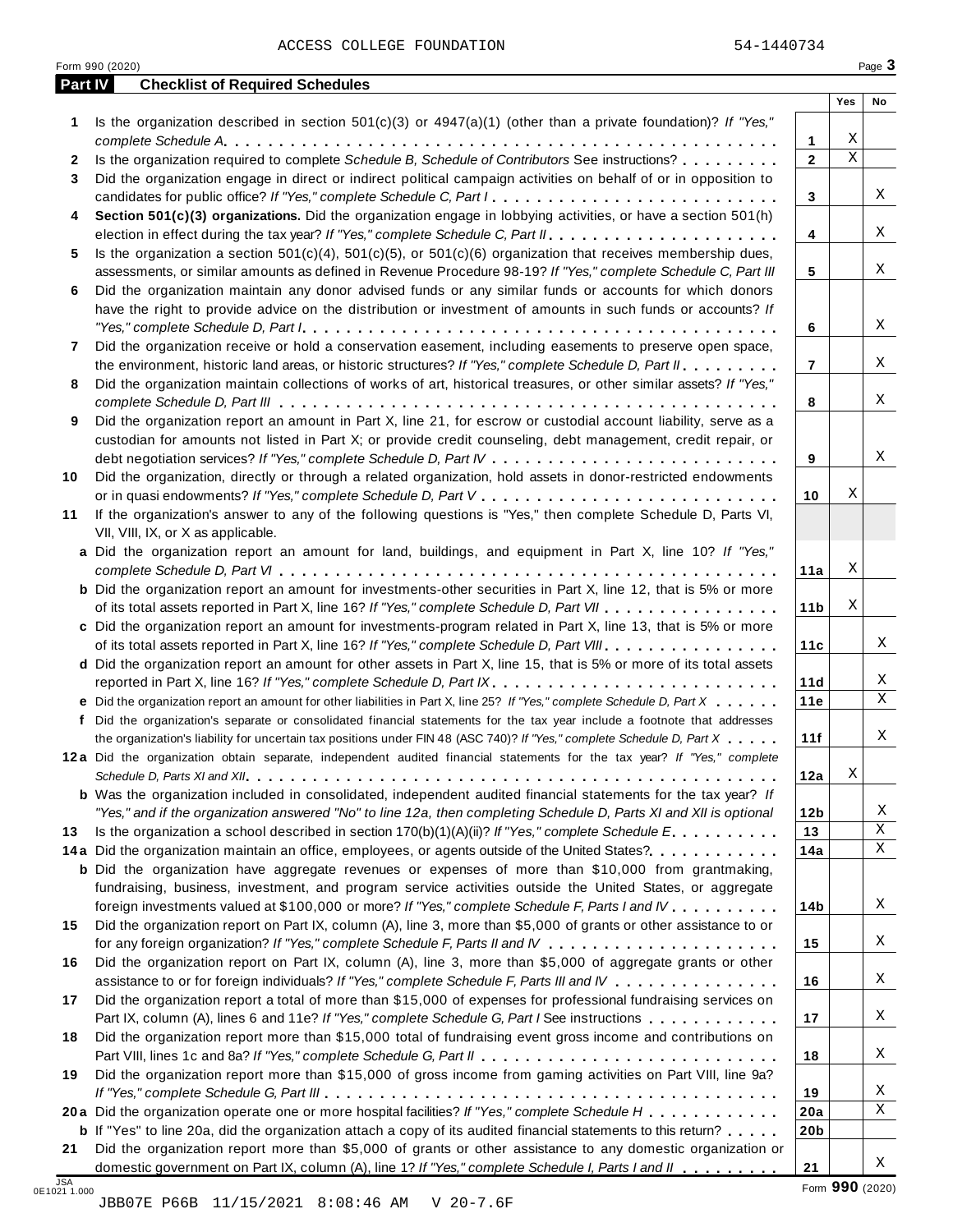| <b>Part IV</b>             | <b>Checklist of Required Schedules (continued)</b>                                                                        |                 |                 |    |
|----------------------------|---------------------------------------------------------------------------------------------------------------------------|-----------------|-----------------|----|
|                            |                                                                                                                           |                 | Yes             | No |
| 22                         | Did the organization report more than \$5,000 of grants or other assistance to or for domestic individuals on             |                 |                 |    |
|                            | Part IX, column (A), line 2? If "Yes," complete Schedule I, Parts I and III                                               | 22              | Χ               |    |
| 23                         | Did the organization answer "Yes" to Part VII, Section A, line 3, 4, or 5 about compensation of the                       |                 |                 |    |
|                            | organization's current and former officers, directors, trustees, key employees, and highest compensated                   |                 |                 |    |
|                            |                                                                                                                           | 23              | Χ               |    |
|                            | 24a Did the organization have a tax-exempt bond issue with an outstanding principal amount of more than                   |                 |                 |    |
|                            | \$100,000 as of the last day of the year, that was issued after December 31, 2002? If "Yes," answer lines 24b             |                 |                 |    |
|                            | through 24d and complete Schedule K. If "No," go to line 25a                                                              | 24a             |                 | Χ  |
|                            | <b>b</b> Did the organization invest any proceeds of tax-exempt bonds beyond a temporary period exception?                | 24b             |                 |    |
|                            | c Did the organization maintain an escrow account other than a refunding escrow at any time during the year               |                 |                 |    |
|                            |                                                                                                                           | 24c             |                 |    |
|                            | d Did the organization act as an "on behalf of" issuer for bonds outstanding at any time during the year?                 | 24d             |                 |    |
|                            | 25a Section 501(c)(3), 501(c)(4), and 501(c)(29) organizations. Did the organization engage in an excess benefit          |                 |                 |    |
|                            | transaction with a disqualified person during the year? If "Yes," complete Schedule L, Part I.                            | 25a             |                 | Χ  |
|                            | <b>b</b> Is the organization aware that it engaged in an excess benefit transaction with a disqualified person in a prior |                 |                 |    |
|                            | year, and that the transaction has not been reported on any of the organization's prior Forms 990 or 990-EZ?              |                 |                 |    |
|                            |                                                                                                                           | 25 <sub>b</sub> |                 | X  |
| 26                         | Did the organization report any amount on Part X, line 5 or 22, for receivables from or payables to any current           |                 |                 |    |
|                            | or former officer, director, trustee, key employee, creator or founder, substantial contributor, or 35%                   |                 |                 |    |
|                            | controlled entity or family member of any of these persons? If "Yes," complete Schedule L, Part II.                       | 26              |                 | X  |
| 27                         | Did the organization provide a grant or other assistance to any current or former officer, director, trustee, key         |                 |                 |    |
|                            | employee, creator or founder, substantial contributor or employee thereof, a grant selection committee                    |                 |                 |    |
|                            | member, or to a 35% controlled entity (including an employee thereof) or family member of any of these                    |                 |                 |    |
|                            |                                                                                                                           | 27              |                 | Χ  |
| 28                         | Was the organization a party to a business transaction with one of the following parties (see Schedule L,                 |                 |                 |    |
|                            | Part IV instructions, for applicable filing thresholds, conditions, and exceptions):                                      |                 |                 |    |
|                            | a A current or former officer, director, trustee, key employee, creator or founder, or substantial contributor? If        |                 |                 |    |
|                            |                                                                                                                           | 28a             |                 | Χ  |
|                            | <b>b</b> A family member of any individual described in line 28a? If "Yes," complete Schedule L, Part IV.                 | 28b             |                 | X  |
|                            | c A 35% controlled entity of one or more individuals and/or organizations described in lines 28a or 28b? If               |                 |                 |    |
|                            |                                                                                                                           |                 |                 | Χ  |
|                            | Did the organization receive more than \$25,000 in non-cash contributions? If "Yes," complete Schedule M                  | 28c<br>29       | $\mathbf X$     |    |
| 29                         | Did the organization receive contributions of art, historical treasures, or other similar assets, or qualified            |                 |                 |    |
| 30                         |                                                                                                                           |                 |                 | Χ  |
|                            |                                                                                                                           | 30              |                 | X  |
| 31                         | Did the organization liquidate, terminate, or dissolve and cease operations? If "Yes," complete Schedule N, Part I        | 31              |                 |    |
| 32                         | Did the organization sell, exchange, dispose of, or transfer more than 25% of its net assets? If "Yes,"                   |                 |                 | Χ  |
|                            |                                                                                                                           | 32              |                 |    |
| 33                         | Did the organization own 100% of an entity disregarded as separate from the organization under Regulations                |                 |                 |    |
|                            |                                                                                                                           | 33              |                 | Χ  |
| 34                         | Was the organization related to any tax-exempt or taxable entity? If "Yes," complete Schedule R, Part II, III,            |                 |                 |    |
|                            |                                                                                                                           | 34              |                 | Χ  |
|                            | 35a Did the organization have a controlled entity within the meaning of section 512(b)(13)?                               | 35a             |                 | X  |
|                            | <b>b</b> If "Yes" to line 35a, did the organization receive any payment from or engage in any transaction with a          |                 |                 |    |
|                            | controlled entity within the meaning of section 512(b)(13)? If "Yes," complete Schedule R, Part V, line 2                 | 35 <sub>b</sub> |                 |    |
| 36                         | Section 501(c)(3) organizations. Did the organization make any transfers to an exempt non-charitable                      |                 |                 |    |
|                            |                                                                                                                           | 36              |                 | Χ  |
| 37                         | Did the organization conduct more than 5% of its activities through an entity that is not a related organization          |                 |                 |    |
|                            | and that is treated as a partnership for federal income tax purposes? If "Yes," complete Schedule R, Part VI              | 37              |                 | Χ  |
| 38                         | Did the organization complete Schedule O and provide explanations in Schedule O for Part VI, lines 11b and                |                 |                 |    |
|                            | 19? Note: All Form 990 filers are required to complete Schedule O.                                                        | 38              | Χ               |    |
| <b>Part V</b>              | <b>Statements Regarding Other IRS Filings and Tax Compliance</b>                                                          |                 |                 |    |
|                            | Check if Schedule O contains a response or note to any line in this Part $V_1, \ldots, \ldots, \ldots, \ldots$            |                 |                 |    |
|                            |                                                                                                                           |                 | Yes             | No |
|                            | 2<br>1a Enter the number reported in Box 3 of Form 1096. Enter -0- if not applicable<br>1a                                |                 |                 |    |
|                            | 0.<br><b>b</b> Enter the number of Forms W-2G included in line 1a. Enter -0- if not applicable<br>1 <sub>b</sub>          |                 |                 |    |
|                            | c Did the organization comply with backup withholding rules for reportable payments to vendors and                        |                 |                 |    |
|                            |                                                                                                                           | 1c              | Χ               |    |
| <b>JSA</b><br>0E1030 1.000 |                                                                                                                           |                 | Form 990 (2020) |    |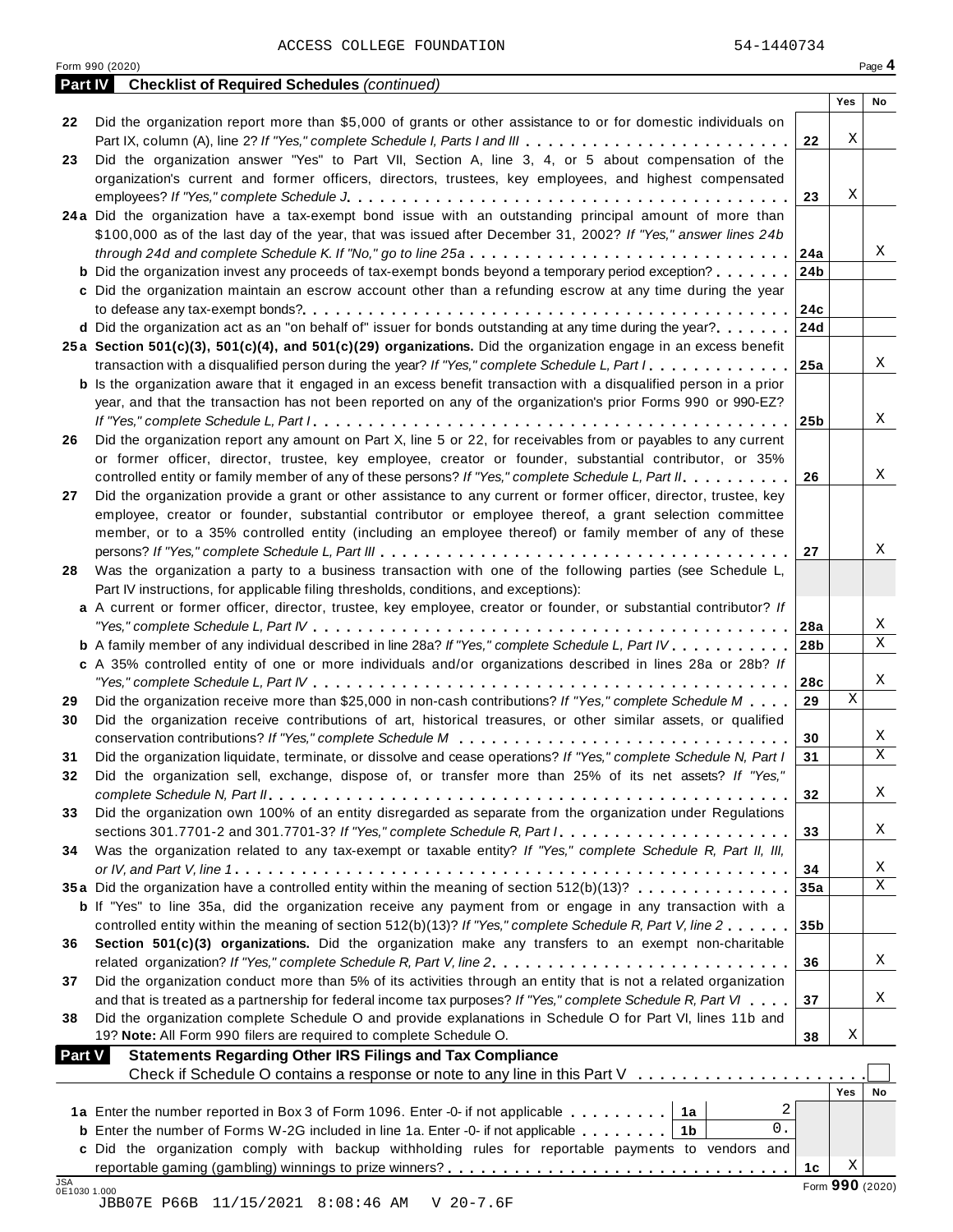|               | Form 990 (2020)                                                                                                                              |     |     | Page 5 |
|---------------|----------------------------------------------------------------------------------------------------------------------------------------------|-----|-----|--------|
| <b>Part V</b> | Statements Regarding Other IRS Filings and Tax Compliance (continued)                                                                        |     |     |        |
|               |                                                                                                                                              |     | Yes | No     |
|               | 2a Enter the number of employees reported on Form W-3, Transmittal of Wage and Tax                                                           |     |     |        |
|               | 48<br>Statements, filed for the calendar year ending with or within the year covered by this return. [2a]                                    |     |     |        |
|               | <b>b</b> If at least one is reported on line 2a, did the organization file all required federal employment tax returns?                      | 2b  | Χ   |        |
|               | <b>Note:</b> If the sum of lines 1a and 2a is greater than 250, you may be required to e-file (see instructions).                            |     |     |        |
|               | 3a Did the organization have unrelated business gross income of \$1,000 or more during the year?                                             | За  | Χ   |        |
|               | <b>b</b> If "Yes," has it filed a Form 990-T for this year? If "No" to line 3b, provide an explanation on Schedule O                         | 3b  | Χ   |        |
|               | 4a At any time during the calendar year, did the organization have an interest in, or a signature or other authority over,                   |     |     |        |
|               | a financial account in a foreign country (such as a bank account, securities account, or other financial account)?                           | 4a  |     | Χ      |
|               | <b>b</b> If "Yes," enter the name of the foreign country $\blacktriangleright$                                                               |     |     |        |
|               | See instructions for filing requirements for FinCEN Form 114, Report of Foreign Bank and Financial Accounts (FBAR).                          |     |     |        |
|               | 5a Was the organization a party to a prohibited tax shelter transaction at any time during the tax year?                                     | 5a  |     | Χ      |
|               | <b>b</b> Did any taxable party notify the organization that it was or is a party to a prohibited tax shelter transaction?                    | 5b  |     | Χ      |
|               | c If "Yes" to line 5a or 5b, did the organization file Form 8886-T?                                                                          | 5c  |     |        |
|               |                                                                                                                                              |     |     |        |
|               | 6a Does the organization have annual gross receipts that are normally greater than \$100,000, and did the                                    |     |     | Χ      |
|               | organization solicit any contributions that were not tax deductible as charitable contributions?                                             | 6a  |     |        |
|               | <b>b</b> If "Yes," did the organization include with every solicitation an express statement that such contributions or                      |     |     |        |
|               |                                                                                                                                              | 6b  |     |        |
| 7             | Organizations that may receive deductible contributions under section 170(c).                                                                |     |     |        |
|               | a Did the organization receive a payment in excess of \$75 made partly as a contribution and partly for goods                                |     |     |        |
|               |                                                                                                                                              | 7а  |     | Χ      |
|               | <b>b</b> If "Yes," did the organization notify the donor of the value of the goods or services provided?                                     | 7b  |     |        |
|               | c Did the organization sell, exchange, or otherwise dispose of tangible personal property for which it was                                   |     |     |        |
|               |                                                                                                                                              | 7c  | Χ   |        |
|               | 1                                                                                                                                            |     |     |        |
|               | e Did the organization receive any funds, directly or indirectly, to pay premiums on a personal benefit contract?                            | 7е  |     | Χ      |
|               | f Did the organization, during the year, pay premiums, directly or indirectly, on a personal benefit contract?                               | 7f  |     | X      |
|               | If the organization received a contribution of qualified intellectual property, did the organization file Form 8899 as required?             | 7g  |     |        |
|               | h If the organization received a contribution of cars, boats, airplanes, or other vehicles, did the organization file a Form 1098-C?         | 7h  | Χ   |        |
| 8             | Sponsoring organizations maintaining donor advised funds. Did a donor advised fund maintained by the                                         |     |     |        |
|               | sponsoring organization have excess business holdings at any time during the year?                                                           | 8   |     |        |
| 9             | Sponsoring organizations maintaining donor advised funds.                                                                                    |     |     |        |
|               | <b>a</b> Did the sponsoring organization make any taxable distributions under section 4966?                                                  | 9а  |     |        |
|               |                                                                                                                                              | 9b  |     |        |
|               | <b>b</b> Did the sponsoring organization make a distribution to a donor, donor advisor, or related person?                                   |     |     |        |
| 10            | Section 501(c)(7) organizations. Enter:<br> 10a                                                                                              |     |     |        |
|               | a Initiation fees and capital contributions included on Part VIII, line 12                                                                   |     |     |        |
|               | <b>b</b> Gross receipts, included on Form 990, Part VIII, line 12, for public use of club facilities 10b                                     |     |     |        |
| 11            | Section 501(c)(12) organizations. Enter:                                                                                                     |     |     |        |
|               | 11a<br>a Gross income from members or shareholders                                                                                           |     |     |        |
|               | <b>b</b> Gross income from other sources (Do not net amounts due or paid to other sources                                                    |     |     |        |
|               | 11b                                                                                                                                          |     |     |        |
|               | 12a Section 4947(a)(1) non-exempt charitable trusts. Is the organization filing Form 990 in lieu of Form 1041?                               | 12a |     |        |
|               | 12b<br><b>b</b> If "Yes," enter the amount of tax-exempt interest received or accrued during the year                                        |     |     |        |
| 13.           | Section 501(c)(29) qualified nonprofit health insurance issuers.                                                                             |     |     |        |
|               | a Is the organization licensed to issue qualified health plans in more than one state?                                                       | 13а |     |        |
|               | Note: See the instructions for additional information the organization must report on Schedule O.                                            |     |     |        |
|               | <b>b</b> Enter the amount of reserves the organization is required to maintain by the states in which                                        |     |     |        |
|               | the organization is licensed to issue qualified health plans $\ldots \ldots \ldots \ldots \ldots \ldots \ldots$                              |     |     |        |
|               |                                                                                                                                              |     |     |        |
|               | 14a Did the organization receive any payments for indoor tanning services during the tax year?                                               | 14a |     | Χ      |
|               | <b>b</b> If "Yes," has it filed a Form 720 to report these payments? If "No," provide an explanation on Schedule $0 \cdot \cdot \cdot \cdot$ | 14b |     |        |
| 15            | Is the organization subject to the section 4960 tax on payment(s) of more than \$1,000,000 in remuneration or                                |     |     |        |
|               |                                                                                                                                              | 15  |     | Χ      |
|               | If "Yes," see instructions and file Form 4720, Schedule N.                                                                                   |     |     |        |
| 16            | Is the organization an educational institution subject to the section 4968 excise tax on net investment income?                              | 16  |     | Χ      |
|               | If "Yes," complete Form 4720, Schedule O.                                                                                                    |     |     |        |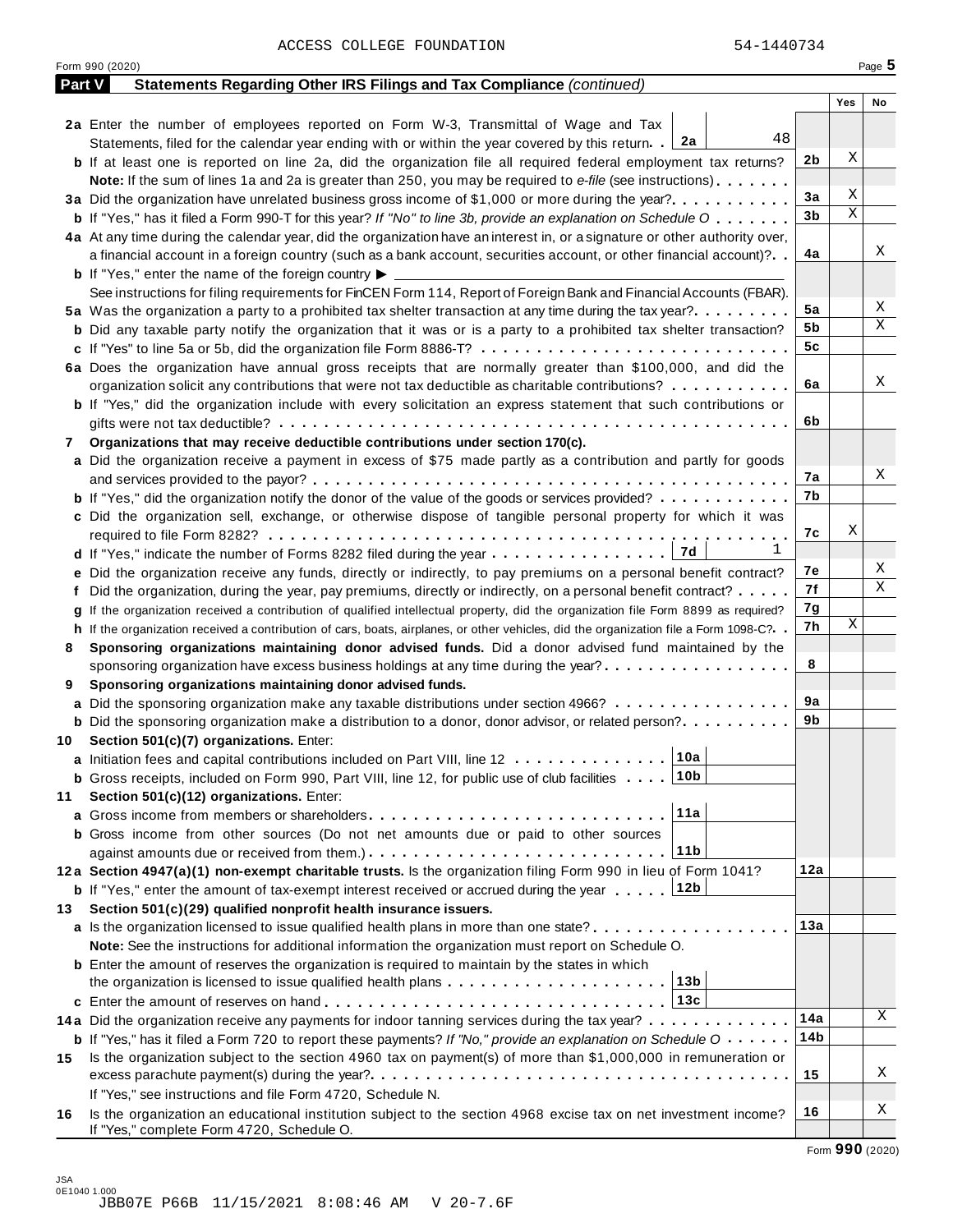|                                         | ACCESS COLLEGE FOUNDATION<br>Form 990 (2020)                                                                                                                                                                                                                                                 | 54-1440734      | Page $6$ |    |
|-----------------------------------------|----------------------------------------------------------------------------------------------------------------------------------------------------------------------------------------------------------------------------------------------------------------------------------------------|-----------------|----------|----|
|                                         | <b>Part VI</b><br>Governance, Management, and Disclosure For each "Yes" response to lines 2 through 7b below, and for a "No"                                                                                                                                                                 |                 |          |    |
|                                         | response to line 8a, 8b, or 10b below, describe the circumstances, processes, or changes on Schedule O. See instructions.                                                                                                                                                                    |                 |          |    |
|                                         |                                                                                                                                                                                                                                                                                              |                 |          | X  |
|                                         | <b>Section A. Governing Body and Management</b>                                                                                                                                                                                                                                              |                 | Yes      | No |
|                                         | 39<br>1a                                                                                                                                                                                                                                                                                     |                 |          |    |
|                                         | 1a Enter the number of voting members of the governing body at the end of the tax year<br>If there are material differences in voting rights among members of the governing body, or                                                                                                         |                 |          |    |
|                                         | if the governing body delegated broad authority to an executive committee or similar                                                                                                                                                                                                         |                 |          |    |
|                                         | committee, explain on Schedule O.<br>38                                                                                                                                                                                                                                                      |                 |          |    |
|                                         | 1 <sub>b</sub><br>Enter the number of voting members included on line 1a, above, who are independent                                                                                                                                                                                         |                 |          |    |
| 2                                       | Did any officer, director, trustee, or key employee have a family relationship or a business relationship with                                                                                                                                                                               |                 |          |    |
|                                         |                                                                                                                                                                                                                                                                                              | 2               | Χ        |    |
| 3                                       | Did the organization delegate control over management duties customarily performed by or under the direct                                                                                                                                                                                    |                 |          |    |
|                                         | supervision of officers, directors, trustees, or key employees to a management company or other person?                                                                                                                                                                                      | 3               |          | Χ  |
| 4                                       | Did the organization make any significant changes to its governing documents since the prior Form 990 was filed?                                                                                                                                                                             | 4               | Χ        |    |
| 5                                       | Did the organization become aware during the year of a significant diversion of the organization's assets?                                                                                                                                                                                   | 5               |          | Χ  |
| 6                                       |                                                                                                                                                                                                                                                                                              | 6               |          | Χ  |
| 7a                                      | Did the organization have members, stockholders, or other persons who had the power to elect or appoint                                                                                                                                                                                      |                 |          |    |
|                                         |                                                                                                                                                                                                                                                                                              | 7a              |          | Χ  |
| b                                       | Are any governance decisions of the organization reserved to (or subject to approval by) members,                                                                                                                                                                                            |                 |          |    |
|                                         |                                                                                                                                                                                                                                                                                              | 7b              |          | Χ  |
| 8                                       | Did the organization contemporaneously document the meetings held or written actions undertaken during                                                                                                                                                                                       |                 |          |    |
|                                         | the year by the following:                                                                                                                                                                                                                                                                   |                 |          |    |
| а                                       |                                                                                                                                                                                                                                                                                              | 8a              | X        |    |
| b                                       |                                                                                                                                                                                                                                                                                              | 8b              | Χ        |    |
| 9                                       | Is there any officer, director, trustee, or key employee listed in Part VII, Section A, who cannot be reached at                                                                                                                                                                             |                 |          |    |
|                                         | the organization's mailing address? If "Yes," provide the names and addresses on Schedule O.                                                                                                                                                                                                 | 9               |          | Χ  |
|                                         | Section B. Policies (This Section B requests information about policies not required by the Internal Revenue Code.)                                                                                                                                                                          |                 |          |    |
|                                         |                                                                                                                                                                                                                                                                                              |                 | Yes      | No |
|                                         |                                                                                                                                                                                                                                                                                              | 10a             |          | Χ  |
|                                         |                                                                                                                                                                                                                                                                                              |                 |          |    |
|                                         |                                                                                                                                                                                                                                                                                              |                 |          |    |
|                                         | If "Yes," did the organization have written policies and procedures governing the activities of such chapters,                                                                                                                                                                               |                 |          |    |
|                                         | affiliates, and branches to ensure their operations are consistent with the organization's exempt purposes?                                                                                                                                                                                  | 10 <sub>b</sub> | X        |    |
|                                         | 11a Has the organization provided a complete copy of this Form 990 to all members of its governing body before filing the form?                                                                                                                                                              | 11a             |          |    |
| b                                       | <b>b</b> Describe in Schedule O the process, if any, used by the organization to review this Form 990.                                                                                                                                                                                       |                 |          |    |
|                                         | 12a Did the organization have a written conflict of interest policy? If "No," go to line 13                                                                                                                                                                                                  | 12a             | X        |    |
| b                                       | Were officers, directors, or trustees, and key employees required to disclose annually interests that could give                                                                                                                                                                             |                 |          |    |
|                                         |                                                                                                                                                                                                                                                                                              | 12 <sub>b</sub> | X        |    |
|                                         | Did the organization regularly and consistently monitor and enforce compliance with the policy? If "Yes,"                                                                                                                                                                                    |                 |          |    |
|                                         |                                                                                                                                                                                                                                                                                              | 12c             | X        |    |
|                                         | Did the organization have a written whistleblower policy?                                                                                                                                                                                                                                    | 13              | Χ        |    |
|                                         | Did the organization have a written document retention and destruction policy?                                                                                                                                                                                                               | 14              | Χ        |    |
|                                         | Did the process for determining compensation of the following persons include a review and approval by                                                                                                                                                                                       |                 |          |    |
|                                         | independent persons, comparability data, and contemporaneous substantiation of the deliberation and decision?                                                                                                                                                                                |                 |          |    |
| a                                       | The organization's CEO, Executive Director, or top management official                                                                                                                                                                                                                       | 15a             | X        |    |
| b                                       |                                                                                                                                                                                                                                                                                              | 15b             |          | Χ  |
|                                         | If "Yes" to line 15a or 15b, describe the process in Schedule O (see instructions).                                                                                                                                                                                                          |                 |          |    |
|                                         |                                                                                                                                                                                                                                                                                              |                 |          |    |
|                                         | Did the organization invest in, contribute assets to, or participate in a joint venture or similar arrangement                                                                                                                                                                               | 16a             |          | Χ  |
| b                                       |                                                                                                                                                                                                                                                                                              |                 |          |    |
|                                         | If "Yes," did the organization follow a written policy or procedure requiring the organization to evaluate its<br>participation in joint venture arrangements under applicable federal tax law, and take steps to safeguard the                                                              |                 |          |    |
|                                         |                                                                                                                                                                                                                                                                                              | 16 <sub>b</sub> |          |    |
|                                         | <b>Section C. Disclosure</b>                                                                                                                                                                                                                                                                 |                 |          |    |
|                                         |                                                                                                                                                                                                                                                                                              |                 |          |    |
|                                         | List the states with which a copy of this Form 990 is required to be filed $\blacktriangleright \frac{VA}{A}$ ,                                                                                                                                                                              |                 |          |    |
|                                         | Section 6104 requires an organization to make its Forms 1023 (1024 or 1024-A, if applicable), 990, and 990-T (Section 501(c)                                                                                                                                                                 |                 |          |    |
|                                         | (3)s only) available for public inspection. Indicate how you made these available. Check all that apply.<br>Χ<br>X                                                                                                                                                                           |                 |          |    |
|                                         | $\mid X \mid$<br>Own website<br>Another's website<br>Upon request<br>Other (explain on Schedule O)                                                                                                                                                                                           |                 |          |    |
| 13<br>14<br>15<br>16а<br>17<br>18<br>19 | Describe on Schedule O whether (and if so, how) the organization made its governing documents, conflict of interest policy,                                                                                                                                                                  |                 |          |    |
| 20                                      | and financial statements available to the public during the tax year.<br>State the name, address, and telephone number of the person who possesses the organization's books and records $\blacktriangleright$ PAMELA JIMERSON 2555 ELLSMERE AVENUE SUITE 110 NORFOLK, VA 23513 (757)962-6113 |                 |          |    |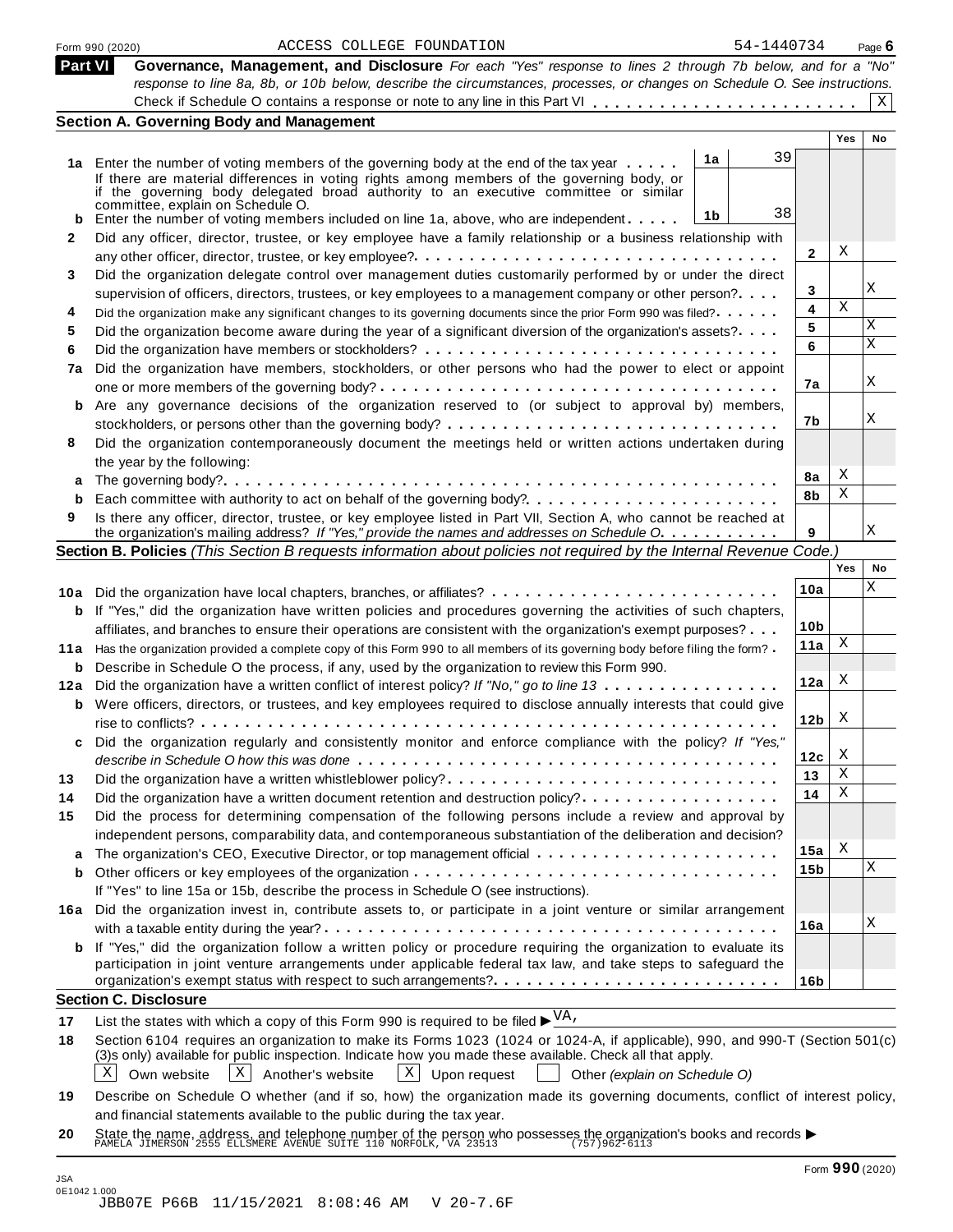| Part VII Compensation of Officers, Directors, Trustees, Key Employees, Highest Compensated Employees, and |  |  |  |  |  |
|-----------------------------------------------------------------------------------------------------------|--|--|--|--|--|
| <b>Independent Contractors</b>                                                                            |  |  |  |  |  |

Check if Schedule O contains a response or note to any line in this Part VII  $\ldots \ldots \ldots \ldots \ldots \ldots \ldots \ldots \ldots$ 

**Section A. Officers, Directors, Trustees, Key Employees, and Highest Compensated Employees**

**1a** Complete this table for all persons required to be listed. Report compensation for the calendar year ending with or within the organization's tax year.

anization's lax year.<br>● List all of the organization's **current** officers, directors, trustees (whether individuals or organizations), regardless of amount of<br>nnensation Enter -0- in columns (D) (E) and (E) if no compensa compensation. Enter -0- in columns (D), (E), and (F) if no compensation was paid.

• List all of the organization's current key employees, if any. See instructions for definition of "key employee."

■ List all of the organization's current key employees, if any. See instructions for definition of "key employee."<br>■ List the organization's five current highest compensated employees (other than an officer, director, tru who received reportable compensation (Box 5 of Form W-2 and/or Box 7 of Form 1099-MISC) of more than \$100,000 from the<br>organization and any related organizations.

organization and any related organizations.<br>• List all of the organization's **former** officers, key employees, and highest compensated employees who received more than<br>\$1.00.000 of reportable componention from the erganiza \$100,000 of reportable compensation from the organization and any related organizations.

% List all of the organization's **former directors or trustees** that received, in the capacity as a former director or trustee of the organization, more than \$10,000 of reportable compensation from the organization and any related organizations. See instructions for the order in which to list the persons above.

 $\mathbf{C}$ 

Check this box if neither the organization nor any related organization compensated any current officer, director, or trustee.

| (A)<br>Name and title     | (B)<br>Average<br>hours<br>per week<br>(list any<br>hours for<br>related<br>organizations<br>below<br>dotted line) | Individual trustee<br>or director | Institutional trustee | Officer     | (G)<br>Position<br>Key employee | (do not check more than one<br>box, unless person is both an<br>officer and a director/trustee)<br>Highest compensated<br>employee | Former | (D)<br>Reportable<br>compensation<br>from the<br>organization<br>(W-2/1099-MISC) | (E)<br>Reportable<br>compensation<br>from related<br>organizations<br>(W-2/1099-MISC) | (F)<br><b>Estimated amount</b><br>of other<br>compensation<br>from the<br>organization and<br>related organizations |
|---------------------------|--------------------------------------------------------------------------------------------------------------------|-----------------------------------|-----------------------|-------------|---------------------------------|------------------------------------------------------------------------------------------------------------------------------------|--------|----------------------------------------------------------------------------------|---------------------------------------------------------------------------------------|---------------------------------------------------------------------------------------------------------------------|
| (1) BONNIE B SUTTON       | 37.50                                                                                                              |                                   |                       |             |                                 |                                                                                                                                    |        |                                                                                  |                                                                                       |                                                                                                                     |
| PRESIDENT AND CEO         | 0.                                                                                                                 | Χ                                 |                       | $\mathbf X$ |                                 |                                                                                                                                    |        | 235,727.                                                                         | 0.                                                                                    | 8,450.                                                                                                              |
| (2) MARK COMPTON          | .20                                                                                                                |                                   |                       |             |                                 |                                                                                                                                    |        |                                                                                  |                                                                                       |                                                                                                                     |
| <b>DIRECTOR</b>           | $0$ .                                                                                                              | $\mathbf X$                       |                       |             |                                 |                                                                                                                                    |        | 0                                                                                | 0                                                                                     | $\mathsf 0$ .                                                                                                       |
| (3) CONRAD M HALL         | .20                                                                                                                |                                   |                       |             |                                 |                                                                                                                                    |        |                                                                                  |                                                                                       |                                                                                                                     |
| <b>DIRECTOR</b>           | $0$ .                                                                                                              | Χ                                 |                       |             |                                 |                                                                                                                                    |        | $0$ .                                                                            | $0$ .                                                                                 | $\mathsf 0$ .                                                                                                       |
| (4) FRANK BATTEN JR       | .20                                                                                                                |                                   |                       |             |                                 |                                                                                                                                    |        |                                                                                  |                                                                                       |                                                                                                                     |
| <b>DIRECTOR</b>           | $0$ .                                                                                                              | Χ                                 |                       | X           |                                 |                                                                                                                                    |        | 0                                                                                | $0\,$ .                                                                               | 0.                                                                                                                  |
| (5) JOAN P BROCK          | .20                                                                                                                |                                   |                       |             |                                 |                                                                                                                                    |        |                                                                                  |                                                                                       |                                                                                                                     |
| <b>DIRECTOR</b>           | $0$ .                                                                                                              | $\mathbf X$                       |                       |             |                                 |                                                                                                                                    |        | 0                                                                                | 0                                                                                     | $\mathsf 0$ .                                                                                                       |
| (6) CHARLES BIRDSONG      | .20                                                                                                                |                                   |                       |             |                                 |                                                                                                                                    |        |                                                                                  |                                                                                       |                                                                                                                     |
| <b>DIRECTOR</b>           | $0$ .                                                                                                              | X                                 |                       |             |                                 |                                                                                                                                    |        | 0                                                                                | 0                                                                                     | $\mathsf 0$ .                                                                                                       |
| (7) CHRIS GRAVES          | .20                                                                                                                |                                   |                       |             |                                 |                                                                                                                                    |        |                                                                                  |                                                                                       |                                                                                                                     |
| <b>DIRECTOR</b>           | 0.                                                                                                                 | X                                 |                       |             |                                 |                                                                                                                                    |        | 0                                                                                | 0                                                                                     | $0$ .                                                                                                               |
| (8) RONALD C. RIPLEY      | .20                                                                                                                |                                   |                       |             |                                 |                                                                                                                                    |        |                                                                                  |                                                                                       |                                                                                                                     |
| <b>DIRECTOR</b>           | 0.                                                                                                                 | Χ                                 |                       |             |                                 |                                                                                                                                    |        | 0                                                                                | 0                                                                                     | $\mathsf 0$ .                                                                                                       |
| (9) LOUIS RYAN            | .20                                                                                                                |                                   |                       |             |                                 |                                                                                                                                    |        |                                                                                  |                                                                                       |                                                                                                                     |
| <b>DIRECTOR</b>           | 0.                                                                                                                 | Χ                                 |                       |             |                                 |                                                                                                                                    |        | $\mathbf 0$                                                                      | 0.                                                                                    | 0.                                                                                                                  |
| (10) THOMAS G JOHNSON JR  | .20                                                                                                                |                                   |                       |             |                                 |                                                                                                                                    |        |                                                                                  |                                                                                       |                                                                                                                     |
| <b>DIRECTOR</b>           | $0$ .                                                                                                              | Χ                                 |                       |             |                                 |                                                                                                                                    |        | 0                                                                                | 0                                                                                     | $0$ .                                                                                                               |
| (11) R BRUCE BRADLEY      | .20                                                                                                                |                                   |                       |             |                                 |                                                                                                                                    |        |                                                                                  |                                                                                       |                                                                                                                     |
| <b>DIRECTOR</b>           | 0.                                                                                                                 | Χ                                 |                       |             |                                 |                                                                                                                                    |        | 0                                                                                | 0                                                                                     | 0.                                                                                                                  |
| (12) ALFRED M RANDOLPH JR | 1.00                                                                                                               |                                   |                       |             |                                 |                                                                                                                                    |        |                                                                                  |                                                                                       |                                                                                                                     |
| SECRETARY                 | $0$ .                                                                                                              | Χ                                 |                       | Χ           |                                 |                                                                                                                                    |        | 0                                                                                | 0                                                                                     | 0.                                                                                                                  |
| (13) LEMUEL E. LEWIS      | 1.00                                                                                                               |                                   |                       |             |                                 |                                                                                                                                    |        |                                                                                  |                                                                                       |                                                                                                                     |
| TREASURER                 | 0.                                                                                                                 | Χ                                 |                       | Χ           |                                 |                                                                                                                                    |        | 0                                                                                | 0                                                                                     | $0$ .                                                                                                               |
| (14) ALLISON MCDUFFIE     | .20                                                                                                                |                                   |                       |             |                                 |                                                                                                                                    |        |                                                                                  |                                                                                       |                                                                                                                     |
| <b>DIRECTOR</b>           | 0.                                                                                                                 | Χ                                 |                       |             |                                 |                                                                                                                                    |        | 0.                                                                               | $0$ .                                                                                 | $\mathsf 0$ .                                                                                                       |

Form **990** (2020)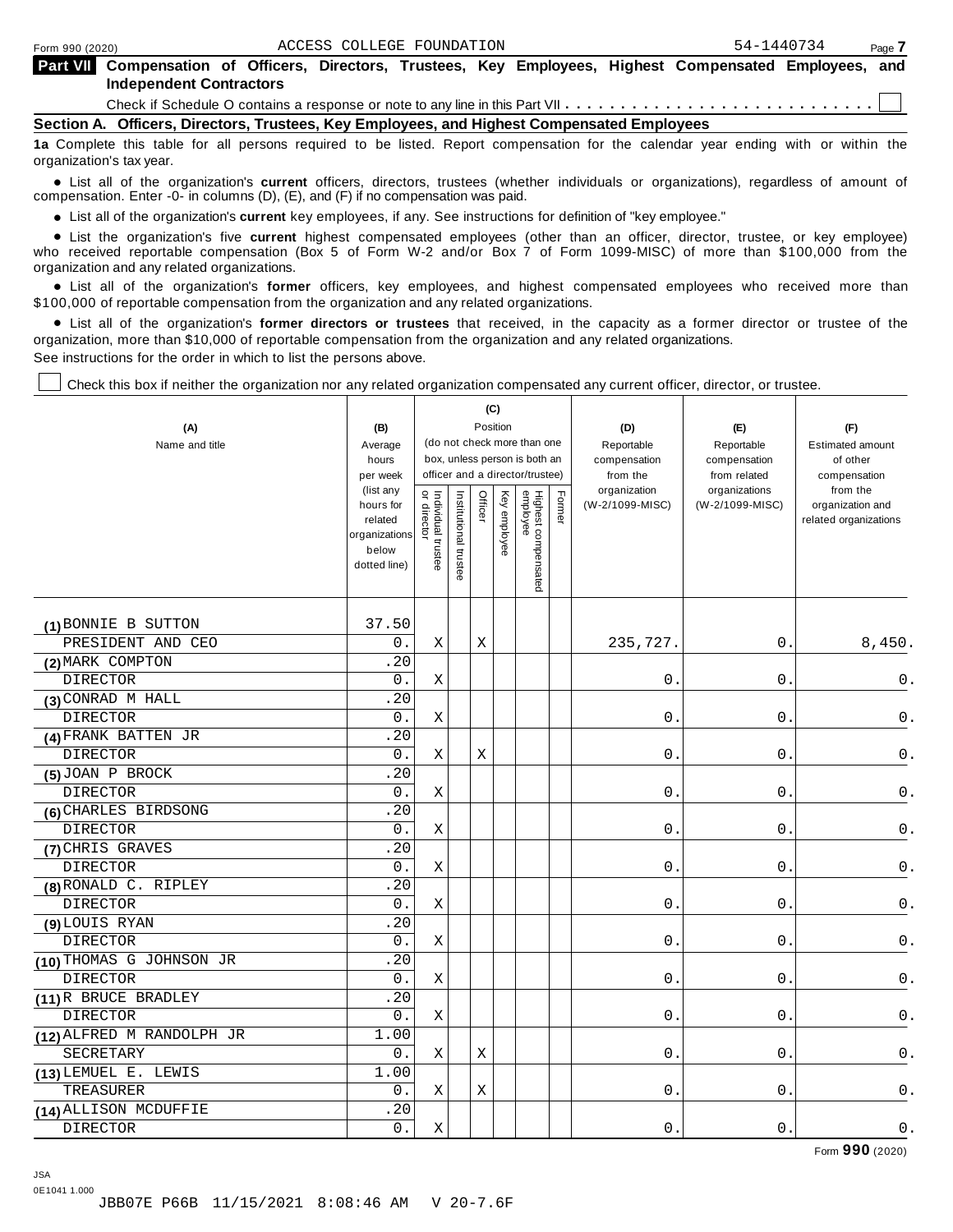| (A)<br>Name and title                                   | (B)<br>Average<br>hours per<br>week (list any<br>hours for |                                   |                       | (C)<br>Position | (do not check more than one<br>box, unless person is both an<br>officer and a director/trustee) |        | (D)<br>Reportable<br>compensation<br>from<br>the | (E)<br>Reportable<br>compensation from<br>related<br>organizations | (F)<br>Estimated<br>amount of<br>other<br>compensation   |
|---------------------------------------------------------|------------------------------------------------------------|-----------------------------------|-----------------------|-----------------|-------------------------------------------------------------------------------------------------|--------|--------------------------------------------------|--------------------------------------------------------------------|----------------------------------------------------------|
|                                                         | related<br>organizations<br>below dotted<br>line)          | Individual trustee<br>or director | Institutional trustee | Officer         | Highest compensated<br>employee<br>Key employee                                                 | Former | organization<br>(W-2/1099-MISC)                  | (W-2/1099-MISC)                                                    | from the<br>organization<br>and related<br>organizations |
| 15) SCOTT CARR                                          | .20                                                        |                                   |                       |                 |                                                                                                 |        |                                                  |                                                                    |                                                          |
| <b>DIRECTOR</b>                                         | 0.                                                         | Χ                                 |                       |                 |                                                                                                 |        | 0                                                | 0.                                                                 | 0.                                                       |
| 16) MARK A JOHNSON                                      | .20                                                        |                                   |                       |                 |                                                                                                 |        |                                                  |                                                                    |                                                          |
| <b>DIRECTOR</b>                                         | $0$ .                                                      | X                                 |                       |                 |                                                                                                 |        | $\mathbf 0$                                      | $0$ .                                                              | 0.                                                       |
| 17) DR AARON SPENCE                                     | .20                                                        |                                   |                       |                 |                                                                                                 |        |                                                  |                                                                    |                                                          |
| <b>DIRECTOR</b>                                         | $0$ .                                                      | X                                 |                       |                 |                                                                                                 |        | $\mathbf 0$                                      | 0.                                                                 | 0.                                                       |
| 18) AUDREY SETTLE                                       | .20                                                        |                                   |                       |                 |                                                                                                 |        |                                                  |                                                                    |                                                          |
| <b>DIRECTOR</b>                                         | 0.                                                         | X                                 |                       |                 |                                                                                                 |        | $\mathbf 0$                                      | 0.                                                                 | 0.                                                       |
| (19) JANE R SHORT                                       | .20                                                        |                                   |                       |                 |                                                                                                 |        |                                                  |                                                                    |                                                          |
| <b>DIRECTOR</b>                                         | 0.                                                         | Χ                                 |                       |                 |                                                                                                 |        | 0                                                | 0.                                                                 | 0.                                                       |
| 20) VICKY MCPHERSON                                     | .20                                                        |                                   |                       |                 |                                                                                                 |        |                                                  |                                                                    |                                                          |
| <b>DIRECTOR</b>                                         | 0.                                                         | X                                 |                       |                 |                                                                                                 |        | $\mathbf 0$                                      | $0$ .                                                              | 0.                                                       |
| 21) JOHN STEIN                                          | .20                                                        |                                   |                       |                 |                                                                                                 |        |                                                  |                                                                    |                                                          |
| DIRECTOR                                                | 0.                                                         | X                                 |                       |                 |                                                                                                 |        | 0                                                | 0.                                                                 | 0.                                                       |
| 22) LEWIS W WEBB III                                    | .20                                                        |                                   |                       |                 |                                                                                                 |        |                                                  |                                                                    |                                                          |
| <b>DIRECTOR</b>                                         | 0.                                                         | X                                 |                       |                 |                                                                                                 |        | $\Omega$                                         | 0.                                                                 | 0.                                                       |
| 23) WAYNE WILBANKS                                      | .20                                                        |                                   |                       |                 |                                                                                                 |        |                                                  |                                                                    |                                                          |
| <b>DIRECTOR</b>                                         | 0.                                                         | Χ                                 |                       |                 |                                                                                                 |        | 0                                                | 0.                                                                 | 0.                                                       |
| 24) DAVID MELE                                          | $\overline{1}$ .00                                         |                                   |                       |                 |                                                                                                 |        |                                                  |                                                                    |                                                          |
| <b>CHAIRMAN</b>                                         | 0.                                                         | X                                 |                       | Χ               |                                                                                                 |        | 0                                                | 0.                                                                 | 0.                                                       |
| 25) AMANDA GIFT                                         | 1.00                                                       |                                   |                       |                 |                                                                                                 |        |                                                  |                                                                    |                                                          |
| CHAIR ELECT                                             | 0.                                                         | X                                 |                       | Χ               |                                                                                                 |        | 0                                                | 0.                                                                 | 0.                                                       |
| 1b Sub-total                                            |                                                            |                                   |                       |                 |                                                                                                 |        | 235,727.                                         | $\mathbf{0}$ .                                                     | 8,450.                                                   |
| c Total from continuation sheets to Part VII, Section A |                                                            |                                   |                       |                 |                                                                                                 |        | $\mathbf{0}$ .                                   | $\mathbf{0}$                                                       | 0.                                                       |
|                                                         |                                                            |                                   |                       |                 |                                                                                                 |        | 235,727.                                         | $\Omega$ .                                                         | 8,450.                                                   |

| 3 Did the organization list any former officer, director, or trustee, key employee, or highest compensated                                                                                                             |     |  |
|------------------------------------------------------------------------------------------------------------------------------------------------------------------------------------------------------------------------|-----|--|
| employee on line 1a? If "Yes," complete Schedule J for such individual                                                                                                                                                 |     |  |
| 4 For any individual listed on line 1a, is the sum of reportable compensation and other compensation from the<br>organization and related organizations greater than \$150,000? If "Yes," complete Schedule J for such |     |  |
|                                                                                                                                                                                                                        |     |  |
| 5 Did any person listed on line 1a receive or accrue compensation from any unrelated organization or individual                                                                                                        |     |  |
| for services rendered to the organization? If "Yes," complete Schedule J for such person                                                                                                                               | - 5 |  |
|                                                                                                                                                                                                                        |     |  |

# **Section B. Independent Contractors**

**1** Complete this table for your five highest compensated independent contractors that received more than \$100,000 of compensation from the organization. Report compensation for the calendar year ending with or within the organization's tax year.

|             | (A)<br>Name and business address                                                                                                                                                          | (B)<br>Description of services | (C)<br>Compensation |
|-------------|-------------------------------------------------------------------------------------------------------------------------------------------------------------------------------------------|--------------------------------|---------------------|
|             |                                                                                                                                                                                           |                                |                     |
|             |                                                                                                                                                                                           |                                |                     |
|             |                                                                                                                                                                                           |                                |                     |
|             |                                                                                                                                                                                           |                                |                     |
|             |                                                                                                                                                                                           |                                |                     |
| $2^{\circ}$ | Total number of independent contractors (including but not limited to those listed above) who received<br>more than \$100,000 in compensation from the organization $\blacktriangleright$ |                                |                     |
| 10A         |                                                                                                                                                                                           |                                | $\sim$              |

X

X

X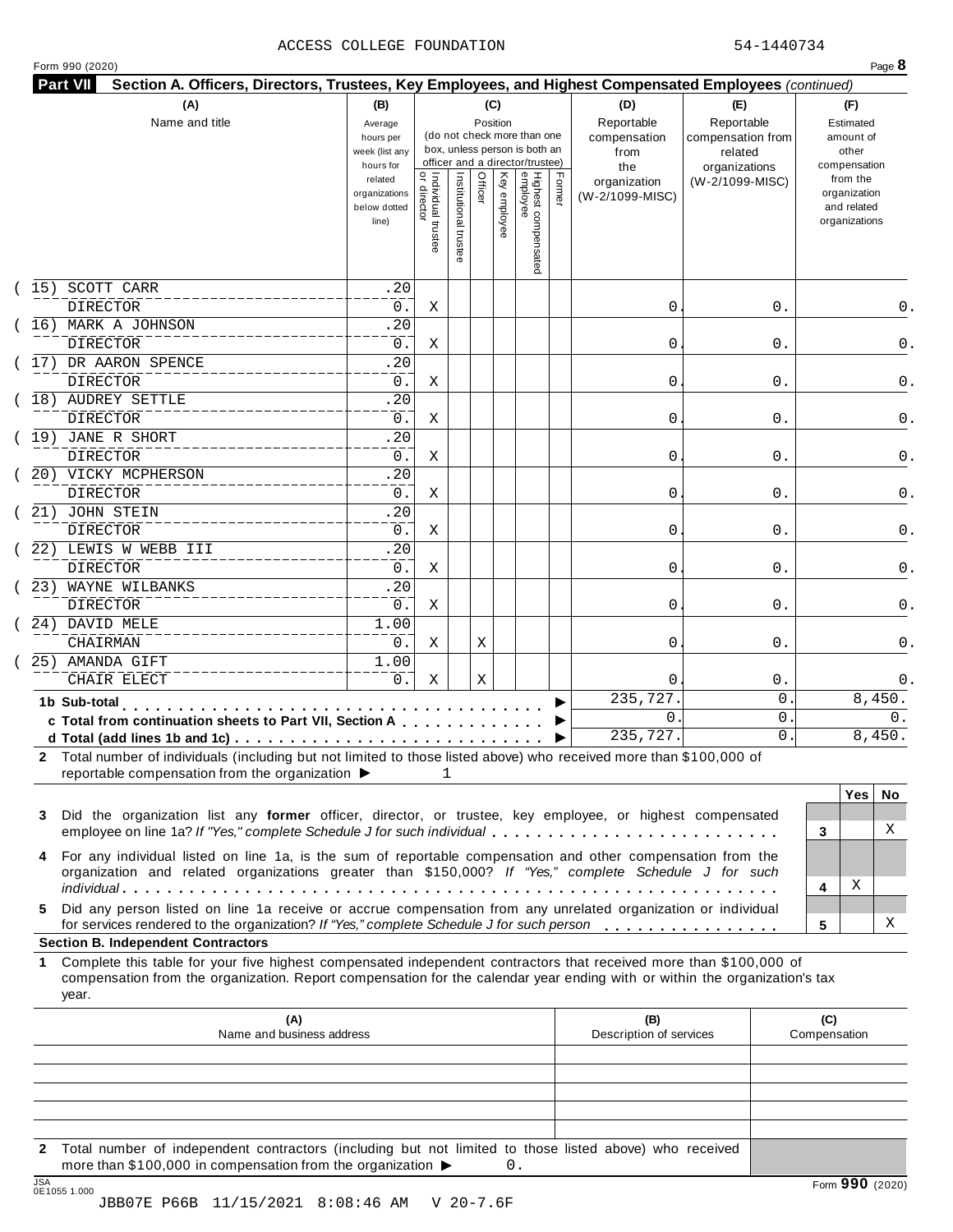|  |  | Form 990 (2020) |
|--|--|-----------------|
|--|--|-----------------|

Form <sup>990</sup> (2020) Page **8 Part VII Section A. Officers, Directors, Trustees, Key Employees, and Highest Compensated Employees** *(continued)* **(A) (B) (C) (D) (E) (F)** Name and title **Average** hours per week (list any hours for related organizations below dotted line) Position (do not check more than one box, unless person is both an officer and a director/trustee) Reportable compensation from the organization (W-2/1099-MISC) Reportable compensation from related organizations (W-2/1099-MISC) Estimated amount of other compensation from the organization and related organizations Individual trustee  $\overline{\circ}$ director Institutional trustee Officer employee<br>Key emplo employee Highest compensated employee Former  $\frac{1}{\sqrt{1+\frac{1}{n}}+\frac{1}{n}}$  **1b** Sub-total<br>
m  $\frac{1}{\sqrt{1+\frac{1}{n}}+\frac{1}{n}}$  **1b** Sub-total **c** Total from continuation sheets to Part VII, Section A manufactured in the state of  $\blacksquare$ **<sup>d</sup> Total (add lines 1b and 1c)** m m m m m m m m m m m m m m m m m m m m m m m m m m m m I **2** Total number of individuals (including but not limited to those listed above) who received more than \$100,000 of reportable compensation from the organization  $\blacktriangleright$ **Yes No 3** Did the organization list any **former** officer, director, or trustee, key employee, or highest compensated employee on line 1a? *If "Yes," complete Schedule <sup>J</sup> for such individual* m m m m m m m m m m m m m m m m m m m m m m m m m m **<sup>3</sup> 4** For any individual listed on line 1a, is the sum of reportable compensation and other compensation from the organization and related organizations greater than \$150,000? *If "Yes," complete Schedule J for such individual* m m m m m m m m m m m m m m m m m m m m m m m m m m m m m m m m m m m m m m m m m m m m m m m m m m m m m m m m m m m **<sup>4</sup> 5** Did any person listed on line 1a receive or accrue compensation from any unrelated organization or individual for services rendered to the organization? *If"Yes," complete Schedule <sup>J</sup> for such person* mm m m m m m m m m m m m m m m **<sup>5</sup> Section B. Independent Contractors 1** Complete this table for your five highest compensated independent contractors that received more than \$100,000 of compensation from the organization. Report compensation for the calendar year ending with or within the organization's tax year. **(A)** Name and business address **(B)** Description of services **(C)** Compensation **2** Total number of independent contractors (including but not limited to those listed above) who received 1 X X X (26) T. RICHARD LITTON, JR.  $\vert$  .20 DIRECTOR 0. X 0. 0. 0. (27) OWEN GRIFFIN .20 DIRECTOR 0. X 0. 0. 0. 28) WENDI BUTLER .20 DIRECTOR 0. X 0. 0. 0. (29) JIM SHUMADINE .20 DIRECTOR 0. X 0. 0. 0. (30) JAMES NOEL .20 DIRECTOR 0. X 0. 0. 0. ( 31) REED ATKINS .20 DIRECTOR 0. X 0. 0. 0. (32) STEPHANIE CALLIOTT 120 DIRECTOR 0. X 0. 0. 0. (33) EVAN KALFUS .20 DIRECTOR 0. X 0. 0. 0. ( 34) DON SCOTT .20 DIRECTOR 0. X 0. 0. 0. (35) ROBIN COOKE .20 DIRECTOR 0. X 0. 0. 0. (36) TODD COPELAND .20 DIRECTOR 0. X 0. 0. 0.  $0.$  0. 0.

more than \$100,000 in compensation from the organization  $\blacktriangleright$ <br>  $\frac{\text{JSA}}{0 \text{E}1055}$  1.000 JSA Form **990** (2020) 0E1055 1.000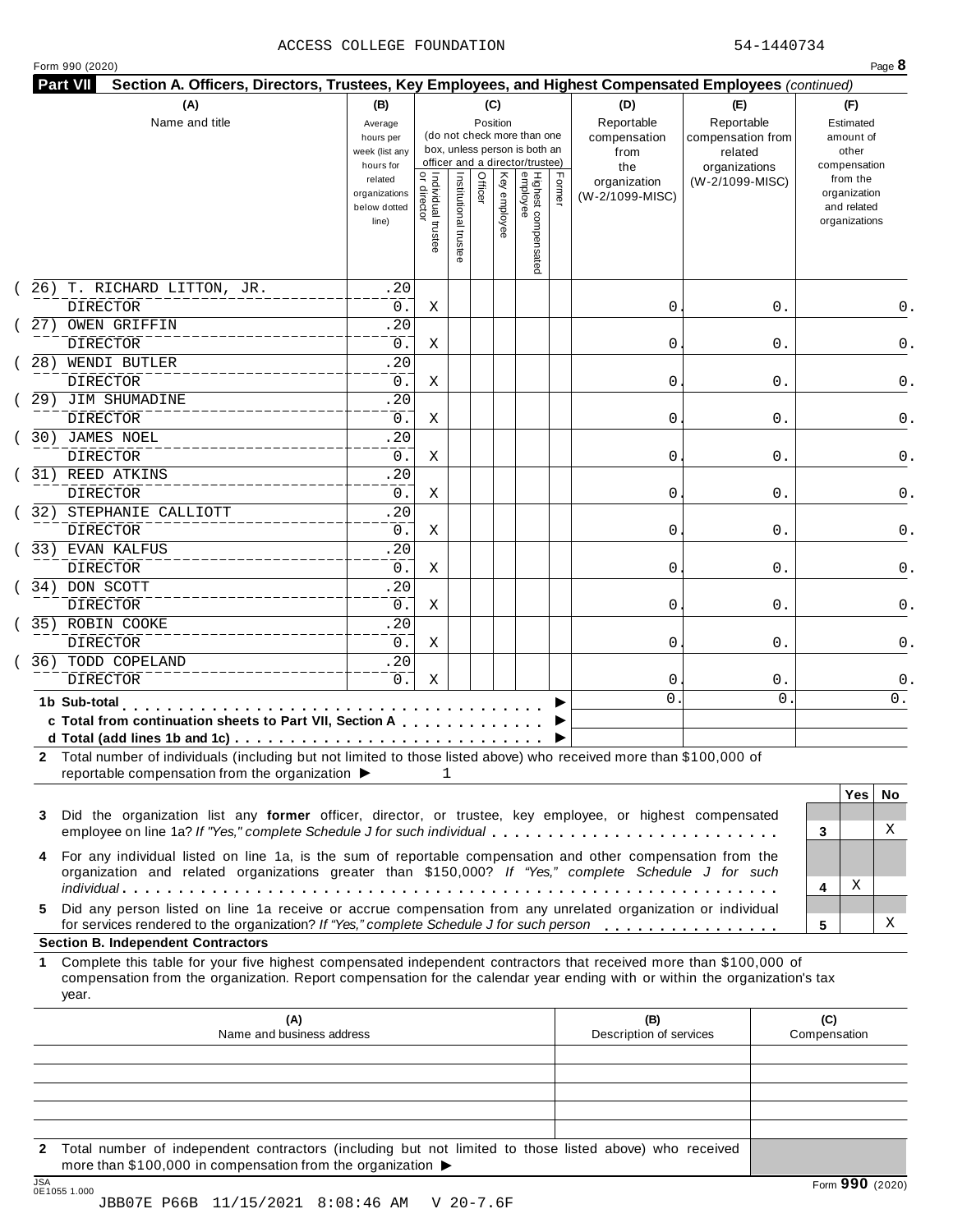|     | <b>Part VII</b><br>Section A. Officers, Directors, Trustees, Key Employees, and Highest Compensated Employees (continued)<br>(A)                                                                                                                 | (B)                                                 |                                     |                       |         | (C)          |                                                                                                 |        | (D)                                       | (E)                                                         |    | (F)                                                      |     |
|-----|--------------------------------------------------------------------------------------------------------------------------------------------------------------------------------------------------------------------------------------------------|-----------------------------------------------------|-------------------------------------|-----------------------|---------|--------------|-------------------------------------------------------------------------------------------------|--------|-------------------------------------------|-------------------------------------------------------------|----|----------------------------------------------------------|-----|
|     | Name and title                                                                                                                                                                                                                                   | Average<br>hours per<br>week (list any<br>hours for |                                     |                       |         | Position     | (do not check more than one<br>box, unless person is both an<br>officer and a director/trustee) |        | Reportable<br>compensation<br>from<br>the | Reportable<br>compensation from<br>related<br>organizations |    | Estimated<br>amount of<br>other<br>compensation          |     |
|     |                                                                                                                                                                                                                                                  | related<br>organizations<br>below dotted<br>line)   | Individual trustee<br>  or director | Institutional trustee | Officer | Key employee | Highest compensated<br>employee                                                                 | Former | organization<br>(W-2/1099-MISC)           | (W-2/1099-MISC)                                             |    | from the<br>organization<br>and related<br>organizations |     |
| 37) | SHARON GOODWYN                                                                                                                                                                                                                                   | .20                                                 |                                     |                       |         |              |                                                                                                 |        |                                           |                                                             |    |                                                          |     |
|     | <b>DIRECTOR</b>                                                                                                                                                                                                                                  | $0$ .                                               | Χ                                   |                       |         |              |                                                                                                 |        | 0                                         |                                                             | 0. |                                                          | 0.  |
|     | 38) GWEN GREEN                                                                                                                                                                                                                                   | .20                                                 |                                     |                       |         |              |                                                                                                 |        |                                           |                                                             |    |                                                          |     |
|     | <b>DIRECTOR</b>                                                                                                                                                                                                                                  | 0.                                                  | Χ                                   |                       |         |              |                                                                                                 |        | 0                                         |                                                             | 0. |                                                          | 0.  |
|     | 39) FRED KIRSCHBAUM                                                                                                                                                                                                                              | .20                                                 |                                     |                       |         |              |                                                                                                 |        |                                           |                                                             |    |                                                          |     |
|     | <b>DIRECTOR</b>                                                                                                                                                                                                                                  | 0.                                                  | Χ                                   |                       |         |              |                                                                                                 |        | 0                                         |                                                             | 0. |                                                          | 0.  |
|     |                                                                                                                                                                                                                                                  |                                                     |                                     |                       |         |              |                                                                                                 |        |                                           |                                                             |    |                                                          |     |
|     |                                                                                                                                                                                                                                                  |                                                     |                                     |                       |         |              |                                                                                                 |        |                                           |                                                             |    |                                                          |     |
|     |                                                                                                                                                                                                                                                  |                                                     |                                     |                       |         |              |                                                                                                 |        |                                           |                                                             |    |                                                          |     |
|     |                                                                                                                                                                                                                                                  |                                                     |                                     |                       |         |              |                                                                                                 |        |                                           |                                                             |    |                                                          |     |
|     |                                                                                                                                                                                                                                                  |                                                     |                                     |                       |         |              |                                                                                                 |        |                                           |                                                             |    |                                                          |     |
|     |                                                                                                                                                                                                                                                  |                                                     |                                     |                       |         |              |                                                                                                 |        |                                           |                                                             |    |                                                          |     |
|     |                                                                                                                                                                                                                                                  |                                                     |                                     |                       |         |              |                                                                                                 |        |                                           |                                                             |    |                                                          |     |
|     |                                                                                                                                                                                                                                                  |                                                     |                                     |                       |         |              |                                                                                                 |        |                                           |                                                             |    |                                                          |     |
|     | 1b Sub-total                                                                                                                                                                                                                                     |                                                     |                                     |                       |         |              |                                                                                                 |        | $\mathbf{0}$                              |                                                             | 0  |                                                          | 0.  |
|     | c Total from continuation sheets to Part VII, Section A                                                                                                                                                                                          |                                                     |                                     |                       |         |              |                                                                                                 |        |                                           |                                                             |    |                                                          |     |
|     | 2 Total number of individuals (including but not limited to those listed above) who received more than \$100,000 of                                                                                                                              |                                                     |                                     |                       |         |              |                                                                                                 |        |                                           |                                                             |    |                                                          |     |
|     | reportable compensation from the organization ▶                                                                                                                                                                                                  |                                                     |                                     | $\mathbf{1}$          |         |              |                                                                                                 |        |                                           |                                                             |    |                                                          |     |
|     |                                                                                                                                                                                                                                                  |                                                     |                                     |                       |         |              |                                                                                                 |        |                                           |                                                             |    | Yes                                                      | No. |
| 3   | Did the organization list any former officer, director, or trustee, key employee, or highest compensated                                                                                                                                         |                                                     |                                     |                       |         |              |                                                                                                 |        |                                           |                                                             |    |                                                          |     |
|     | employee on line 1a? If "Yes," complete Schedule J for such individual                                                                                                                                                                           |                                                     |                                     |                       |         |              |                                                                                                 |        |                                           |                                                             | 3  |                                                          | X   |
| 4   | For any individual listed on line 1a, is the sum of reportable compensation and other compensation from the<br>organization and related organizations greater than \$150,000? If "Yes," complete Schedule J for such                             |                                                     |                                     |                       |         |              |                                                                                                 |        |                                           |                                                             |    |                                                          |     |
| 5.  | Did any person listed on line 1a receive or accrue compensation from any unrelated organization or individual                                                                                                                                    |                                                     |                                     |                       |         |              |                                                                                                 |        |                                           |                                                             | 4  | Χ                                                        | х   |
|     | for services rendered to the organization? If "Yes," complete Schedule J for such person<br><b>Section B. Independent Contractors</b>                                                                                                            |                                                     |                                     |                       |         |              |                                                                                                 |        |                                           |                                                             | 5  |                                                          |     |
|     | Complete this table for your five highest compensated independent contractors that received more than \$100,000 of<br>compensation from the organization. Report compensation for the calendar year ending with or within the organization's tax |                                                     |                                     |                       |         |              |                                                                                                 |        |                                           |                                                             |    |                                                          |     |
|     |                                                                                                                                                                                                                                                  |                                                     |                                     |                       |         |              |                                                                                                 |        |                                           |                                                             |    |                                                          |     |
| 1   | year.                                                                                                                                                                                                                                            |                                                     |                                     |                       |         |              |                                                                                                 |        |                                           |                                                             |    |                                                          |     |

**2** Total number of independent contractors (including but not limited to those listed above) who received more than \$100,000 in compensation from the organization  $\blacktriangleright$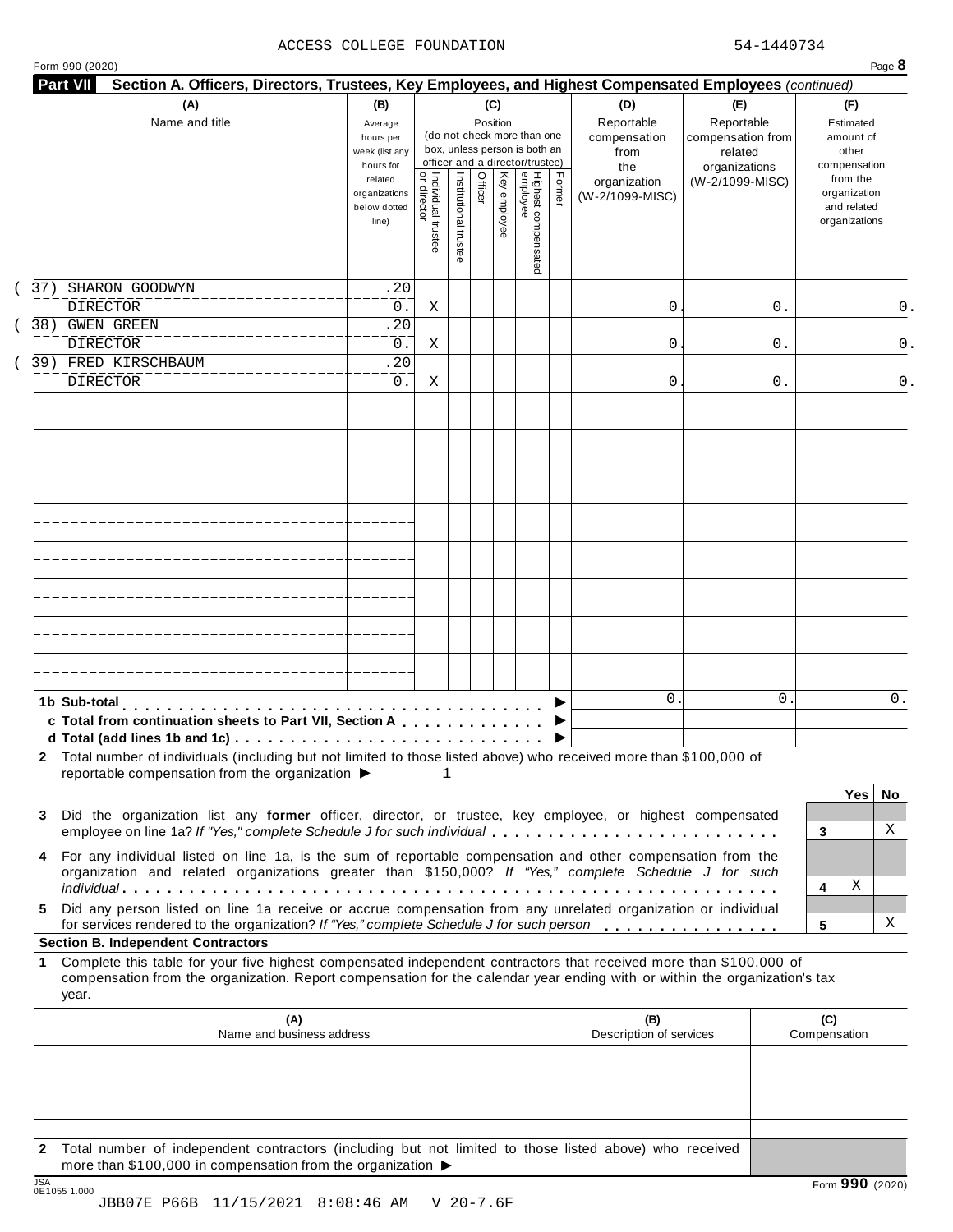|                                                           | <b>Part VIII</b> | Statement of Revenue                                                                                                                                                                                                                 |                  |                      |                      |                                              |                                                 |                                                               |
|-----------------------------------------------------------|------------------|--------------------------------------------------------------------------------------------------------------------------------------------------------------------------------------------------------------------------------------|------------------|----------------------|----------------------|----------------------------------------------|-------------------------------------------------|---------------------------------------------------------------|
|                                                           |                  |                                                                                                                                                                                                                                      |                  |                      | (A)<br>Total revenue | (B)<br>Related or exempt<br>function revenue | $\overline{C}$<br>Unrelated<br>business revenue | (D)<br>Revenue excluded<br>from tax under<br>sections 512-514 |
|                                                           | 1a               | Federated campaigns <b>Federated</b>                                                                                                                                                                                                 | 1a               |                      |                      |                                              |                                                 |                                                               |
| Contributions, Gifts, Grants<br>and Other Similar Amounts | b                | Membership dues <b>All Accords</b> Membership dues                                                                                                                                                                                   | 1b               |                      |                      |                                              |                                                 |                                                               |
|                                                           | c                | Fundraising events <b>Exercises Exercises</b>                                                                                                                                                                                        | 1c               |                      |                      |                                              |                                                 |                                                               |
|                                                           | d                | Related organizations <b>and the set of the set of the set of the set of the set of the set of the set of the set of the set of the set of the set of the set of the set of the set of the set of the set of the set of the set </b> | 1d               |                      |                      |                                              |                                                 |                                                               |
|                                                           | е                | Government grants (contributions).                                                                                                                                                                                                   | 1е               | 565,777.             |                      |                                              |                                                 |                                                               |
|                                                           | t.               | All other contributions, gifts, grants,                                                                                                                                                                                              |                  |                      |                      |                                              |                                                 |                                                               |
|                                                           |                  | and similar amounts not included above                                                                                                                                                                                               | 1f               | 4,050,248.           |                      |                                              |                                                 |                                                               |
|                                                           | g                | Noncash contributions included in                                                                                                                                                                                                    |                  |                      |                      |                                              |                                                 |                                                               |
|                                                           |                  | lines 1a-1f $\ldots$ $\ldots$ $\ldots$ $\frac{1}{9}$ \$                                                                                                                                                                              |                  | 147,707.             |                      |                                              |                                                 |                                                               |
|                                                           |                  | h Total. Add lines 1a-1f $\ldots$ , $\ldots$ , $\ldots$ , $\blacktriangleright$                                                                                                                                                      |                  |                      | 4,616,025.           |                                              |                                                 |                                                               |
|                                                           |                  |                                                                                                                                                                                                                                      |                  | <b>Business Code</b> |                      |                                              |                                                 |                                                               |
|                                                           | 2a               |                                                                                                                                                                                                                                      |                  |                      |                      |                                              |                                                 |                                                               |
|                                                           | b                |                                                                                                                                                                                                                                      |                  |                      |                      |                                              |                                                 |                                                               |
|                                                           | c                |                                                                                                                                                                                                                                      |                  |                      |                      |                                              |                                                 |                                                               |
|                                                           | d                |                                                                                                                                                                                                                                      |                  |                      |                      |                                              |                                                 |                                                               |
| Program Service<br>Revenue                                | е                |                                                                                                                                                                                                                                      |                  |                      |                      |                                              |                                                 |                                                               |
|                                                           | f                | All other program service revenue                                                                                                                                                                                                    |                  |                      |                      |                                              |                                                 |                                                               |
|                                                           | g                |                                                                                                                                                                                                                                      |                  |                      | $\mathbf 0$ .        |                                              |                                                 |                                                               |
|                                                           | 3                | Investment income (including dividends, interest, and                                                                                                                                                                                |                  |                      |                      |                                              |                                                 |                                                               |
|                                                           |                  |                                                                                                                                                                                                                                      |                  |                      | 930,898.             |                                              | $-94, 330.$                                     | 1,025,228.                                                    |
|                                                           | 4                | Income from investment of tax-exempt bond proceeds $\blacktriangleright$                                                                                                                                                             |                  |                      | $\mathbf 0$ .        |                                              |                                                 |                                                               |
|                                                           | 5                |                                                                                                                                                                                                                                      |                  |                      | $0$ .                |                                              |                                                 |                                                               |
|                                                           |                  |                                                                                                                                                                                                                                      | (i) Real         | (ii) Personal        |                      |                                              |                                                 |                                                               |
|                                                           | 6a               | Gross rents [19]<br>6a                                                                                                                                                                                                               |                  |                      |                      |                                              |                                                 |                                                               |
|                                                           | b                | Less: rental expenses<br>6b                                                                                                                                                                                                          |                  |                      |                      |                                              |                                                 |                                                               |
|                                                           | c                | Rental income or (loss)<br>6с                                                                                                                                                                                                        |                  |                      |                      |                                              |                                                 |                                                               |
|                                                           | d                |                                                                                                                                                                                                                                      |                  |                      | $0$ .                |                                              |                                                 |                                                               |
|                                                           | 7a               | Gross amount from                                                                                                                                                                                                                    | (i) Securities   | (ii) Other           |                      |                                              |                                                 |                                                               |
|                                                           |                  | sales<br>of<br>assets                                                                                                                                                                                                                |                  |                      |                      |                                              |                                                 |                                                               |
|                                                           |                  | other than inventory<br>7a                                                                                                                                                                                                           | 11,007,134.      |                      |                      |                                              |                                                 |                                                               |
|                                                           | b                | Less: cost or other basis                                                                                                                                                                                                            |                  |                      |                      |                                              |                                                 |                                                               |
| evenue                                                    |                  | 7b<br>and sales expenses .                                                                                                                                                                                                           | 10,939,497.      | 96.                  |                      |                                              |                                                 |                                                               |
|                                                           |                  | 7c<br><b>c</b> Gain or (loss) $\qquad$                                                                                                                                                                                               | 67,637.          | $-96.$               |                      |                                              |                                                 |                                                               |
| Other <sub>R</sub>                                        | d                | Net gain or (loss) $\cdots$ $\cdots$ $\cdots$ $\cdots$ $\cdots$ $\cdots$ $\cdots$                                                                                                                                                    |                  |                      | 67,541.              |                                              |                                                 | 67,541.                                                       |
|                                                           | 8a               | income<br>Gross                                                                                                                                                                                                                      | from fundraising |                      |                      |                                              |                                                 |                                                               |
|                                                           |                  | events (not including \$                                                                                                                                                                                                             |                  |                      |                      |                                              |                                                 |                                                               |
|                                                           |                  | of contributions reported on line                                                                                                                                                                                                    |                  |                      |                      |                                              |                                                 |                                                               |
|                                                           |                  | 1c). See Part IV, line 18                                                                                                                                                                                                            | 8а               | 0.                   |                      |                                              |                                                 |                                                               |
|                                                           | b                | Less: direct expenses                                                                                                                                                                                                                | 8b               | 0.                   |                      |                                              |                                                 |                                                               |
|                                                           | с                | Net income or (loss) from fundraising events ▶                                                                                                                                                                                       |                  |                      | $\mathbf 0$ .        |                                              |                                                 |                                                               |
|                                                           | 9а               | income<br>from<br>Gross                                                                                                                                                                                                              | gaming           |                      |                      |                                              |                                                 |                                                               |
|                                                           |                  | activities. See Part IV, line 19                                                                                                                                                                                                     | 9а               | 0.                   |                      |                                              |                                                 |                                                               |
|                                                           | b                | Less: direct expenses                                                                                                                                                                                                                | 9b               | 0.                   |                      |                                              |                                                 |                                                               |
|                                                           | c                | Net income or (loss) from gaming activities.                                                                                                                                                                                         |                  |                      | $0$ .                |                                              |                                                 |                                                               |
|                                                           | 10a              | sales of inventory,<br>Gross                                                                                                                                                                                                         | less             |                      |                      |                                              |                                                 |                                                               |
|                                                           |                  | returns and allowances                                                                                                                                                                                                               | 10a              | 0.                   |                      |                                              |                                                 |                                                               |
|                                                           | b                | Less: cost of goods sold                                                                                                                                                                                                             | 10 <sub>b</sub>  | 0.                   |                      |                                              |                                                 |                                                               |
|                                                           | c                | Net income or (loss) from sales of inventory                                                                                                                                                                                         |                  |                      | $\mathbf{0}$ .       |                                              |                                                 |                                                               |
|                                                           |                  |                                                                                                                                                                                                                                      |                  | <b>Business Code</b> |                      |                                              |                                                 |                                                               |
|                                                           | 11a              | MISCELLANEOUS                                                                                                                                                                                                                        |                  |                      | 11,698.              |                                              |                                                 | 11,698.                                                       |
|                                                           | b                |                                                                                                                                                                                                                                      |                  |                      |                      |                                              |                                                 |                                                               |
|                                                           | c                |                                                                                                                                                                                                                                      |                  |                      |                      |                                              |                                                 |                                                               |
| Miscellaneous<br>Revenue                                  | d                | All other revenue example and the state of the state of the state of the state of the state of the state of the                                                                                                                      |                  |                      |                      |                                              |                                                 |                                                               |
|                                                           | е                | Total. Add lines 11a-11d                                                                                                                                                                                                             |                  | ▸                    | 11,698.              |                                              |                                                 |                                                               |
| 10A                                                       | 12               | Total revenue. See instructions                                                                                                                                                                                                      |                  |                      | 5,626,162.           |                                              | $-94,330.$                                      | 1,104,467.                                                    |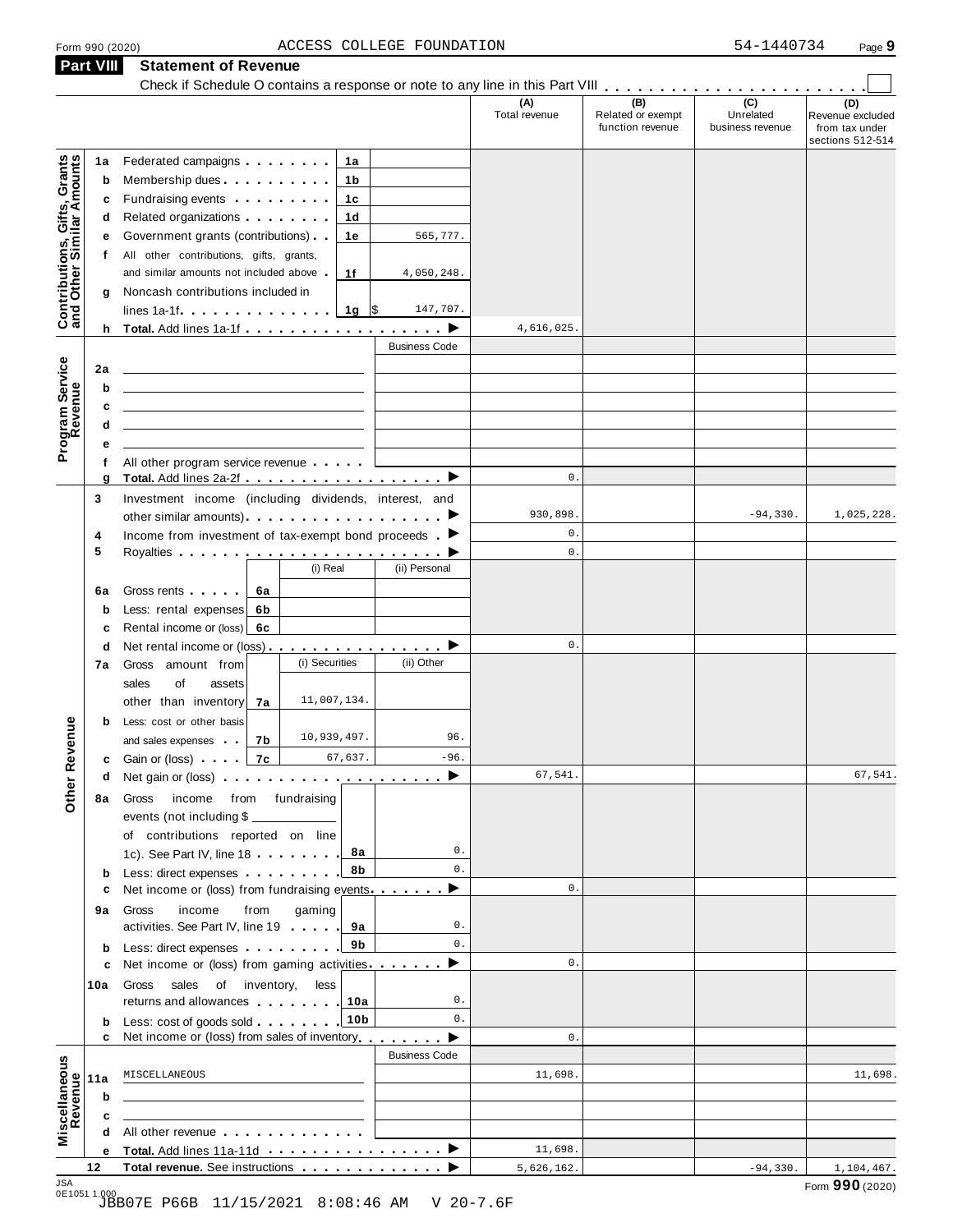### Form <sup>990</sup> (2020) Page **10** ACCESS COLLEGE FOUNDATION 54-1440734

| <b>Part IX</b> Statement of Functional Expenses<br>Section 501(c)(3) and 501(c)(4) organizations must complete all columns. All other organizations must complete column (A).                                                        |                          |                                    |                                    |                                |
|--------------------------------------------------------------------------------------------------------------------------------------------------------------------------------------------------------------------------------------|--------------------------|------------------------------------|------------------------------------|--------------------------------|
|                                                                                                                                                                                                                                      |                          |                                    |                                    |                                |
| Do not include amounts reported on lines 6b, 7b,<br>8b, 9b, and 10b of Part VIII.                                                                                                                                                    | (A)<br>Total expenses    | (B)<br>Program service<br>expenses | Management and<br>general expenses | (D)<br>Fundraising<br>expenses |
| 1 Grants and other assistance to domestic organizations                                                                                                                                                                              |                          |                                    |                                    |                                |
| and domestic governments. See Part IV, line 21                                                                                                                                                                                       | 0                        |                                    |                                    |                                |
| 2 Grants and other assistance to domestic<br>individuals. See Part IV, line 22                                                                                                                                                       | 619,034.                 | 619,034.                           |                                    |                                |
| 3 Grants and other assistance to foreign                                                                                                                                                                                             |                          |                                    |                                    |                                |
| organizations,<br>foreign<br>governments,<br>and                                                                                                                                                                                     |                          |                                    |                                    |                                |
| foreign individuals. See Part IV, lines 15 and 16                                                                                                                                                                                    | 0                        |                                    |                                    |                                |
| Benefits paid to or for members                                                                                                                                                                                                      | $\overline{0}$ .         |                                    |                                    |                                |
| 5 Compensation of current officers, directors,<br>trustees, and key employees expressed and the state of                                                                                                                             | 235,521.                 | 98,919.                            | 68,301.                            | 68,301.                        |
| Compensation not included above to disqualified                                                                                                                                                                                      |                          |                                    |                                    |                                |
| persons (as defined under section 4958(f)(1)) and                                                                                                                                                                                    |                          |                                    |                                    |                                |
| persons described in section 4958(c)(3)(B)                                                                                                                                                                                           | 0                        |                                    |                                    |                                |
| 7 Other salaries and wages <b>container and all the salaries</b>                                                                                                                                                                     | $\overline{2,270,404}$ . | 1,865,924.                         | 135,557.                           | 268,923.                       |
| Pension plan accruals and contributions (include<br>8                                                                                                                                                                                |                          |                                    |                                    |                                |
| section 401(k) and 403(b) employer contributions)                                                                                                                                                                                    | $0$ .                    |                                    |                                    |                                |
| 9                                                                                                                                                                                                                                    | 533,969.                 | 465,324.                           | 35,888.                            | 32,757.                        |
| 10                                                                                                                                                                                                                                   | 178,279.                 | 138,998.                           | 12,919.                            | 26,362.                        |
| Fees for services (nonemployees):<br>11                                                                                                                                                                                              |                          |                                    |                                    |                                |
| a Management                                                                                                                                                                                                                         | 0                        |                                    |                                    |                                |
| $b$ Legal $\ldots$ , $\ldots$ , $\ldots$ , $\ldots$ , $\ldots$ , $\ldots$                                                                                                                                                            | $\Omega$ .               |                                    |                                    |                                |
| c Accounting                                                                                                                                                                                                                         | 40,975.                  |                                    | 40,975                             |                                |
|                                                                                                                                                                                                                                      | $\mathbf 0$ .            |                                    |                                    |                                |
| e Professional fundraising services. See Part IV, line 17                                                                                                                                                                            | $\mathsf{O}$ .           |                                    |                                    |                                |
| f Investment management fees                                                                                                                                                                                                         | 0.                       |                                    |                                    |                                |
| 9 Other. (If line 11g amount exceeds 10% of line 25, column                                                                                                                                                                          | $\mathbf{0}$ .           |                                    |                                    |                                |
| (A) amount, list line 11g expenses on Schedule O.)                                                                                                                                                                                   | 73,565.                  | 14,257.                            | 13,243.                            | 46,065.                        |
| 12 Advertising and promotion                                                                                                                                                                                                         | 26,673.                  | 15,137.                            | 7,342.                             | 4,194.                         |
| Office expenses extensive and the set of the set of the set of the set of the set of the set of the set of the<br>13                                                                                                                 | 96, 304.                 | 50,562.                            | 5,529                              | 40,213.                        |
| Information technology<br>14<br>15                                                                                                                                                                                                   | $\mathbf 0$ .            |                                    |                                    |                                |
| Royalties                                                                                                                                                                                                                            | $\mathbf 0$ .            |                                    |                                    |                                |
| 16 Occupancy                                                                                                                                                                                                                         | 2,168                    | 2,114                              | 51                                 | ς                              |
| 18 Payments of travel or entertainment expenses                                                                                                                                                                                      |                          |                                    |                                    |                                |
| for any federal, state, or local public officials                                                                                                                                                                                    | $\mathsf{O}$ .           |                                    |                                    |                                |
| 19 Conferences, conventions, and meetings                                                                                                                                                                                            | $\overline{0}$ .         |                                    |                                    |                                |
| 20                                                                                                                                                                                                                                   | 0.                       |                                    |                                    |                                |
| Payments to affiliates.<br>21                                                                                                                                                                                                        | 0.                       |                                    |                                    |                                |
| Depreciation, depletion, and amortization<br>22                                                                                                                                                                                      | 19,473.                  | 12,023.                            | 4,187.                             | 3, 263.                        |
| 23<br>Insurance in the second service of the service of the service of the service of the service of the service of the service of the service of the service of the service of the service of the service of the service of the ser | 20,717.                  |                                    | 19,985.                            | $\overline{732}$ .             |
| 24 Other expenses. Itemize expenses not covered                                                                                                                                                                                      |                          |                                    |                                    |                                |
| above (List miscellaneous expenses on line 24e. If                                                                                                                                                                                   |                          |                                    |                                    |                                |
| line 24e amount exceeds 10% of line 25, column                                                                                                                                                                                       |                          |                                    |                                    |                                |
| (A) amount, list line 24e expenses on Schedule O.)                                                                                                                                                                                   |                          |                                    |                                    |                                |
| <b>APRINTING AND PUBLICATIONS</b>                                                                                                                                                                                                    | 8,932.                   |                                    | 5,619                              | 3,313.                         |
| <b>b</b> SCHOOL EVENTS/AWARENESS                                                                                                                                                                                                     | 8,455.                   | 8,455.                             |                                    |                                |
| <b>CREPAIRS &amp; MAINTENANCE</b>                                                                                                                                                                                                    | 5,865.                   | 2,990.                             | 1,282                              | 1,593.                         |
| dSTAFF RECOGNITION                                                                                                                                                                                                                   | 2,505.                   | 2,198.                             | 126                                | 181.                           |
| <b>e</b> All other expenses                                                                                                                                                                                                          | 72,447.                  | 35,439.                            | 31,927.                            | 5,081.                         |
| 25 Total functional expenses. Add lines 1 through 24e<br>Joint costs. Complete this line only if the                                                                                                                                 | 4, 215, 286.             | 3, 331, 374.                       | 382,931                            | 500,981.                       |
| 26<br>organization reported in column (B) joint costs<br>from a combined educational campaign and                                                                                                                                    |                          |                                    |                                    |                                |
| fundraising solicitation. Check here<br>if                                                                                                                                                                                           |                          |                                    |                                    |                                |

 $0.$ 

following SOP 98-2 (ASC 958-720)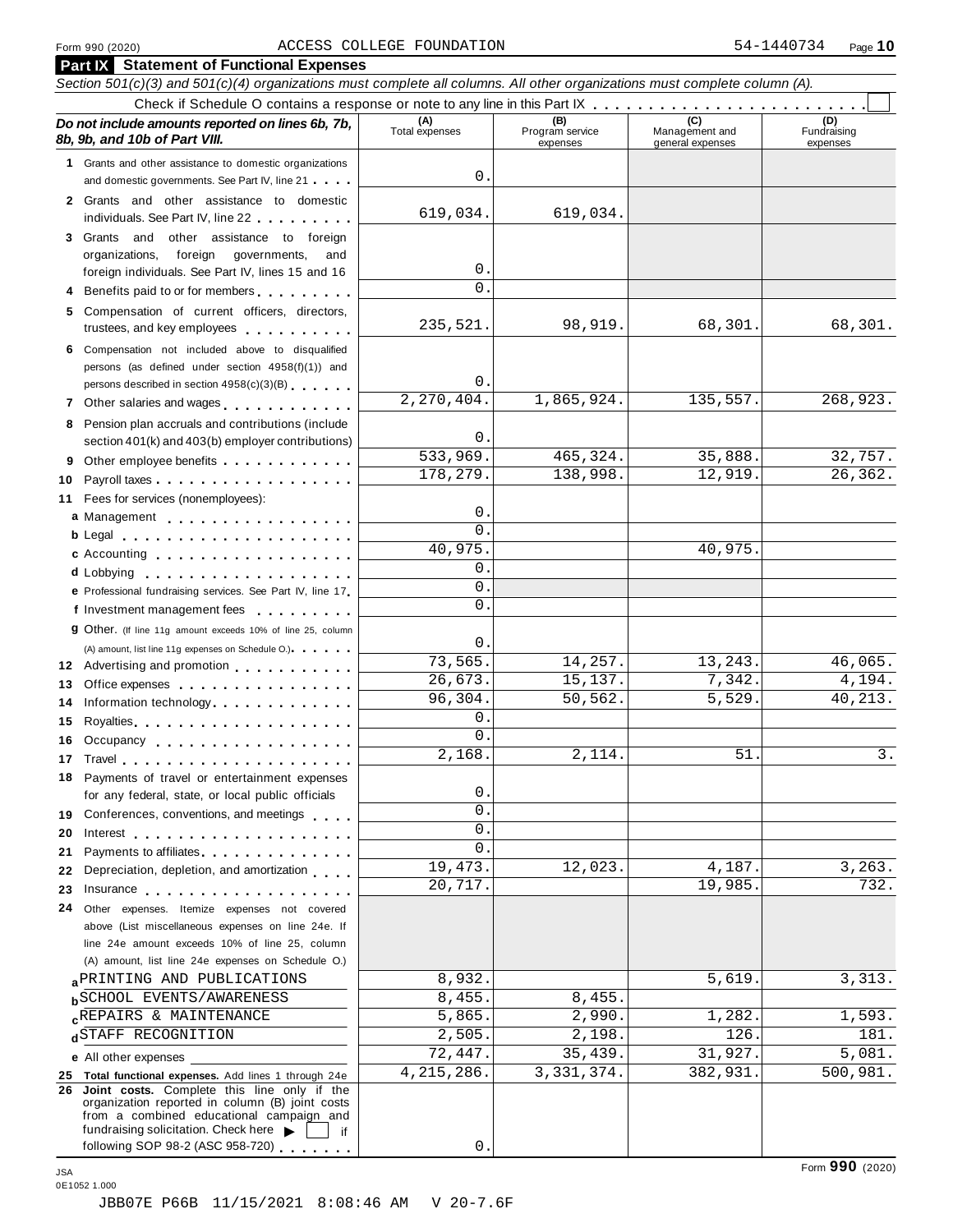| Form 990 (2020)      | <b>Balance Sheet</b>                                                                                          |                             |                | Page 11                     |
|----------------------|---------------------------------------------------------------------------------------------------------------|-----------------------------|----------------|-----------------------------|
| <b>Part X</b>        |                                                                                                               |                             |                |                             |
|                      | Check if Schedule O contains a response or note to any line in this Part X                                    | (A)<br>Beginning of year    |                | (B)<br>End of year          |
| 1                    |                                                                                                               | 1,199,113.                  | $\overline{1}$ | 2, 234, 426.                |
| $\mathbf{2}$         |                                                                                                               | 1,855,143.                  | $\overline{2}$ | 1,176,871.                  |
| 3                    |                                                                                                               | 109,370.                    | $\mathbf{3}$   | 717,262.                    |
| 4                    |                                                                                                               | 0.                          | $\overline{4}$ | 0.                          |
| 5                    | Loans and other receivables from any current or former officer, director,                                     |                             |                |                             |
|                      | trustee, key employee, creator or founder, substantial contributor, or 35%                                    |                             |                |                             |
|                      | controlled entity or family member of any of these persons                                                    | $0$ .                       | $5\phantom{1}$ | 0.                          |
| 6                    | Loans and other receivables from other disqualified persons (as defined                                       |                             |                |                             |
|                      | under section $4958(f)(1)$ , and persons described in section $4958(c)(3)(B)$                                 | 0.1                         | 6              | 0.                          |
| 7                    | Notes and loans receivable, net                                                                               | 0.                          | $\overline{7}$ | $0$ .                       |
| Assets<br>8          |                                                                                                               | $0$ .                       | 8              | 0.                          |
| 9                    | Prepaid expenses and deferred charges ATCH 3                                                                  | 0.                          | 9              | 50,923.                     |
|                      | 10a Land, buildings, and equipment: cost or other                                                             |                             |                |                             |
|                      | 198,312.<br>basis. Complete Part VI of Schedule D 10 10 10 10 10                                              |                             |                |                             |
|                      | 106,933.                                                                                                      | 97, $139.$ 10c              |                | 91,379.                     |
| 11                   | Investments - publicly traded securities. ATCH .4                                                             | 13,933,306.                 | 11             | 17,391,773.                 |
| 12                   | Investments - other securities. See Part IV, line 11.                                                         | 37, 153, 574.               | 12             | 46, 982, 471.               |
| 13                   | Investments - program-related. See Part IV, line 11.                                                          | 0.1                         | 13             | 0.                          |
| 14                   |                                                                                                               | 0.1                         | 14             | 0.                          |
| 15                   |                                                                                                               | 61,184.                     | 15             | 0.                          |
| 16                   | Total assets. Add lines 1 through 15 (must equal line 33)                                                     | 54,408,829.                 | 16             | 68,645,105.                 |
| 17                   |                                                                                                               | 303,932.                    | 17             | 294,578.                    |
| 18                   |                                                                                                               | 0.1                         | 18             | 0.                          |
| 19                   |                                                                                                               | 0.1                         | 19             | 0.                          |
| 20                   |                                                                                                               | 0.1                         | 20             | 0.                          |
| 21                   | Escrow or custodial account liability. Complete Part IV of Schedule D.                                        |                             | 0.121          | 0.                          |
| 22                   | Loans and other payables to any current or former officer, director,                                          |                             |                |                             |
| Liabilities          | trustee, key employee, creator or founder, substantial contributor, or 35%                                    |                             |                |                             |
|                      | controlled entity or family member of any of these persons                                                    | 0.                          | 22             | $0$ .                       |
| 23                   | Secured mortgages and notes payable to unrelated third parties                                                | 0.                          | 23             | $0$ .                       |
| 24                   | Unsecured notes and loans payable to unrelated third parties                                                  | 0.                          | 24             | 0.                          |
| 25                   | Other liabilities (including federal income tax, payables to related third                                    |                             |                |                             |
|                      | parties, and other liabilities not included on lines 17-24). Complete Part X                                  |                             |                |                             |
|                      |                                                                                                               | 0.                          | 25             | 0.                          |
| 26                   |                                                                                                               | 303,932.                    | 26             | 294,578.                    |
|                      | $\mathbf X$<br>Organizations that follow FASB ASC 958, check here ▶<br>and complete lines 27, 28, 32, and 33. |                             |                |                             |
| 27                   |                                                                                                               | 1,526,836.                  | 27             | 3, 182, 254.                |
| 28                   |                                                                                                               | 52,578,061.                 | 28             | 65, 168, 273.               |
| <b>Fund Balances</b> | Organizations that do not follow FASB ASC 958, check here ▶<br>and complete lines 29 through 33.              |                             |                |                             |
| 29                   | Capital stock or trust principal, or current funds                                                            |                             | 29             |                             |
| 30                   | Paid-in or capital surplus, or land, building, or equipment fund.                                             |                             | 30             |                             |
| Assets or<br>31      | Retained earnings, endowment, accumulated income, or other funds                                              |                             | 31             |                             |
| 32                   |                                                                                                               | $\overline{54}$ , 104, 897. | 32             | 68, 350, 527.               |
| $\frac{1}{2}$        |                                                                                                               | 54,408,829.                 |                | $\overline{68,645}$ , 105.  |
| 33                   | Total liabilities and net assets/fund balances                                                                |                             | 33             | $F_{\text{cav}}$ 000 (2020) |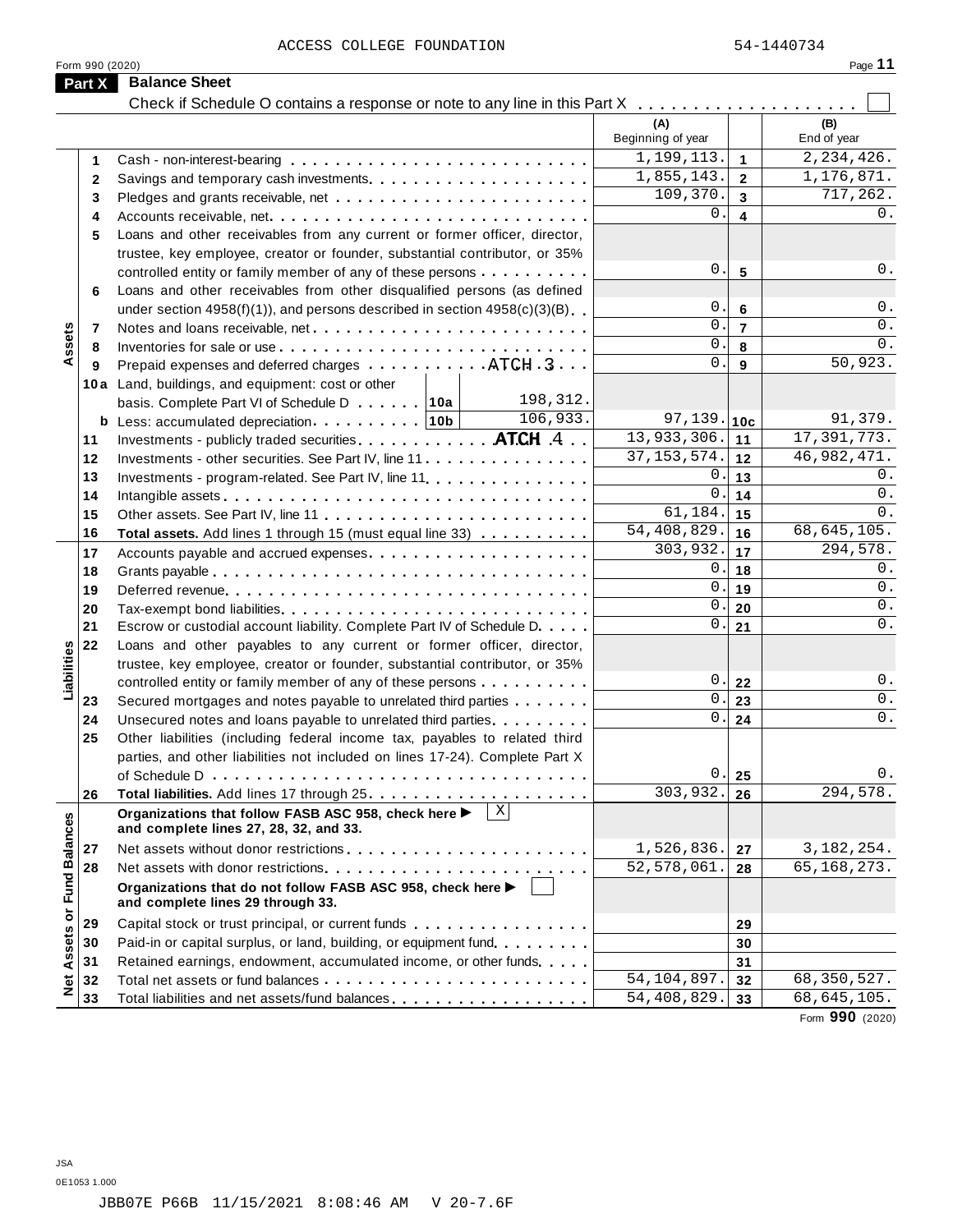|  |  |  | ACCESS COLLEGE FOUNDATION |
|--|--|--|---------------------------|
|--|--|--|---------------------------|

|                 | ACCESS COLLEGE FOUNDATION                                                                                                                                                                                                                                                                                                                                         |                | 54-1440734    |              |             |         |
|-----------------|-------------------------------------------------------------------------------------------------------------------------------------------------------------------------------------------------------------------------------------------------------------------------------------------------------------------------------------------------------------------|----------------|---------------|--------------|-------------|---------|
|                 | Form 990 (2020)                                                                                                                                                                                                                                                                                                                                                   |                |               |              |             | Page 12 |
| <b>Part XI</b>  | <b>Reconciliation of Net Assets</b>                                                                                                                                                                                                                                                                                                                               |                |               |              |             |         |
|                 |                                                                                                                                                                                                                                                                                                                                                                   |                |               |              |             |         |
| 1               |                                                                                                                                                                                                                                                                                                                                                                   | $\mathbf{1}$   |               |              | 5,626,162.  |         |
| $\mathbf{2}$    |                                                                                                                                                                                                                                                                                                                                                                   |                |               | 4, 215, 286. |             |         |
| 3               |                                                                                                                                                                                                                                                                                                                                                                   | $\mathbf{3}$   |               | 1,410,876.   |             |         |
| 4               | Net assets or fund balances at beginning of year (must equal Part X, line 32, column (A))                                                                                                                                                                                                                                                                         | 4              | 54, 104, 897. |              |             |         |
| 5               |                                                                                                                                                                                                                                                                                                                                                                   | 5              | 12,834,754.   |              |             |         |
| 6               |                                                                                                                                                                                                                                                                                                                                                                   | 6              |               |              |             | 0.      |
| 7               |                                                                                                                                                                                                                                                                                                                                                                   | $\overline{7}$ |               |              |             | 0.      |
| 8               |                                                                                                                                                                                                                                                                                                                                                                   | 8              |               |              |             | 0.      |
| 9               | Other changes in net assets or fund balances (explain on Schedule O).                                                                                                                                                                                                                                                                                             | 9              |               |              |             | 0.      |
| 10              | Net assets or fund balances at end of year. Combine lines 3 through 9 (must equal Part X, line                                                                                                                                                                                                                                                                    |                |               |              |             |         |
|                 |                                                                                                                                                                                                                                                                                                                                                                   | 10             |               |              | 68,350,527. |         |
| <b>Part XII</b> | <b>Financial Statements and Reporting</b>                                                                                                                                                                                                                                                                                                                         |                |               |              |             |         |
|                 |                                                                                                                                                                                                                                                                                                                                                                   |                |               |              |             |         |
| 1               | $X$ Accrual<br>Accounting method used to prepare the Form 990:     Cash<br>Other<br>If the organization changed its method of accounting from a prior year or checked "Other," explain in<br>Schedule O.                                                                                                                                                          |                |               |              | Yes         | No      |
|                 | 2a Were the organization's financial statements compiled or reviewed by an independent accountant?<br>If "Yes," check a box below to indicate whether the financial statements for the year were compiled or<br>reviewed on a separate basis, consolidated basis, or both:<br>Separate basis<br><b>Consolidated basis</b><br>Both consolidated and separate basis |                |               |              |             |         |
|                 | <b>b</b> Were the organization's financial statements audited by an independent accountant?<br>If "Yes," check a box below to indicate whether the financial statements for the year were audited on a<br>separate basis, consolidated basis, or both:                                                                                                            |                |               | 2b           | X           |         |
|                 | $X$ Separate basis<br>Consolidated basis<br>Both consolidated and separate basis                                                                                                                                                                                                                                                                                  |                |               |              |             |         |
|                 | c If "Yes" to line 2a or 2b, does the organization have a committee that assumes responsibility for oversight of                                                                                                                                                                                                                                                  |                |               |              |             |         |
|                 | the audit, review, or compilation of its financial statements and selection of an independent accountant?                                                                                                                                                                                                                                                         |                |               | 2c           | х           |         |
|                 | If the organization changed either its oversight process or selection process during the tax year, explain on<br>Schedule O.                                                                                                                                                                                                                                      |                |               |              |             |         |
|                 | 3a As a result of a federal award, was the organization required to undergo an audit or audits as set forth in the                                                                                                                                                                                                                                                |                |               |              |             |         |
|                 |                                                                                                                                                                                                                                                                                                                                                                   |                |               | 3a           |             |         |
|                 | <b>b</b> If "Yes," did the organization undergo the required audit or audits? If the organization did not undergo the<br>required audit or audits, explain why on Schedule O and describe any steps taken to undergo such audits                                                                                                                                  |                |               | 3b           |             |         |
|                 |                                                                                                                                                                                                                                                                                                                                                                   |                |               |              |             |         |

Form **990** (2020)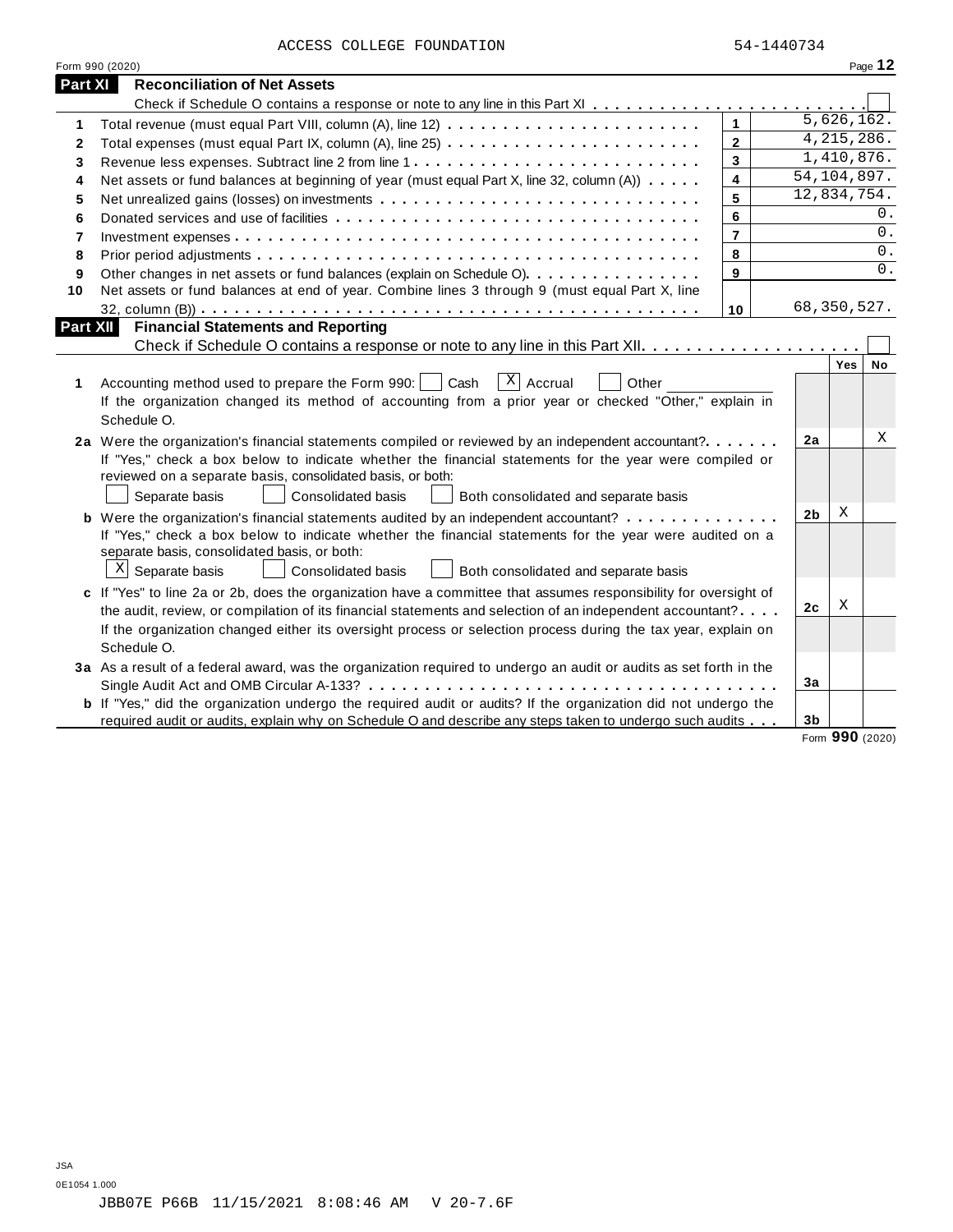# **CHEDULE A Public Charity Status and Public Support**  $\frac{100\text{dB No. }1545-0047}{000\text{dB No.}}$

(Form 990 or 990-EZ) complete if the organization is a section 501(c)(3) organization or a section 4947(a)(1) nonexempt charitable trust.  $2020$ 

|        |                                                                                  |                                                            | Complete if the organization is a section 501(c)(3) organization or a section 4947(a)(1) nonexempt charitable trust.  |     |                          |                                                                                                                                | ZWŁU                                                                                                                             |
|--------|----------------------------------------------------------------------------------|------------------------------------------------------------|-----------------------------------------------------------------------------------------------------------------------|-----|--------------------------|--------------------------------------------------------------------------------------------------------------------------------|----------------------------------------------------------------------------------------------------------------------------------|
|        | Department of the Treasury<br><b>Internal Revenue Service</b>                    |                                                            | Attach to Form 990 or Form 990-EZ.<br>Go to www.irs.gov/Form990 for instructions and the latest information.          |     |                          |                                                                                                                                | Open to Public<br><b>Inspection</b>                                                                                              |
|        | Name of the organization                                                         |                                                            |                                                                                                                       |     |                          | <b>Employer identification number</b>                                                                                          |                                                                                                                                  |
|        | ACCESS COLLEGE FOUNDATION                                                        |                                                            |                                                                                                                       |     |                          | 54-1440734                                                                                                                     |                                                                                                                                  |
| Part I |                                                                                  |                                                            |                                                                                                                       |     |                          | Reason for Public Charity Status. (All organizations must complete this part.) See instructions.                               |                                                                                                                                  |
|        |                                                                                  |                                                            | The organization is not a private foundation because it is: (For lines 1 through 12, check only one box.)             |     |                          |                                                                                                                                |                                                                                                                                  |
| 1      |                                                                                  |                                                            | A church, convention of churches, or association of churches described in section 170(b)(1)(A)(i).                    |     |                          |                                                                                                                                |                                                                                                                                  |
| 2      |                                                                                  |                                                            | A school described in section 170(b)(1)(A)(ii). (Attach Schedule E (Form 990 or 990-EZ).)                             |     |                          |                                                                                                                                |                                                                                                                                  |
| 3      |                                                                                  |                                                            | A hospital or a cooperative hospital service organization described in section 170(b)(1)(A)(iii).                     |     |                          |                                                                                                                                |                                                                                                                                  |
| 4      | hospital's name, city, and state:                                                |                                                            |                                                                                                                       |     |                          | A medical research organization operated in conjunction with a hospital described in section 170(b)(1)(A)(iii). Enter the      |                                                                                                                                  |
| 5      |                                                                                  |                                                            |                                                                                                                       |     |                          |                                                                                                                                | An organization operated for the benefit of a college or university owned or operated by a governmental unit described in        |
|        |                                                                                  | section 170(b)(1)(A)(iv). (Complete Part II.)              |                                                                                                                       |     |                          |                                                                                                                                |                                                                                                                                  |
| 6      |                                                                                  |                                                            | A federal, state, or local government or governmental unit described in section 170(b)(1)(A)(v).                      |     |                          |                                                                                                                                |                                                                                                                                  |
| 7      | x                                                                                |                                                            |                                                                                                                       |     |                          |                                                                                                                                | An organization that normally receives a substantial part of its support from a governmental unit or from the general public     |
|        |                                                                                  | described in section 170(b)(1)(A)(vi). (Complete Part II.) |                                                                                                                       |     |                          |                                                                                                                                |                                                                                                                                  |
| 8      |                                                                                  |                                                            | A community trust described in section 170(b)(1)(A)(vi). (Complete Part II.)                                          |     |                          |                                                                                                                                |                                                                                                                                  |
| 9      |                                                                                  |                                                            |                                                                                                                       |     |                          | An agricultural research organization described in section 170(b)(1)(A)(ix) operated in conjunction with a land-grant college  |                                                                                                                                  |
|        |                                                                                  |                                                            |                                                                                                                       |     |                          | or university or a non-land-grant college of agriculture (see instructions). Enter the name, city, and state of the college or |                                                                                                                                  |
|        | university:                                                                      |                                                            |                                                                                                                       |     |                          | An organization that normally receives (1) more than 331/3% of its support from contributions, membership fees, and gross      |                                                                                                                                  |
| 10     |                                                                                  |                                                            |                                                                                                                       |     |                          | receipts from activities related to its exempt functions, subject to certain exceptions; and (2) no more than 331/3 % of its   |                                                                                                                                  |
|        |                                                                                  |                                                            | acquired by the organization after June 30, 1975. See section 509(a)(2). (Complete Part III.)                         |     |                          | support from gross investment income and unrelated business taxable income (less section 511 tax) from businesses              |                                                                                                                                  |
| 11     |                                                                                  |                                                            | An organization organized and operated exclusively to test for public safety. See section 509(a)(4).                  |     |                          |                                                                                                                                |                                                                                                                                  |
| 12     |                                                                                  |                                                            |                                                                                                                       |     |                          |                                                                                                                                | An organization organized and operated exclusively for the benefit of, to perform the functions of, or to carry out the purposes |
|        |                                                                                  |                                                            |                                                                                                                       |     |                          |                                                                                                                                | of one or more publicly supported organizations described in section 509(a)(1) or section 509(a)(2). See section 509(a)(3).      |
|        |                                                                                  |                                                            |                                                                                                                       |     |                          |                                                                                                                                | Check the box in lines 12a through 12d that describes the type of supporting organization and complete lines 12e, 12f, and 12g.  |
| a      |                                                                                  |                                                            |                                                                                                                       |     |                          | Type I. A supporting organization operated, supervised, or controlled by its supported organization(s), typically by giving    |                                                                                                                                  |
|        |                                                                                  |                                                            |                                                                                                                       |     |                          | the supported organization(s) the power to regularly appoint or elect a majority of the directors or trustees of the           |                                                                                                                                  |
|        |                                                                                  |                                                            | supporting organization. You must complete Part IV, Sections A and B.                                                 |     |                          |                                                                                                                                |                                                                                                                                  |
| b      |                                                                                  |                                                            |                                                                                                                       |     |                          | Type II. A supporting organization supervised or controlled in connection with its supported organization(s), by having        |                                                                                                                                  |
|        |                                                                                  |                                                            | organization(s). You must complete Part IV, Sections A and C.                                                         |     |                          | control or management of the supporting organization vested in the same persons that control or manage the supported           |                                                                                                                                  |
| c      |                                                                                  |                                                            |                                                                                                                       |     |                          | Type III functionally integrated. A supporting organization operated in connection with, and functionally integrated with,     |                                                                                                                                  |
|        |                                                                                  |                                                            | its supported organization(s) (see instructions). You must complete Part IV, Sections A, D, and E.                    |     |                          |                                                                                                                                |                                                                                                                                  |
| d      |                                                                                  |                                                            |                                                                                                                       |     |                          | Type III non-functionally integrated. A supporting organization operated in connection with its supported organization(s)      |                                                                                                                                  |
|        |                                                                                  |                                                            |                                                                                                                       |     |                          | that is not functionally integrated. The organization generally must satisfy a distribution requirement and an attentiveness   |                                                                                                                                  |
|        |                                                                                  |                                                            | requirement (see instructions). You must complete Part IV, Sections A and D, and Part V.                              |     |                          |                                                                                                                                |                                                                                                                                  |
| e      |                                                                                  |                                                            |                                                                                                                       |     |                          | Check this box if the organization received a written determination from the IRS that it is a Type I, Type II, Type III        |                                                                                                                                  |
|        |                                                                                  |                                                            | functionally integrated, or Type III non-functionally integrated supporting organization.                             |     |                          |                                                                                                                                |                                                                                                                                  |
| f<br>g |                                                                                  |                                                            | Enter the number of supported organizations<br>Provide the following information about the supported organization(s). |     |                          |                                                                                                                                |                                                                                                                                  |
|        | (i) Name of supported organization                                               | (ii) EIN                                                   | (iii) Type of organization                                                                                            |     | (iv) Is the organization | (v) Amount of monetary                                                                                                         | (vi) Amount of                                                                                                                   |
|        |                                                                                  |                                                            | (described on lines 1-10                                                                                              |     | listed in your governing | support (see                                                                                                                   | other support (see                                                                                                               |
|        |                                                                                  |                                                            | above (see instructions))                                                                                             | Yes | document?<br>No          | instructions)                                                                                                                  | instructions)                                                                                                                    |
| (A)    |                                                                                  |                                                            |                                                                                                                       |     |                          |                                                                                                                                |                                                                                                                                  |
| (B)    |                                                                                  |                                                            |                                                                                                                       |     |                          |                                                                                                                                |                                                                                                                                  |
|        |                                                                                  |                                                            |                                                                                                                       |     |                          |                                                                                                                                |                                                                                                                                  |
| (C)    |                                                                                  |                                                            |                                                                                                                       |     |                          |                                                                                                                                |                                                                                                                                  |
| (D)    |                                                                                  |                                                            |                                                                                                                       |     |                          |                                                                                                                                |                                                                                                                                  |
| (E)    |                                                                                  |                                                            |                                                                                                                       |     |                          |                                                                                                                                |                                                                                                                                  |
| Total  |                                                                                  |                                                            |                                                                                                                       |     |                          |                                                                                                                                |                                                                                                                                  |
|        | For Paperwork Reduction Act Notice, see the Instructions for Form 990 or 990-EZ. |                                                            |                                                                                                                       |     |                          |                                                                                                                                | Schedule A (Form 990 or 990-EZ) 2020                                                                                             |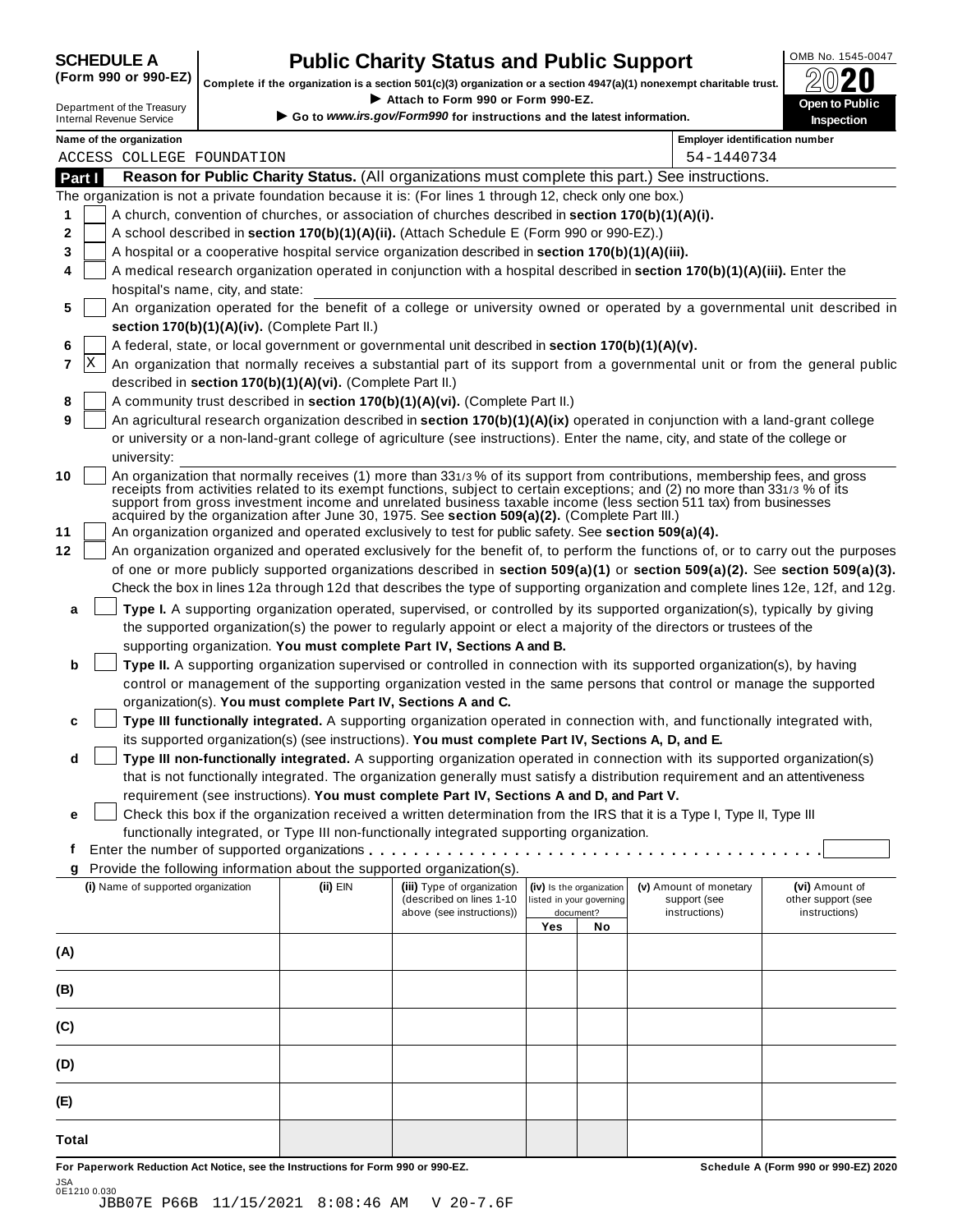# Schedule <sup>A</sup> (Form <sup>990</sup> or 990-EZ) <sup>2020</sup> Page **2**

**Support Schedule for Organizations Described in Sections 170(b)(1)(A)(iv) and 170(b)(1)(A)(vi)** Complete only if you checked the box on line 5, 7, or 8 of Part I or if the organization failed to qualify under Part III. If the organization fails to qualify under the tests listed below, please complete Part III.) **Part II**

| <b>Section A. Public Support</b>                                                                                                                                                                                   |                              |            |                                                            |                      |                                                                                        |                                                                                                                                       |
|--------------------------------------------------------------------------------------------------------------------------------------------------------------------------------------------------------------------|------------------------------|------------|------------------------------------------------------------|----------------------|----------------------------------------------------------------------------------------|---------------------------------------------------------------------------------------------------------------------------------------|
| Calendar year (or fiscal year beginning in) ▶                                                                                                                                                                      | (a) 2016                     | (b) 2017   | (c) 2018                                                   | $(d)$ 2019           | (e) 2020                                                                               | (f) Total                                                                                                                             |
| Gifts, grants, contributions, and<br>membership fees received. (Do not<br>include any "unusual grants.")                                                                                                           | 1,943,641.                   | 3,977,215. | 2,291,989.                                                 | ATCH 1<br>2,198,317. | ATCH <sub>2</sub><br>4,002,205.                                                        | 14, 413, 367.                                                                                                                         |
| Tax revenues levied for the<br>organization's benefit and either paid to<br>or expended on its behalf                                                                                                              |                              |            |                                                            |                      |                                                                                        | 0.                                                                                                                                    |
| The value of services or facilities<br>furnished by a governmental unit to the<br>organization without charge                                                                                                      |                              |            |                                                            |                      |                                                                                        | 0.                                                                                                                                    |
| Total. Add lines 1 through 3                                                                                                                                                                                       | 1,943,641                    | 3,977,215. | 2,291,989.                                                 | 2,198,317.           | 4,002,205.                                                                             | 14, 413, 367.                                                                                                                         |
| The portion of total contributions by<br>each person (other than a<br>governmental unit or publicly<br>supported organization) included on<br>line 1 that exceeds 2% of the amount<br>shown on line 11, column (f) |                              |            |                                                            |                      |                                                                                        | 2,583,159.                                                                                                                            |
| Public support. Subtract line 5 from line 4                                                                                                                                                                        |                              |            |                                                            |                      |                                                                                        | 11,830,208.                                                                                                                           |
| <b>Section B. Total Support</b>                                                                                                                                                                                    |                              |            |                                                            |                      |                                                                                        |                                                                                                                                       |
| Calendar year (or fiscal year beginning in) ▶                                                                                                                                                                      | (a) 2016                     | (b) 2017   | (c) 2018                                                   | $(d)$ 2019           | (e) 2020                                                                               | (f) Total                                                                                                                             |
| Amounts from line 4                                                                                                                                                                                                | 1,943,641.                   | 3,977,215. | 2,291,989.                                                 | 2,198,317.           | 4,002,205.                                                                             | 14, 413, 367.                                                                                                                         |
| Gross income from interest, dividends,<br>payments received on securities loans,<br>rents, royalties, and income from<br>similar sources experiences                                                               | 1,180,889.                   | 628,048.   | 1,076,165.                                                 | 942,671.             | 930,898.                                                                               | 4,758,671.                                                                                                                            |
| Net income from unrelated business<br>activities, whether or not the business<br>is regularly carried on the control of the set of the set of the set of the set of the set of the set of the s                    |                              |            |                                                            |                      |                                                                                        | 0.                                                                                                                                    |
| Other income. Do not include gain or<br>loss from the sale of capital assets                                                                                                                                       |                              |            | 11,500.                                                    | 8,000                | 11,698.                                                                                | 31,198.                                                                                                                               |
| Total support. Add lines 7 through 10                                                                                                                                                                              |                              |            |                                                            |                      |                                                                                        | 19, 203, 236.                                                                                                                         |
|                                                                                                                                                                                                                    |                              |            |                                                            |                      |                                                                                        |                                                                                                                                       |
|                                                                                                                                                                                                                    |                              |            |                                                            |                      |                                                                                        |                                                                                                                                       |
|                                                                                                                                                                                                                    |                              |            |                                                            |                      |                                                                                        |                                                                                                                                       |
|                                                                                                                                                                                                                    |                              |            |                                                            |                      |                                                                                        | 61.61%                                                                                                                                |
|                                                                                                                                                                                                                    |                              |            |                                                            |                      | 15                                                                                     | $\sqrt{62.24}$ %                                                                                                                      |
|                                                                                                                                                                                                                    |                              |            |                                                            |                      |                                                                                        |                                                                                                                                       |
| 16a 331/3% support test - 2020. If the organization did not check the box on line 13, and line 14 is 331/3% or more, check this                                                                                    |                              |            |                                                            |                      |                                                                                        |                                                                                                                                       |
| box and stop here. The organization qualifies as a publicly supported organization $\ldots \ldots \ldots \ldots \ldots \ldots$                                                                                     |                              |            |                                                            |                      |                                                                                        | Χ                                                                                                                                     |
| b 331/3% support test - 2019. If the organization did not check a box on line 13 or 16a, and line 15 is 331/3% or more, check                                                                                      |                              |            |                                                            |                      |                                                                                        |                                                                                                                                       |
|                                                                                                                                                                                                                    |                              |            |                                                            |                      |                                                                                        |                                                                                                                                       |
| 17a 10%-facts-and-circumstances test - 2020. If the organization did not check a box on line 13, 16a, or 16b, and line 14 is                                                                                       |                              |            |                                                            |                      |                                                                                        |                                                                                                                                       |
| 10% or more, and if the organization meets the facts-and-circumstances test, check this box and stop here. Explain in                                                                                              |                              |            |                                                            |                      |                                                                                        |                                                                                                                                       |
| Part VI how the organization meets the facts-and-circumstances test. The organization qualifies as a publicly supported                                                                                            |                              |            |                                                            |                      |                                                                                        |                                                                                                                                       |
|                                                                                                                                                                                                                    |                              |            |                                                            |                      |                                                                                        |                                                                                                                                       |
| b 10%-facts-and-circumstances test - 2019. If the organization did not check a box on line 13, 16a, 16b, or 17a, and line                                                                                          |                              |            |                                                            |                      |                                                                                        |                                                                                                                                       |
| 15 is 10% or more, and if the organization meets the facts-and-circumstances test, check this box and stop here. Explain                                                                                           |                              |            |                                                            |                      |                                                                                        |                                                                                                                                       |
| in Part VI how the organization meets the facts-and-circumstances test. The organization qualifies as a publicly supported                                                                                         |                              |            |                                                            |                      |                                                                                        |                                                                                                                                       |
| Private foundation. If the organization did not check a box on line 13, 16a, 16b, 17a, or 17b, check this box and see                                                                                              |                              |            |                                                            |                      |                                                                                        |                                                                                                                                       |
|                                                                                                                                                                                                                    | (Explain in Part VI.) ATCH 3 |            | <b>Section C. Computation of Public Support Percentage</b> |                      | Public support percentage for 2020 (line 6, column (f), divided by line 11, column (f) | First 5 years. If the Form 990 is for the organization's first, second, third, fourth, or fifth tax year as a section 501(c)(3)<br>14 |

**Schedule A (Form 990 or 990-EZ) 2020**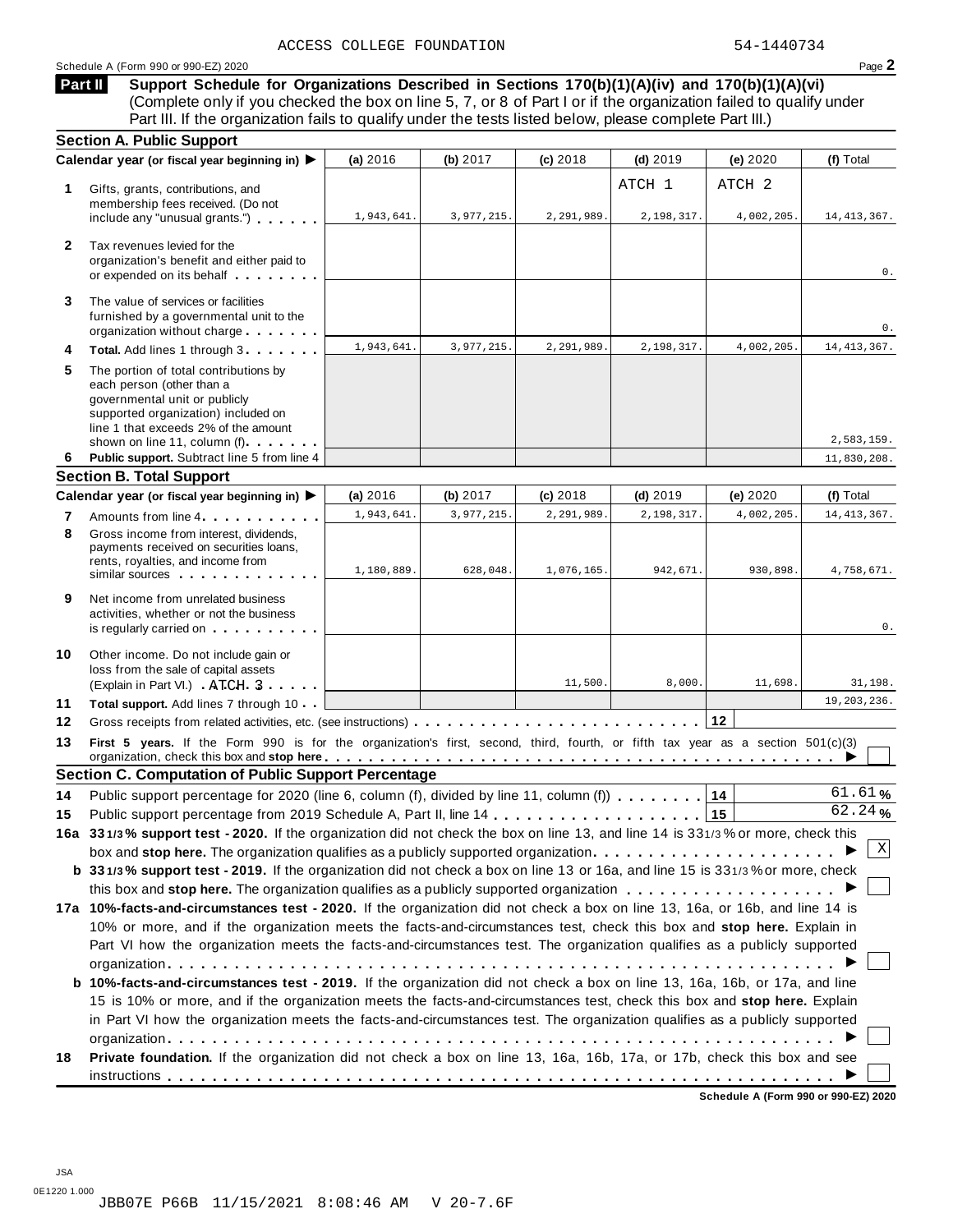# Schedule <sup>A</sup> (Form <sup>990</sup> or 990-EZ) <sup>2020</sup> Page **3**

# **Support Schedule for Organizations Described in Section 509(a)(2) Part III**

(Complete only if you checked the box on line 10 of Part I or if the organization failed to qualify under Part II. If the organization fails to qualify under the tests listed below, please complete Part II.)

|                            | <b>Section A. Public Support</b>                                                                                                                                                                                                                           |          |            |            |            |          |           |
|----------------------------|------------------------------------------------------------------------------------------------------------------------------------------------------------------------------------------------------------------------------------------------------------|----------|------------|------------|------------|----------|-----------|
|                            | Calendar year (or fiscal year beginning in)                                                                                                                                                                                                                | (a) 2016 | (b) $2017$ | $(c)$ 2018 | $(d)$ 2019 | (e) 2020 | (f) Total |
| 1.                         | Gifts, grants, contributions, and membership fees                                                                                                                                                                                                          |          |            |            |            |          |           |
|                            | received. (Do not include any "unusual grants.")                                                                                                                                                                                                           |          |            |            |            |          |           |
| 2                          | Gross receipts from admissions, merchandise                                                                                                                                                                                                                |          |            |            |            |          |           |
|                            | sold or services performed, or facilities                                                                                                                                                                                                                  |          |            |            |            |          |           |
|                            | furnished in any activity that is related to the                                                                                                                                                                                                           |          |            |            |            |          |           |
|                            | organization's tax-exempt purpose                                                                                                                                                                                                                          |          |            |            |            |          |           |
| 3                          | Gross receipts from activities that are not an                                                                                                                                                                                                             |          |            |            |            |          |           |
|                            | unrelated trade or business under section 513                                                                                                                                                                                                              |          |            |            |            |          |           |
|                            | Tax revenues levied for the                                                                                                                                                                                                                                |          |            |            |            |          |           |
|                            | organization's benefit and either paid to                                                                                                                                                                                                                  |          |            |            |            |          |           |
|                            | or expended on its behalf                                                                                                                                                                                                                                  |          |            |            |            |          |           |
| 5                          | The value of services or facilities                                                                                                                                                                                                                        |          |            |            |            |          |           |
|                            | furnished by a governmental unit to the                                                                                                                                                                                                                    |          |            |            |            |          |           |
|                            | organization without charge                                                                                                                                                                                                                                |          |            |            |            |          |           |
| 6                          | <b>Total.</b> Add lines 1 through 5                                                                                                                                                                                                                        |          |            |            |            |          |           |
|                            | <b>7a</b> Amounts included on lines 1, 2, and 3                                                                                                                                                                                                            |          |            |            |            |          |           |
|                            | received from disqualified persons                                                                                                                                                                                                                         |          |            |            |            |          |           |
|                            | <b>b</b> Amounts included on lines 2 and 3                                                                                                                                                                                                                 |          |            |            |            |          |           |
|                            | received from other than disqualified                                                                                                                                                                                                                      |          |            |            |            |          |           |
|                            | persons that exceed the greater of \$5,000<br>or 1% of the amount on line 13 for the year                                                                                                                                                                  |          |            |            |            |          |           |
|                            | c Add lines 7a and 7b.                                                                                                                                                                                                                                     |          |            |            |            |          |           |
| 8                          | Public support. (Subtract line 7c from                                                                                                                                                                                                                     |          |            |            |            |          |           |
|                            | $line 6.)$                                                                                                                                                                                                                                                 |          |            |            |            |          |           |
|                            | <b>Section B. Total Support</b>                                                                                                                                                                                                                            |          |            |            |            |          |           |
|                            | Calendar year (or fiscal year beginning in)                                                                                                                                                                                                                | (a) 2016 | (b) $2017$ | $(c)$ 2018 | $(d)$ 2019 | (e) 2020 | (f) Total |
| 9                          | Amounts from line 6                                                                                                                                                                                                                                        |          |            |            |            |          |           |
|                            | 10 a Gross income from interest, dividends,                                                                                                                                                                                                                |          |            |            |            |          |           |
|                            | payments received on securities loans,                                                                                                                                                                                                                     |          |            |            |            |          |           |
|                            | rents, royalties, and income from similar<br>sources                                                                                                                                                                                                       |          |            |            |            |          |           |
|                            | <b>b</b> Unrelated business taxable income (less                                                                                                                                                                                                           |          |            |            |            |          |           |
|                            | section 511 taxes) from businesses                                                                                                                                                                                                                         |          |            |            |            |          |           |
|                            | acquired after June 30, 1975                                                                                                                                                                                                                               |          |            |            |            |          |           |
|                            | c Add lines 10a and 10b                                                                                                                                                                                                                                    |          |            |            |            |          |           |
| 11                         | Net income from unrelated business                                                                                                                                                                                                                         |          |            |            |            |          |           |
|                            | activities not included in line 10b, whether                                                                                                                                                                                                               |          |            |            |            |          |           |
|                            | or not the business is regularly carried on                                                                                                                                                                                                                |          |            |            |            |          |           |
|                            |                                                                                                                                                                                                                                                            |          |            |            |            |          |           |
| 12                         | Other income. Do not include gain or                                                                                                                                                                                                                       |          |            |            |            |          |           |
|                            | loss from the sale of capital assets                                                                                                                                                                                                                       |          |            |            |            |          |           |
| 13                         | (Explain in Part VI.) Canada and The Part 1.<br>Total support. (Add lines 9, 10c, 11,                                                                                                                                                                      |          |            |            |            |          |           |
|                            | and 12.) $\cdots$ $\cdots$ $\cdots$ $\cdots$                                                                                                                                                                                                               |          |            |            |            |          |           |
|                            |                                                                                                                                                                                                                                                            |          |            |            |            |          |           |
|                            |                                                                                                                                                                                                                                                            |          |            |            |            |          |           |
|                            | First 5 years. If the Form 990 is for the organization's first, second, third, fourth, or fifth tax year as a section $501(c)(3)$                                                                                                                          |          |            |            |            |          |           |
|                            |                                                                                                                                                                                                                                                            |          |            |            |            |          |           |
|                            | <b>Section C. Computation of Public Support Percentage</b>                                                                                                                                                                                                 |          |            |            |            |          |           |
|                            |                                                                                                                                                                                                                                                            |          |            |            |            | 15       | %         |
|                            | Public support percentage from 2019 Schedule A, Part III, line 15.                                                                                                                                                                                         |          |            |            |            | 16       | %         |
|                            | Section D. Computation of Investment Income Percentage                                                                                                                                                                                                     |          |            |            |            |          |           |
|                            | Investment income percentage for 2020 (line 10c, column (f), divided by line 13, column (f)).                                                                                                                                                              |          |            |            |            | 17       | %         |
|                            |                                                                                                                                                                                                                                                            |          |            |            |            | 18       | %         |
|                            | 19a 331/3% support tests - 2020. If the organization did not check the box on line 14, and line 15 is more than 331/3%, and line                                                                                                                           |          |            |            |            |          |           |
|                            | 17 is not more than 331/3%, check this box and stop here. The organization qualifies as a publicly supported organization                                                                                                                                  |          |            |            |            |          |           |
|                            | b 331/3% support tests - 2019. If the organization did not check a box on line 14 or line 19a, and line 16 is more than 331/3%, and                                                                                                                        |          |            |            |            |          |           |
| 14<br>15<br>16<br>17<br>18 | line 18 is not more than 331/3%, check this box and stop here. The organization qualifies as a publicly supported organization<br>Private foundation. If the organization did not check a box on line 14, 19a, or 19b, check this box and see instructions |          |            |            |            |          |           |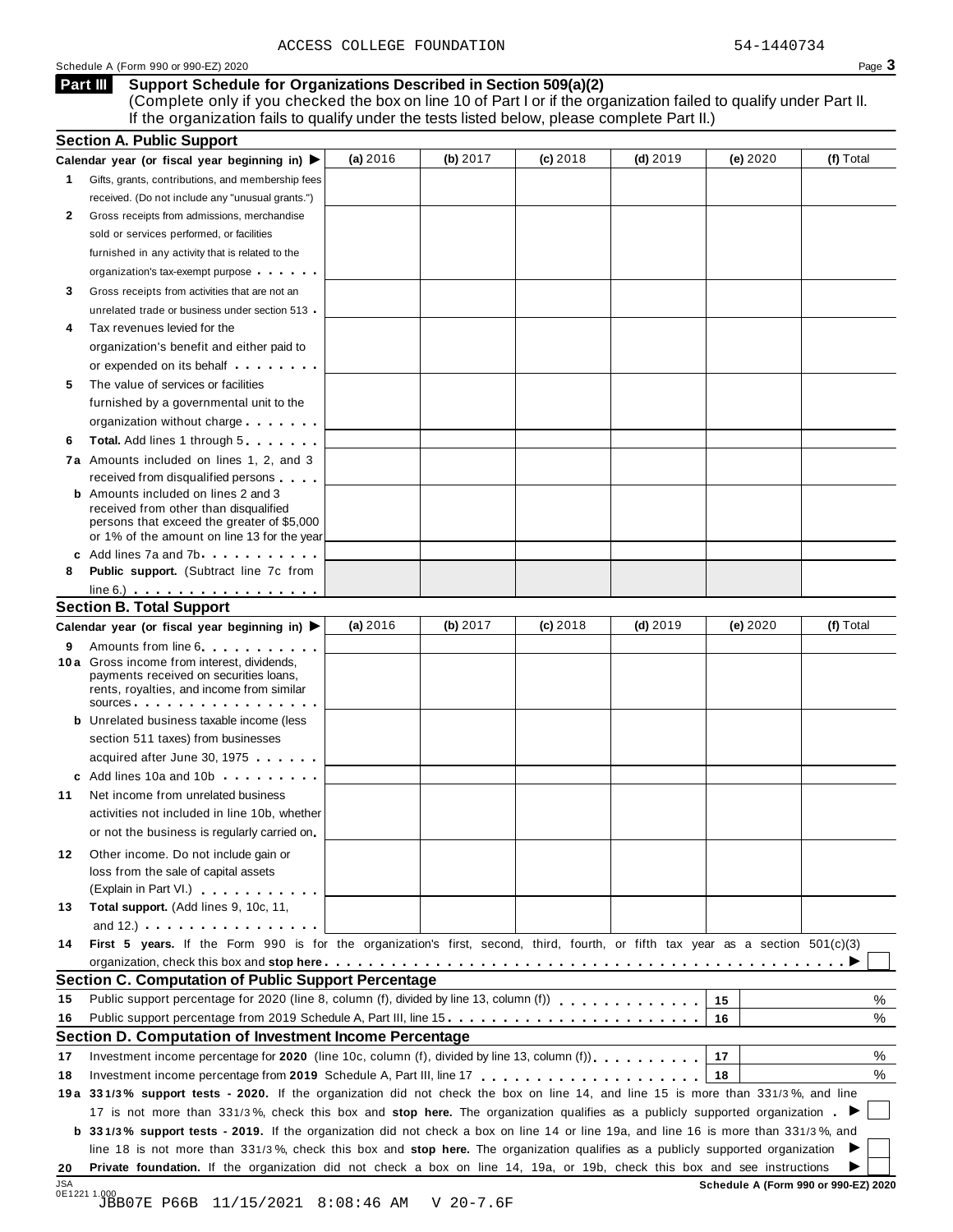**2**

**3a**

**3b**

**3c**

**4a**

**4b**

**4c**

**5a**

**5b 5c**

**6**

**7**

**8**

**9a**

**9b**

**9c**

**10a**

# **Part IV Supporting Organizations**

(Complete only if you checked a box in line 12 on Part I. If you checked box 12a, Part I, complete Sections A and B. If you checked box 12b, Part I, complete Sections A and C. If you checked box 12c, Part I, complete Sections A, D, and E. If you checked box 12d, Part I, complete Sections A and D, and complete Part V.)

# **Section A. All Supporting Organizations**

- **1** Are all of the organization's supported organizations listed by name in the organization's governing documents? *If "No," describe in Part VI how the supported organizations are designated. If designated by class or purpose, describe the designation. If historic and continuing relationship, explain.* **1**
- **2** Did the organization have any supported organization that does not have an IRS determination of status under section 509(a)(1) or (2)? *If"Yes," explain in Part VI how the organization determined that the supported organization was described in section 509(a)(1) or (2).*
- **3 a** Did the organization have a supported organization described in section 501(c)(4), (5), or (6)? *If "Yes," answer lines 3b and 3c below.*
- **b** Did the organization confirm that each supported organization qualified under section 501(c)(4), (5), or (6) and | satisfied the public support tests under section 509(a)(2)? *If "Yes," describe in Part VI when and how the organization made the determination.*
- **c** Did the organization ensure that all support to such organizations was used exclusively for section 170(c)(2)(B) purposes? *If"Yes," explain in Part VI what controls the organization put in place to ensure such use.*
- **4 a** Was any supported organization not organized in the United States ("foreign supported organization")? *If "Yes," and if you checked box 12a or 12b in Part I, answer lines 4b and 4c below.*
- **b** Did the organization have ultimate control and discretion in deciding whether to make grants to the foreign | supported organization? *If "Yes," describe in Part VI how the organization had such control and discretion despite being controlled or supervised by or in connection with its supported organizations.*
- **c** Did the organization support any foreign supported organization that does not have an IRS determination | under sections 501(c)(3) and 509(a)(1) or (2)? *If "Yes," explain in Part VI what controls the organization used to ensure that all support to the foreign supported organization was used exclusively for section 170(c)(2)(B) purposes.*
- **5 a** Did the organization add, substitute, or remove any supported organizations during the tax year? *If "Yes,"* answer lines 5b and 5c below (if applicable). Also, provide detail in Part VI, including (i) the names and EIN *numbers of the supported organizations added, substituted, or removed; (ii) the reasons for each such action;* (iii) the authority under the organization's organizing document authorizing such action; and (iv) how the action *was accomplished (such as by amendment to the organizing document).*
- **b Type I or Type II only.** Was any added or substituted supported organization part of a class already designated in the organization's organizing document?
- **c Substitutions only.** Was the substitution the result of an event beyond the organization's control?
- **6** Did the organization provide support (whether in the form of grants or the provision of services or facilities) to anyone other than (i) its supported organizations, (ii) individuals that are part of the charitable class benefited by one or more of its supported organizations, or (iii) other supporting organizations that also support or benefit one or more of the filing organization's supported organizations? *If"Yes," provide detail in Part VI.*
- **7** Did the organization provide a grant, loan, compensation, or other similar payment to a substantial contributor (as defined in section 4958(c)(3)(C)), a family member of a substantial contributor, or a 35% controlled entity with regard to a substantial contributor? *If"Yes," complete Part I of Schedule L (Form 990 or 990-EZ).*
- **8** Did the organization make a loan to a disqualified person (as defined in section 4958) not described in line 7? *If "Yes," complete Part I of Schedule L (Form 990 or 990-EZ).*
- **9a** Was the organization controlled directly or indirectly at any time during the tax year by one or more | disqualified persons, as defined in section 4946 (other than foundation managers and organizations described in section 509(a)(1) or (2))? *If"Yes," provide detail in Part VI.*
- **b** Did one or more disqualified persons (as defined in line 9a) hold a controlling interest in any entity in which | the supporting organization had an interest? *If"Yes," provide detail in Part VI.*
- **c** Did a disqualified person (as defined in line 9a) have an ownership interest in, or derive any personal benefit from, assets in which the supporting organization also had an interest? *If"Yes," provide detail in Part VI.*
- **10a** Was the organization subject to the excess business holdings rules of section 4943 because of section | 4943(f) (regarding certain Type II supporting organizations, and all Type III non-functionally integrated supporting organizations)? *If"Yes," answer line 10b below.*
- **b** Did the organization have any excess business holdings in the tax year? *(Use Schedule C, Form 4720, to determine whether the organization had excess business holdings.)*

0E1229 1.010

**Yes No**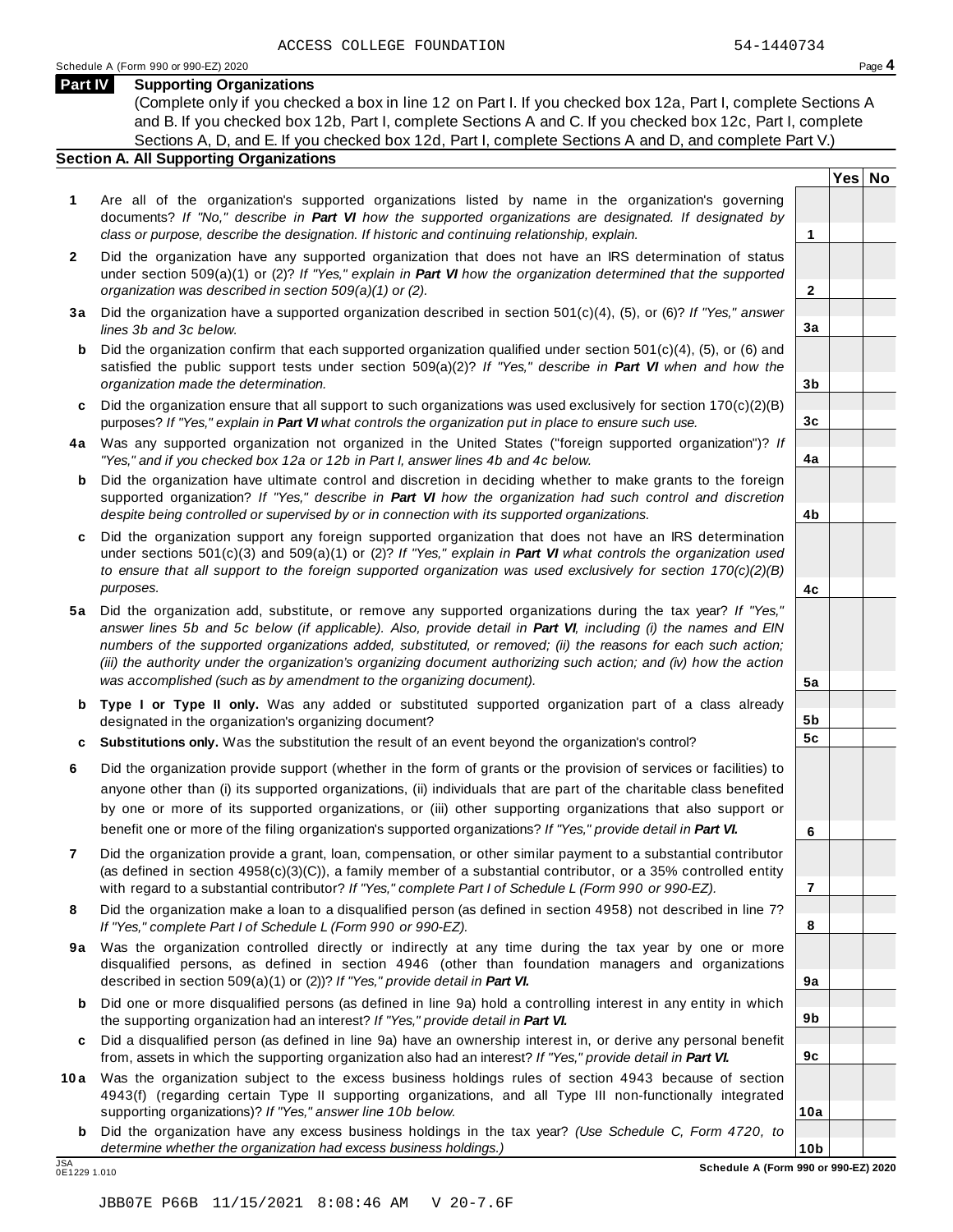JBB07E P66B 11/15/2021 8:08:46 AM V 20-7.6F

|                | Schedule A (Form 990 or 990-EZ) 2020        | Page $5$ |
|----------------|---------------------------------------------|----------|
| <b>Part IV</b> | <b>Supporting Organizations (continued)</b> |          |

|    |                                                                                                                      |                 | Yes | No |
|----|----------------------------------------------------------------------------------------------------------------------|-----------------|-----|----|
| 11 | Has the organization accepted a gift or contribution from any of the following persons?                              |                 |     |    |
| a  | A person who directly or indirectly controls, either alone or together with persons described in lines 11b and       |                 |     |    |
|    | 11c below, the governing body of a supported organization?                                                           | 11a             |     |    |
|    | <b>b</b> A family member of a person described in line 11a above?                                                    | 11 <sub>b</sub> |     |    |
|    | c A 35% controlled entity of a person described in line 11a or 11b above? If "Yes" to line 11a, 11b, or 11c, provide |                 |     |    |
|    | detail in <b>Part VI.</b>                                                                                            | 11c             |     |    |

# **Section B. Type I Supporting Organizations**

|   |                                                                                                                                                                                                                                                                                                                                                                                                                                                                                                                                                                                                                                                                                                                                                                                 |   | Y es |  |
|---|---------------------------------------------------------------------------------------------------------------------------------------------------------------------------------------------------------------------------------------------------------------------------------------------------------------------------------------------------------------------------------------------------------------------------------------------------------------------------------------------------------------------------------------------------------------------------------------------------------------------------------------------------------------------------------------------------------------------------------------------------------------------------------|---|------|--|
|   | Did the governing body, members of the governing body, officers acting in their official capacity, or membership of one or<br>more supported organizations have the power to regularly appoint or elect at least a majority of the organization's officers,<br>directors, or trustees at all times during the tax year? If "No," describe in <b>Part VI</b> how the supported organization(s)<br>effectively operated, supervised, or controlled the organization's activities. If the organization had more than one supported<br>organization, describe how the powers to appoint and/or remove officers, directors, or trustees were allocated among the<br>supported organizations and what conditions or restrictions, if any, applied to such powers during the tax year. |   |      |  |
| 2 | Did the organization operate for the benefit of any supported organization other than the supported<br>organization(s) that operated, supervised, or controlled the supporting organization? If "Yes," explain in Part<br>VI how providing such benefit carried out the purposes of the supported organization(s) that operated,<br>supervised, or controlled the supporting organization.                                                                                                                                                                                                                                                                                                                                                                                      | ົ |      |  |

# **Section C. Type II Supporting Organizations**

**1 Yes No 1** Were a majority of the organization's directors or trustees during the tax year also a majority of the directors or trustees of each of the organization's supported organization(s)? *If"No," describe in Part VI how control or management of the supporting organization was vested in the same persons that controlled or managed the supported organization(s).*

# **Section D. All Type III Supporting Organizations**

|              |                                                                                                                                                                                                                                                                                                                                                                                                                                                                                          | Yes⊺ |  |
|--------------|------------------------------------------------------------------------------------------------------------------------------------------------------------------------------------------------------------------------------------------------------------------------------------------------------------------------------------------------------------------------------------------------------------------------------------------------------------------------------------------|------|--|
|              | Did the organization provide to each of its supported organizations, by the last day of the fifth month of the<br>organization's tax year, (i) a written notice describing the type and amount of support provided during the prior<br>tax year, (ii) a copy of the Form 990 that was most recently filed as of the date of notification, and (iii) copies of<br>the organization's governing documents in effect on the date of notification, to the extent not previously<br>provided? |      |  |
| $\mathbf{2}$ | Were any of the organization's officers, directors, or trustees either (i) appointed or elected by the supported<br>organization(s) or (ii) serving on the governing body of a supported organization? If "No," explain in <b>Part VI</b> how                                                                                                                                                                                                                                            |      |  |
|              | the organization maintained a close and continuous working relationship with the supported organization(s).                                                                                                                                                                                                                                                                                                                                                                              |      |  |
| 3            | By reason of the relationship described in line 2, above, did the organization's supported organizations have<br>a significant voice in the organization's investment policies and in directing the use of the organization's<br>income or assets at all times during the tax year? If "Yes," describe in Part VI the role the organization's                                                                                                                                            |      |  |
|              | supported organizations played in this regard.                                                                                                                                                                                                                                                                                                                                                                                                                                           |      |  |

# **Section E. Type III Functionally Integrated Supporting Organizations**

|   | Check the box next to the method that the organization used to satisfy the Integral Part Test during the year (see instructions). |  |
|---|-----------------------------------------------------------------------------------------------------------------------------------|--|
|   | The organization satisfied the Activities Test. Complete line 2 below.                                                            |  |
| b | The organization is the parent of each of its supported organizations. Complete line 3 below.                                     |  |
|   | The organization supported a governmental entity. Describe in Part VI how you supported a governmental entity (see instructions). |  |
|   | Yesl                                                                                                                              |  |

| $\mathbf{2}$ | Activities Test. Answer lines 2a and 2b below.                                                                                                                                                                                                                                                                                                                                                                                                                                                                                             |    |  |
|--------------|--------------------------------------------------------------------------------------------------------------------------------------------------------------------------------------------------------------------------------------------------------------------------------------------------------------------------------------------------------------------------------------------------------------------------------------------------------------------------------------------------------------------------------------------|----|--|
| a            | Did substantially all of the organization's activities during the tax year directly further the exempt purposes of<br>the supported organization(s) to which the organization was responsive? If "Yes," then in <b>Part VI identify</b><br>those supported organizations and explain how these activities directly furthered their exempt purposes,<br>how the organization was responsive to those supported organizations, and how the organization determined<br>that these activities constituted substantially all of its activities. | 2a |  |
| b            | Did the activities described in line 2a, above, constitute activities that, but for the organization's involvement,<br>one or more of the organization's supported organization(s) would have been engaged in? If "Yes," explain in<br>Part VI the reasons for the organization's position that its supported organization(s) would have engaged in<br>these activities but for the organization's involvement.                                                                                                                            | 2b |  |
| 3<br>a       | Parent of Supported Organizations. Answer lines 3a and 3b below.<br>Did the organization have the power to regularly appoint or elect a majority of the officers, directors, or<br>trustees of each of the supported organizations? If "Yes" or "No," provide details in Part VI.                                                                                                                                                                                                                                                          | 3a |  |
| b            | Did the organization exercise a substantial degree of direction over the policies, programs, and activities of each<br>of its supported organizations? If "Yes," describe in Part VI the role played by the organization in this regard.                                                                                                                                                                                                                                                                                                   | 3b |  |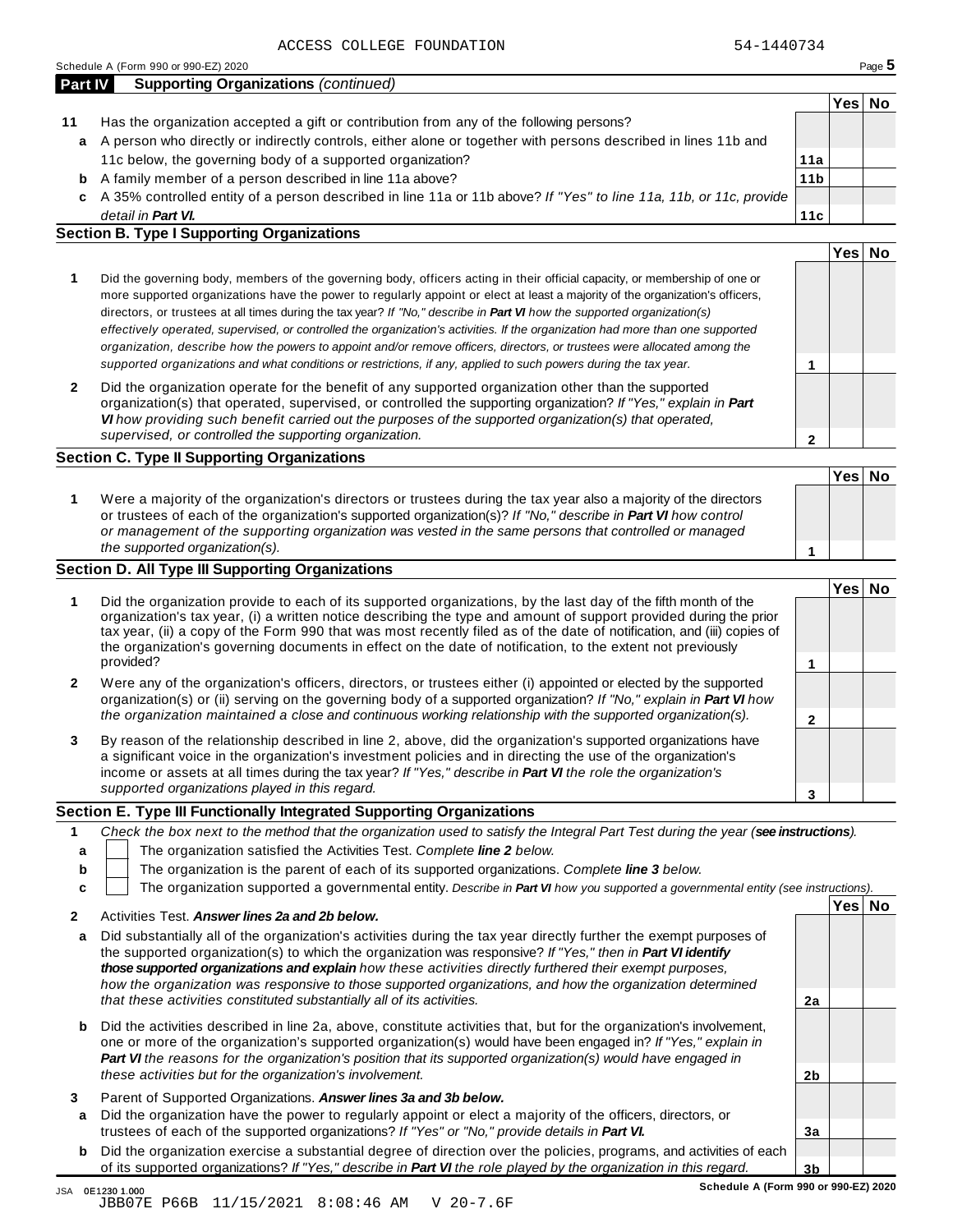|              | Type III Non-Functionally Integrated 509(a)(3) Supporting Organizations<br>Part V                                                                                                                              |                         |                                |                                |
|--------------|----------------------------------------------------------------------------------------------------------------------------------------------------------------------------------------------------------------|-------------------------|--------------------------------|--------------------------------|
|              | Check here if the organization satisfied the Integral Part Test as a qualifying trust on Nov. 20, 1970 (explain in Part VI). See                                                                               |                         |                                |                                |
|              | instructions. All other Type III non-functionally integrated supporting organizations must complete Sections A through E.                                                                                      |                         |                                |                                |
|              | Section A - Adjusted Net Income                                                                                                                                                                                | (A) Prior Year          | (B) Current Year<br>(optional) |                                |
| 1.           | Net short-term capital gain                                                                                                                                                                                    | $\mathbf{1}$            |                                |                                |
| $\mathbf{2}$ | Recoveries of prior-year distributions                                                                                                                                                                         | $\overline{\mathbf{2}}$ |                                |                                |
| 3            | Other gross income (see instructions)                                                                                                                                                                          | 3                       |                                |                                |
|              | 4 Add lines 1 through 3.                                                                                                                                                                                       | 4                       |                                |                                |
|              | 5 Depreciation and depletion                                                                                                                                                                                   | 5                       |                                |                                |
| 6.           | Portion of operating expenses paid or incurred for production or collection of<br>gross income or for management, conservation, or maintenance of property<br>held for production of income (see instructions) | 6                       |                                |                                |
|              | 7 Other expenses (see instructions)                                                                                                                                                                            | $\overline{7}$          |                                |                                |
| 8            | Adjusted Net Income (subtract lines 5, 6, and 7 from line 4)                                                                                                                                                   | 8                       |                                |                                |
|              | <b>Section B - Minimum Asset Amount</b>                                                                                                                                                                        |                         | (A) Prior Year                 | (B) Current Year<br>(optional) |
|              | 1 Aggregate fair market value of all non-exempt-use assets (see                                                                                                                                                |                         |                                |                                |
|              | instructions for short tax year or assets held for part of year):                                                                                                                                              |                         |                                |                                |
|              | a Average monthly value of securities                                                                                                                                                                          | 1a                      |                                |                                |
|              | <b>b</b> Average monthly cash balances                                                                                                                                                                         | 1 <sub>b</sub>          |                                |                                |
|              | c Fair market value of other non-exempt-use assets                                                                                                                                                             | 1 <sub>c</sub>          |                                |                                |
|              | d Total (add lines 1a, 1b, and 1c)                                                                                                                                                                             | 1 <sub>d</sub>          |                                |                                |
|              |                                                                                                                                                                                                                |                         |                                |                                |
|              | e Discount claimed for blockage or other factors (explain in detail in Part VI):                                                                                                                               | 1e                      |                                |                                |
|              | 2 Acquisition indebtedness applicable to non-exempt-use assets                                                                                                                                                 | $\mathbf 2$             |                                |                                |
|              | 3 Subtract line 2 from line 1d.                                                                                                                                                                                | 3                       |                                |                                |
| 4            | Cash deemed held for exempt use. Enter 0.015 of line 3 (for greater amount,                                                                                                                                    |                         |                                |                                |
|              | see instructions).                                                                                                                                                                                             | 4                       |                                |                                |
| 5.           | Net value of non-exempt-use assets (subtract line 4 from line 3)                                                                                                                                               | 5                       |                                |                                |
| 6.           | Multiply line 5 by 0.035.                                                                                                                                                                                      | 6                       |                                |                                |
| 7            | Recoveries of prior-year distributions                                                                                                                                                                         | $\overline{7}$          |                                |                                |
| 8            | Minimum Asset Amount (add line 7 to line 6)                                                                                                                                                                    | 8                       |                                |                                |
|              | <b>Section C - Distributable Amount</b>                                                                                                                                                                        |                         |                                | <b>Current Year</b>            |
| $\mathbf 1$  | Adjusted net income for prior year (from Section A, line 8, column A)                                                                                                                                          | 1                       |                                |                                |
| $\mathbf{2}$ | Enter 0.85 of line 1.                                                                                                                                                                                          | $\mathbf 2$             |                                |                                |
| 3            | Minimum asset amount for prior year (from Section B, line 8, column A)                                                                                                                                         | 3                       |                                |                                |
| 4            | Enter greater of line 2 or line 3.                                                                                                                                                                             | 4                       |                                |                                |
|              | 5 Income tax imposed in prior year                                                                                                                                                                             | 5                       |                                |                                |
| 6            | Distributable Amount. Subtract line 5 from line 4, unless subject to<br>emergency temporary reduction (see instructions).                                                                                      | 6                       |                                |                                |

**7** Check here if the current year is the organization's first as a non-functionally integrated Type III supporting organization (see instructions).

**Schedule A (Form 990 or 990-EZ) 2020**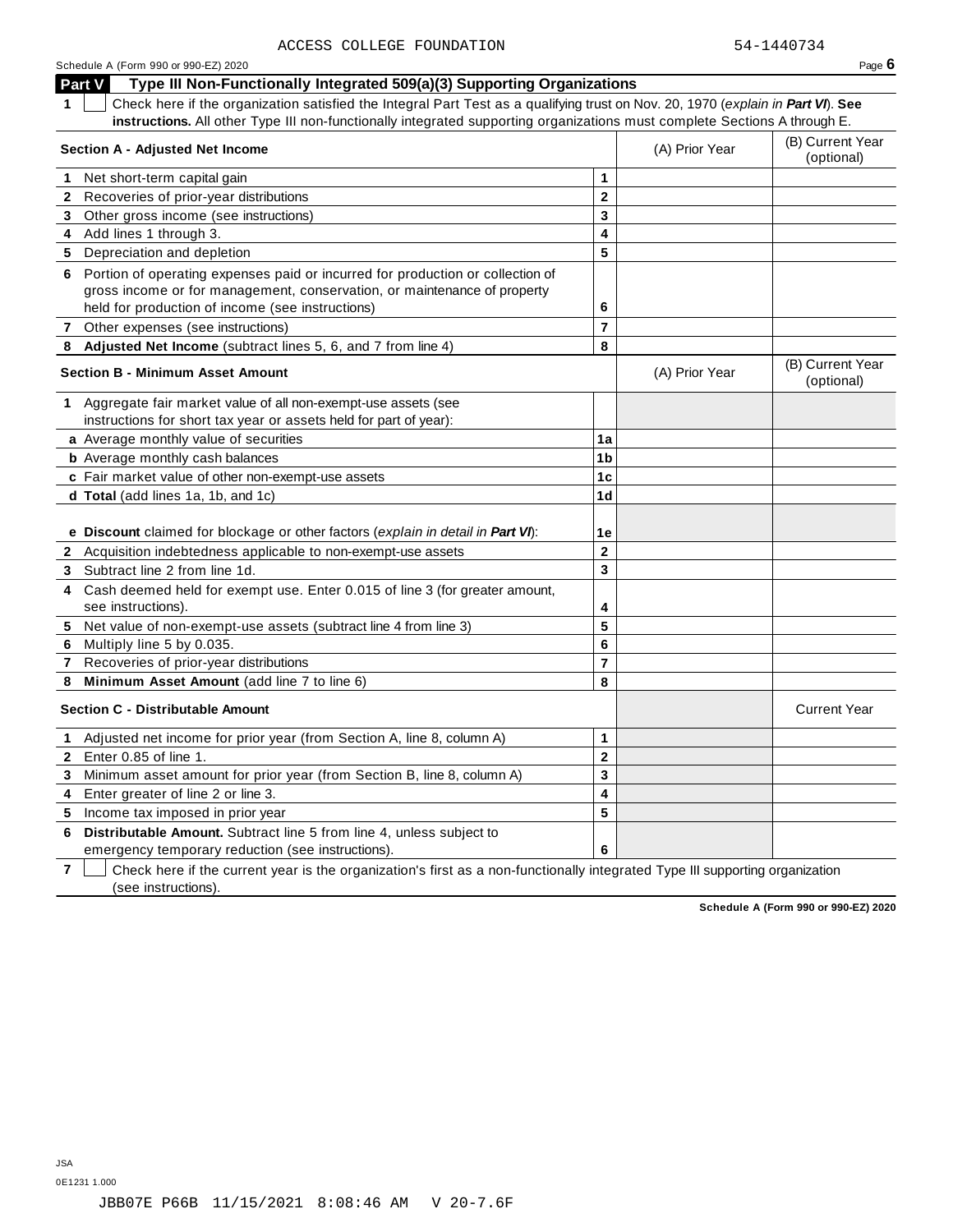|                | Schedule A (Form 990 or 990-EZ) 2020                                                          |                                    |                                               |    | Page 7                                           |  |  |
|----------------|-----------------------------------------------------------------------------------------------|------------------------------------|-----------------------------------------------|----|--------------------------------------------------|--|--|
|                | Type III Non-Functionally Integrated 509(a)(3) Supporting Organizations (continued)<br>Part V |                                    |                                               |    |                                                  |  |  |
|                | <b>Section D - Distributions</b>                                                              |                                    |                                               |    | <b>Current Year</b>                              |  |  |
| 1              | Amounts paid to supported organizations to accomplish exempt purposes                         |                                    |                                               | 1  |                                                  |  |  |
| $\mathbf{2}$   | Amounts paid to perform activity that directly furthers exempt purposes of supported          |                                    |                                               |    |                                                  |  |  |
|                | organizations, in excess of income from activity                                              |                                    | 2                                             |    |                                                  |  |  |
| 3              | Administrative expenses paid to accomplish exempt purposes of supported organizations         |                                    |                                               | 3  |                                                  |  |  |
| 4              | Amounts paid to acquire exempt-use assets                                                     |                                    |                                               | 4  |                                                  |  |  |
| 5              | Qualified set-aside amounts (prior IRS approval required - provide details in Part VI)        |                                    |                                               | 5  |                                                  |  |  |
| 6              | Other distributions (describe in Part VI). See instructions.                                  |                                    |                                               | 6  |                                                  |  |  |
| 7              | Total annual distributions. Add lines 1 through 6.                                            |                                    |                                               | 7  |                                                  |  |  |
| 8              | Distributions to attentive supported organizations to which the organization is responsive    |                                    |                                               |    |                                                  |  |  |
|                | (provide details in Part VI). See instructions.                                               |                                    |                                               | 8  |                                                  |  |  |
| 9              | Distributable amount for 2020 from Section C, line 6                                          |                                    |                                               | 9  |                                                  |  |  |
| 10             | Line 8 amount divided by line 9 amount                                                        |                                    |                                               | 10 |                                                  |  |  |
|                | <b>Section E - Distribution Allocations (see instructions)</b>                                | (i)<br><b>Excess Distributions</b> | (ii)<br><b>Underdistributions</b><br>Pre-2020 |    | (iii)<br><b>Distributable</b><br>Amount for 2020 |  |  |
| $\mathbf{1}$   | Distributable amount for 2020 from Section C, line 6                                          |                                    |                                               |    |                                                  |  |  |
| $\mathbf{2}$   | Underdistributions, if any, for years prior to 2020                                           |                                    |                                               |    |                                                  |  |  |
|                | (reasonable cause required - explain in Part VI). See                                         |                                    |                                               |    |                                                  |  |  |
|                | instructions.                                                                                 |                                    |                                               |    |                                                  |  |  |
| 3              | Excess distributions carryover, if any, to 2020                                               |                                    |                                               |    |                                                  |  |  |
| a              | From 2015 $\frac{1}{2}$                                                                       |                                    |                                               |    |                                                  |  |  |
| b              |                                                                                               |                                    |                                               |    |                                                  |  |  |
| c              | From 2017 $\frac{1}{2}$                                                                       |                                    |                                               |    |                                                  |  |  |
| d              | From 2018 $\frac{1}{2}$                                                                       |                                    |                                               |    |                                                  |  |  |
| е              | From 2019                                                                                     |                                    |                                               |    |                                                  |  |  |
| f              | Total of lines 3a through 3e                                                                  |                                    |                                               |    |                                                  |  |  |
| g              | Applied to underdistributions of prior years                                                  |                                    |                                               |    |                                                  |  |  |
| h              | Applied to 2020 distributable amount                                                          |                                    |                                               |    |                                                  |  |  |
| j.             | Carryover from 2015 not applied (see instructions)                                            |                                    |                                               |    |                                                  |  |  |
|                | Remainder. Subtract lines 3g, 3h, and 3i from line 3f.                                        |                                    |                                               |    |                                                  |  |  |
| 4              | Distributions for 2020 from                                                                   |                                    |                                               |    |                                                  |  |  |
|                | Section D, line 7:<br>Applied to underdistributions of prior years                            |                                    |                                               |    |                                                  |  |  |
| a<br>b         | Applied to 2020 distributable amount                                                          |                                    |                                               |    |                                                  |  |  |
|                | Remainder. Subtract lines 4a and 4b from line 4.                                              |                                    |                                               |    |                                                  |  |  |
| 5              | Remaining underdistributions for years prior to 2020, if                                      |                                    |                                               |    |                                                  |  |  |
|                | any. Subtract lines 3g and 4a from line 2. For result                                         |                                    |                                               |    |                                                  |  |  |
|                | greater than zero, explain in Part VI. See instructions.                                      |                                    |                                               |    |                                                  |  |  |
| 6              | Remaining underdistributions for 2020. Subtract lines 3h                                      |                                    |                                               |    |                                                  |  |  |
|                | and 4b from line 1. For result greater than zero, explain in                                  |                                    |                                               |    |                                                  |  |  |
|                | <b>Part VI.</b> See instructions.                                                             |                                    |                                               |    |                                                  |  |  |
| $\overline{7}$ | Excess distributions carryover to 2021. Add lines 3j                                          |                                    |                                               |    |                                                  |  |  |
|                | and 4c.                                                                                       |                                    |                                               |    |                                                  |  |  |
| 8              | Breakdown of line 7:                                                                          |                                    |                                               |    |                                                  |  |  |
| a              | Excess from 2016                                                                              |                                    |                                               |    |                                                  |  |  |
| b              | Excess from 2017                                                                              |                                    |                                               |    |                                                  |  |  |
| c              | Excess from 2018                                                                              |                                    |                                               |    |                                                  |  |  |
| d              | Excess from 2019                                                                              |                                    |                                               |    |                                                  |  |  |
| е              | Excess from 2020                                                                              |                                    |                                               |    |                                                  |  |  |
|                |                                                                                               |                                    |                                               |    | <b>Cohodule A (Form 000 or 000 EZ) 2020</b>      |  |  |

**Schedule A (Form 990 or 990-EZ) 2020**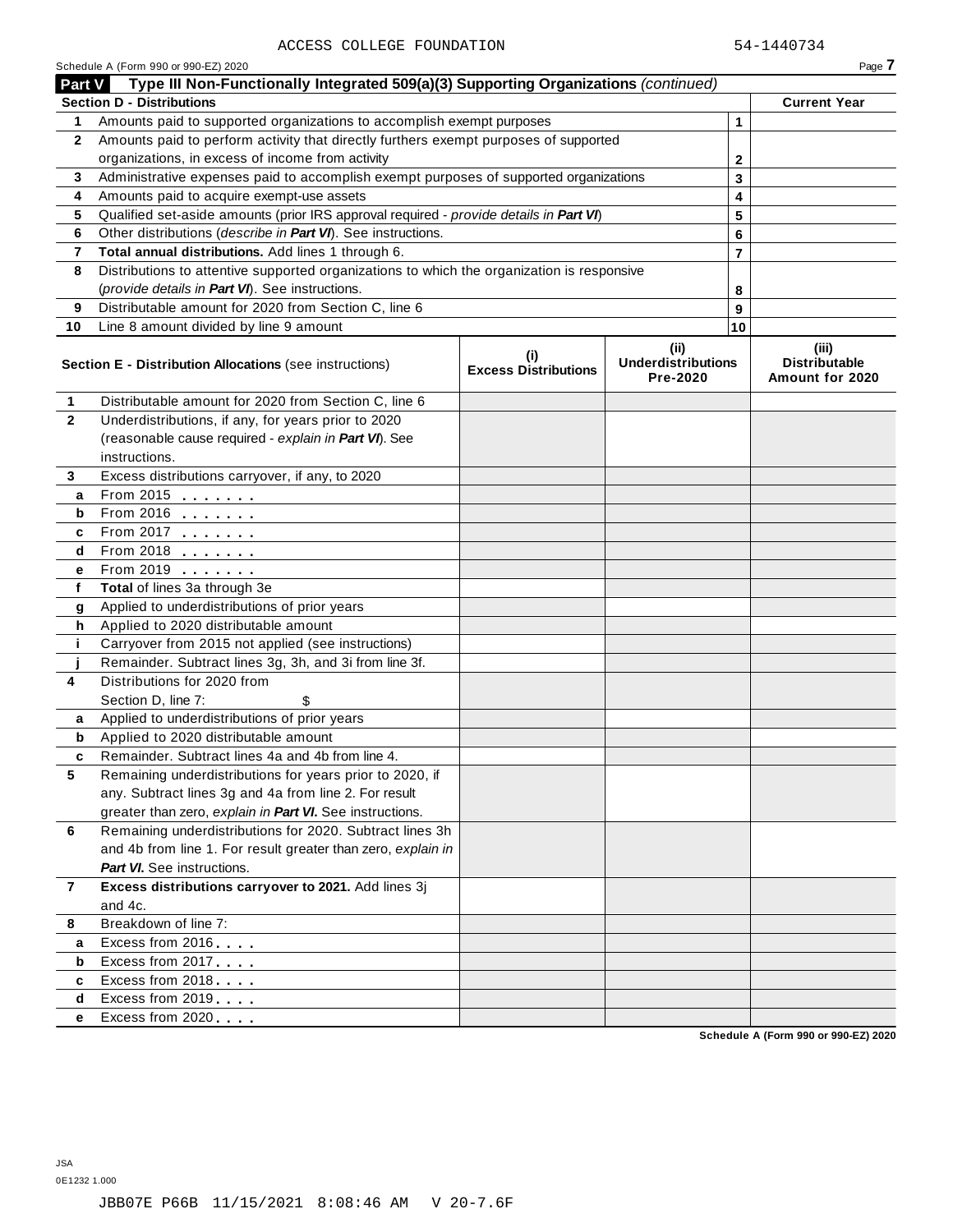<span id="page-21-0"></span>

| Schedule A (Form 990 or 990-EZ) 2020                                                                                                                                                                                                                                                                                                                                                                                                                                                                                                                                                                         |                                                                              |                |                |                | Page $8$    |  |  |  |
|--------------------------------------------------------------------------------------------------------------------------------------------------------------------------------------------------------------------------------------------------------------------------------------------------------------------------------------------------------------------------------------------------------------------------------------------------------------------------------------------------------------------------------------------------------------------------------------------------------------|------------------------------------------------------------------------------|----------------|----------------|----------------|-------------|--|--|--|
| <b>Part VI</b><br>Supplemental Information. Provide the explanations required by Part II, line 10; Part II, line 17a or 17b; Part<br>III, line 12; Part IV, Section A, lines 1, 2, 3b, 3c, 4b, 4c, 5a, 6, 9a, 9b, 9c, 11a, 11b, and 11c; Part IV, Section<br>B, lines 1 and 2; Part IV, Section C, line 1; Part IV, Section D, lines 2 and 3; Part IV, Section E, lines 1c, 2a, 2b,<br>3a and 3b; Part V, line 1; Part V, Section B, line 1e; Part V, Section D, lines 5, 6, and 8; and Part V, Section E,<br>lines 2, 5, and 6. Also complete this part for any additional information. (See instructions.) |                                                                              |                |                |                |             |  |  |  |
|                                                                                                                                                                                                                                                                                                                                                                                                                                                                                                                                                                                                              | ATTACHMENT 1                                                                 |                |                |                |             |  |  |  |
|                                                                                                                                                                                                                                                                                                                                                                                                                                                                                                                                                                                                              | 2019<br>SCHEDULE A, PART II - ORGANIZATIONS RECEIVING ANY UNUSUAL GRANTS FOR |                |                |                |             |  |  |  |
| NAME OF CONTRIBUTOR                                                                                                                                                                                                                                                                                                                                                                                                                                                                                                                                                                                          | DATE                                                                         | AMOUNT         |                | EXPLANATION    |             |  |  |  |
| ΡF                                                                                                                                                                                                                                                                                                                                                                                                                                                                                                                                                                                                           | 12/01/2019                                                                   | 1,002,571.     |                | <b>BEOUEST</b> |             |  |  |  |
| TOTAL                                                                                                                                                                                                                                                                                                                                                                                                                                                                                                                                                                                                        |                                                                              | 1,002,571.     |                |                |             |  |  |  |
|                                                                                                                                                                                                                                                                                                                                                                                                                                                                                                                                                                                                              |                                                                              |                |                |                |             |  |  |  |
|                                                                                                                                                                                                                                                                                                                                                                                                                                                                                                                                                                                                              |                                                                              |                |                | ATTACHMENT 2   |             |  |  |  |
|                                                                                                                                                                                                                                                                                                                                                                                                                                                                                                                                                                                                              | SCHEDULE A, PART II - ORGANIZATIONS RECEIVING ANY UNUSUAL GRANTS FOR         |                |                | 2020           |             |  |  |  |
| NAME OF CONTRIBUTOR                                                                                                                                                                                                                                                                                                                                                                                                                                                                                                                                                                                          | DATE                                                                         | AMOUNT         |                |                | EXPLANATION |  |  |  |
| EPF                                                                                                                                                                                                                                                                                                                                                                                                                                                                                                                                                                                                          | 12/01/2020                                                                   | 613,820.       | <b>BEQUEST</b> |                |             |  |  |  |
| TOTAL                                                                                                                                                                                                                                                                                                                                                                                                                                                                                                                                                                                                        |                                                                              | 613,820.       |                |                |             |  |  |  |
|                                                                                                                                                                                                                                                                                                                                                                                                                                                                                                                                                                                                              |                                                                              |                |                |                |             |  |  |  |
|                                                                                                                                                                                                                                                                                                                                                                                                                                                                                                                                                                                                              |                                                                              |                |                |                |             |  |  |  |
| SCHEDULE A, PART II - OTHER INCOME                                                                                                                                                                                                                                                                                                                                                                                                                                                                                                                                                                           |                                                                              |                |                | ATTACHMENT 3   |             |  |  |  |
| DESCRIPTION                                                                                                                                                                                                                                                                                                                                                                                                                                                                                                                                                                                                  | 2016<br>2017                                                                 | 2018           | 2019           | 2020           | TOTAL       |  |  |  |
| OTHER INCOME                                                                                                                                                                                                                                                                                                                                                                                                                                                                                                                                                                                                 |                                                                              | 11,500.        | 8,000.         | 11,698.        | 31,198.     |  |  |  |
| TOTALS                                                                                                                                                                                                                                                                                                                                                                                                                                                                                                                                                                                                       |                                                                              | <u>11,500.</u> | 8,000.         | 11,698.        | 31,198.     |  |  |  |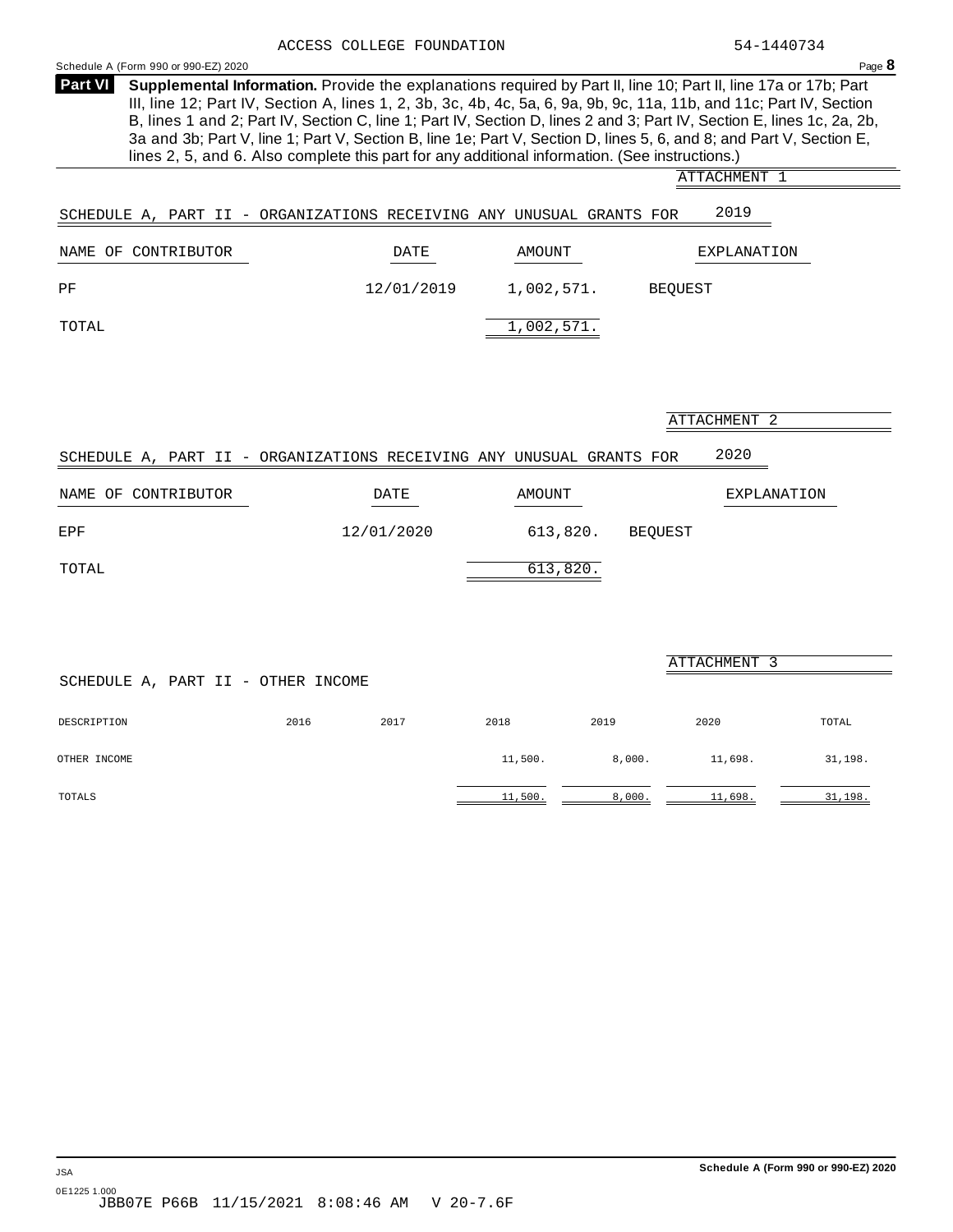**(Form 990, 990-EZ, or 990-PF)** Department of the Treasury<br>Internal Revenue Service

# **Schedule B chedule of Contributors**

(Form 990, 990-EZ,<br>
or 990-PF,<br>
Department of the Treasury **COLOCY**<br>
Internal Revenue Service **COLOCY**<br>
Name of the organization<br>
Name of the organization

**2020** 

54-1440734

ACCESS COLLEGE FOUNDATION

|  | Organization type (check one): |
|--|--------------------------------|
|--|--------------------------------|

| Filers of:         | Section:                                                                    |
|--------------------|-----------------------------------------------------------------------------|
| Form 990 or 990-EZ | $\mathbf{X}$<br>$501(c)$ (3<br>) (enter number) organization                |
|                    | $4947(a)(1)$ nonexempt charitable trust not treated as a private foundation |
|                    | 527 political organization                                                  |
| Form 990-PF        | 501(c)(3) exempt private foundation                                         |
|                    | 4947(a)(1) nonexempt charitable trust treated as a private foundation       |
|                    | $501(c)(3)$ taxable private foundation                                      |

Check if your organization is covered by the **General Rule** or a **Special Rule.**

**Note:** Only a section 501(c)(7), (8), or (10) organization can check boxes for both the General Rule and a Special Rule. See instructions.

# **General Rule**

For an organization filing Form 990, 990-EZ, or 990-PF that received, during the year, contributions totaling \$5,000 or more (in money or property) from any one contributor. Complete Parts I and II. See instructions for determining a contributor's total contributions.

# **Special Rules**

 $\text{X}$  For an organization described in section 501(c)(3) filing Form 990 or 990-EZ that met the 33 1/3% support test of the regulations under sections 509(a)(1) and 170(b)(1)(A)(vi), that checked Schedule A (Form 990 or 990-EZ), Part II, line 13, 16a, or 16b, and that received from any one contributor, during the year, total contributions of the greater of **(1)** \$5,000; or **(2)** 2% of the amount on (i) Form 990, Part VIII, line 1h; or (ii) Form 990-EZ, line 1. Complete Parts I and II.

For an organization described in section 501(c)(7), (8), or (10) filing Form 990 or 990-EZ that received from any one contributor, during the year, total contributions of more than \$1,000 *exclusively* for religious, charitable, scientific, literary, or educational purposes, or for the prevention of cruelty to children or animals. Complete Parts I (entering "N/A" in column (b) instead of the contributor name and address), II, and III.

For an organization described in section 501(c)(7), (8), or (10) filing Form 990 or 990-EZ that received from any one contributor, during the year, contributions *exclusively* for religious, charitable, etc., purposes, but no such contributions totaled more than \$1,000. If this box is checked, enter here the total contributions that were received during the year for an *exclusively* religious, charitable, etc., purpose. Don't complete any of the parts unless the **General Rule** applies to this organization because it received *nonexclusively* religious, charitable, etc., contributions totaling \$5,000 or more during the year  $\ldots \ldots \ldots \ldots \ldots \ldots \ldots \ldots \ldots \vdots$ 

**Caution:** An organization that isn't covered by the General Rule and/or the Special Rules doesn't file Schedule B (Form 990, 990-EZ, or 990-PF), but it **must** answer "No" on Part IV, line 2, of its Form 990; or check the box on line H of its Form 990-EZ or on its Form 990-PF, Part I, line 2, to certify that it doesn't meet the filing requirements of Schedule B (Form 990, 990-EZ, or 990-PF).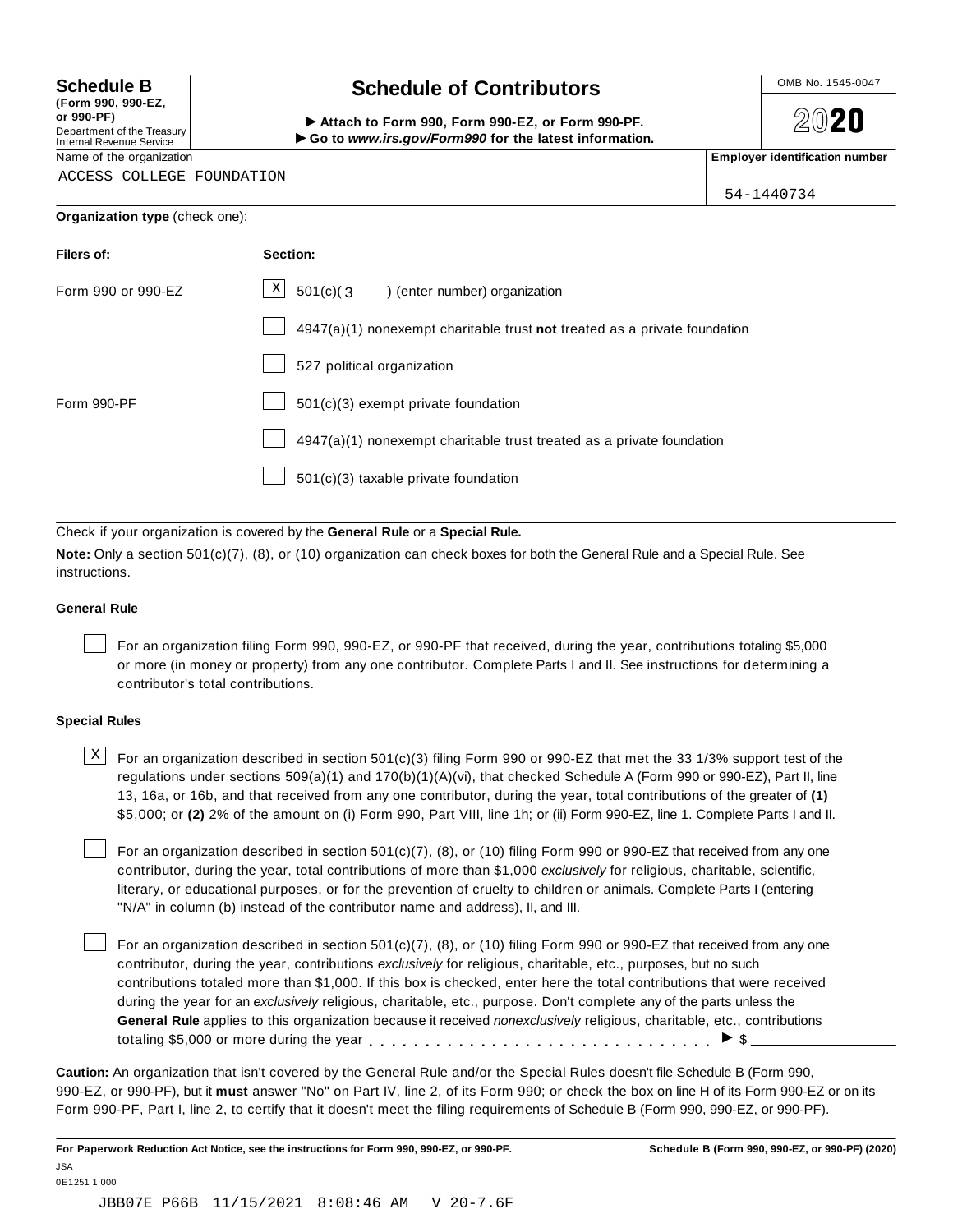**(a)**

**Part <b>I** Contributors (see instructions). Use duplicate copies of Part I if additional space is needed.

**(b)**

| No.        | Name, address, and ZIP + 4                                               | <b>Total contributions</b>        | <b>Type of contribution</b>                      |
|------------|--------------------------------------------------------------------------|-----------------------------------|--------------------------------------------------|
| 1          | HAMPTON ROADS COMMUNITY FOUNDATION<br>ONE COMMERCIAL PLACE<br>SUITE 1410 | 162,010.<br>\$                    | X<br>Person<br><b>Payroll</b><br><b>Noncash</b>  |
|            | 23510<br>NORFOLK, VA                                                     |                                   | (Complete Part II for<br>noncash contributions.) |
| (a)<br>No. | (b)<br>Name, address, and ZIP + 4                                        | (c)<br><b>Total contributions</b> | (d)<br>Type of contribution                      |
| 2          | LANDMARK FOUNDATION                                                      |                                   | X<br>Person                                      |
|            | 150 GRANBY STREET - 19TH FLOOR                                           | 340,000.<br>\$                    | <b>Payroll</b><br>Noncash                        |
|            | 23510<br>NORFOLK, VA                                                     |                                   | (Complete Part II for<br>noncash contributions.) |
| (a)<br>No. | (b)<br>Name, address, and ZIP + 4                                        | (c)<br><b>Total contributions</b> | (d)<br>Type of contribution                      |
| 3          | CHECKERED FLAG                                                           |                                   | Person                                           |
|            | 5225 VIRGINIA BEACH BLVD                                                 | 143,688.<br>\$                    | <b>Payroll</b><br>$\mathbf X$<br><b>Noncash</b>  |
|            | VIRGINIA BEACH, VA<br>23462                                              |                                   | (Complete Part II for<br>noncash contributions.) |
|            |                                                                          |                                   |                                                  |
| (a)<br>No. | (b)<br>Name, address, and ZIP + 4                                        | (c)<br><b>Total contributions</b> | (d)<br>Type of contribution                      |
| 4          | BERNICE SCHOENBAUM                                                       |                                   | X<br>Person                                      |
|            | 4 W 21ST ST APT PH                                                       | 105,000.<br>\$                    | Payroll<br><b>Noncash</b>                        |
|            | 10010<br>NEW YORK, NY                                                    |                                   | (Complete Part II for<br>noncash contributions.) |
| (a)<br>No. | (b)<br>Name, address, and ZIP + 4                                        | (c)<br><b>Total contributions</b> | (d)<br>Type of contribution                      |
| 5          | CONRAD HALL                                                              |                                   | Χ<br>Person                                      |
|            | 7300 NEWPORT AVE                                                         | 185,000.<br>\$                    | Payroll<br>Noncash                               |
|            | 23505<br>NORFOLK, VA                                                     |                                   | (Complete Part II for<br>noncash contributions.) |
| (a)<br>No. | (b)<br>Name, address, and ZIP + 4                                        | (c)<br><b>Total contributions</b> | (d)<br>Type of contribution                      |
| 6          | ESTATE OF PAUL FARRELL                                                   |                                   | Χ<br>Person                                      |
|            | 1516 DUKE OF WINDSOR ROAD                                                | 613,820.<br>\$                    | Payroll<br><b>Noncash</b>                        |

54-1440734

**(d)**

**(c)**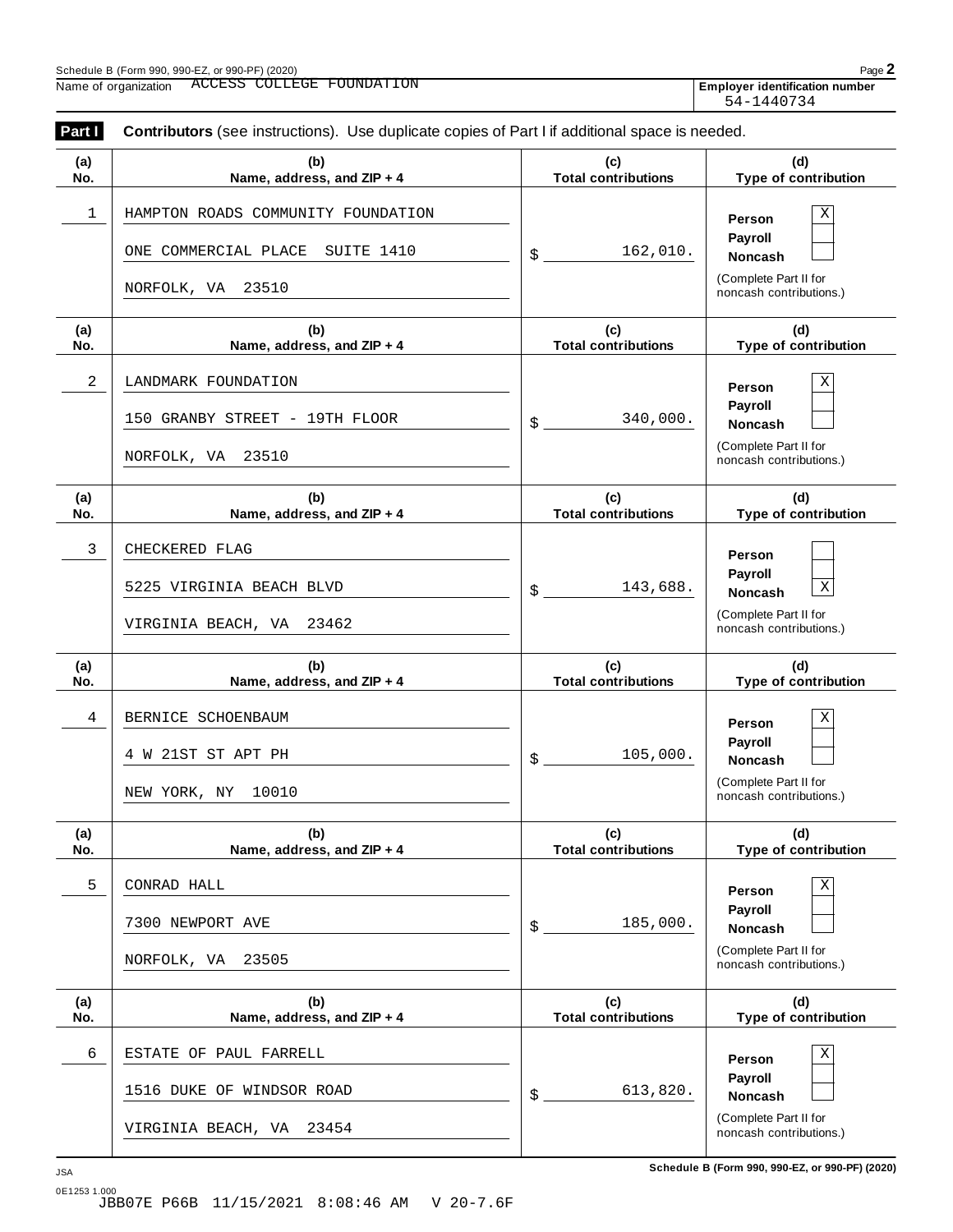**(b) Name, address, and ZIP + 4**

**(a) No.**

**(a) No.**

**(a) No.**

**(a) No.**

**(a) No.**

**(a) No.**

noncash contributions.)

**Part I** Contributors (see instructions). Use duplicate copies of Part I if additional space is needed. **(c) Total contributions (d) Type of contribution** 54-1440734

| 7 | DAVID M. JESTER                                                        |                                   | $\overline{\textbf{X}}$<br>Person<br>Payroll                                                                  |
|---|------------------------------------------------------------------------|-----------------------------------|---------------------------------------------------------------------------------------------------------------|
|   | 308 35TH STREET #101<br>VIRGINIA BEACH, VA 23451                       | 229,925.<br>$\frac{1}{2}$         | Noncash<br>(Complete Part II for<br>noncash contributions.)                                                   |
|   | (b)<br>Name, address, and ZIP + 4                                      | (c)<br><b>Total contributions</b> | (d)<br>Type of contribution                                                                                   |
| 8 | LOUIS RYAN<br>215 BROOKE AVE APT 501                                   | 150,000.<br>$\frac{1}{2}$         | Χ<br><b>Person</b><br>Payroll<br>Noncash                                                                      |
|   | NORFOLK, VA 23510                                                      |                                   | (Complete Part II for<br>noncash contributions.)                                                              |
|   | (b)<br>Name, address, and ZIP + 4                                      | (c)<br><b>Total contributions</b> | (d)<br>Type of contribution                                                                                   |
| 9 | CHECKERED FLAG<br>5225 VIRGINIA BEACH BLVD<br>VIRGINIA BEACH, VA 23462 | 40,000.<br>$\frac{1}{2}$          | $\mathbf X$<br><b>Person</b><br>Payroll<br><b>Noncash</b><br>(Complete Part II for<br>noncash contributions.) |
|   | (b)<br>Name, address, and ZIP + 4                                      | (c)<br><b>Total contributions</b> | (d)<br>Type of contribution                                                                                   |
|   |                                                                        | $\frac{1}{2}$                     | <b>Person</b><br>Payroll<br><b>Noncash</b><br>(Complete Part II for<br>noncash contributions.)                |
|   | (b)<br>Name, address, and ZIP + 4                                      | (c)<br><b>Total contributions</b> | (d)<br>Type of contribution                                                                                   |
|   |                                                                        | \$                                | Person<br>Payroll<br>Noncash<br>(Complete Part II for<br>noncash contributions.)                              |
|   | (b)<br>Name, address, and ZIP + 4                                      | (c)<br><b>Total contributions</b> | (d)<br>Type of contribution                                                                                   |
|   |                                                                        | \$                                | Person<br>Payroll<br>Noncash<br>(Complete Part II for                                                         |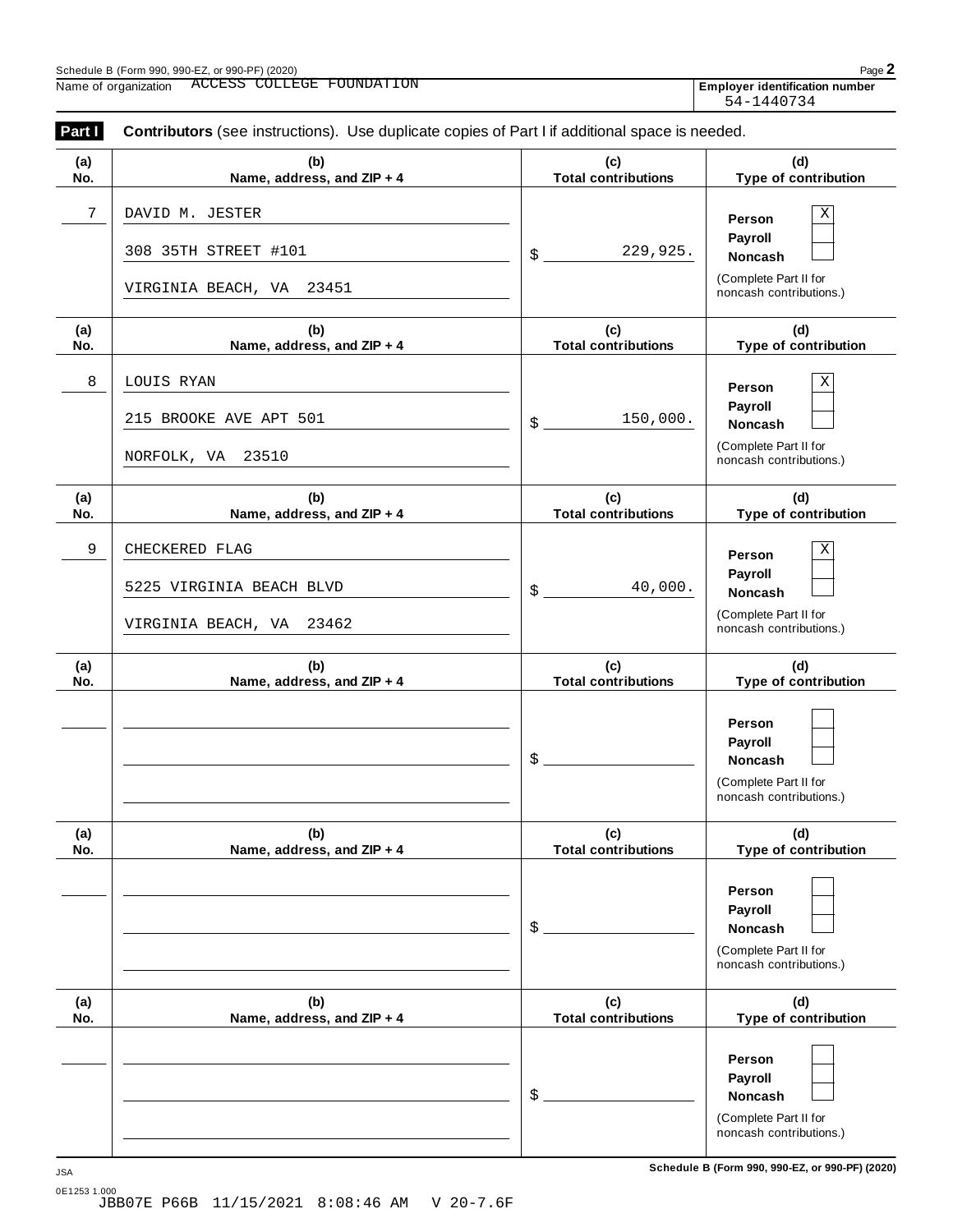| Page<br>Schedule B (Form 990, 990-EZ, or 990-PF) (2020)<br>Emplover identification number<br>Name of<br>FOUNDATION<br>LEGE<br>$\cap$ $\cap$ $\Gamma$<br>ACCESS<br>r organization<br>∕ UI |  |  |  |  |
|------------------------------------------------------------------------------------------------------------------------------------------------------------------------------------------|--|--|--|--|
|                                                                                                                                                                                          |  |  |  |  |

54-1440734

| (a) No.<br>from<br>Part I | (b)<br>Description of noncash property given | (c)<br>FMV (or estimate)<br>(See instructions.) | (d)<br>Date received |
|---------------------------|----------------------------------------------|-------------------------------------------------|----------------------|
| 3                         | VEHICLES                                     |                                                 |                      |
|                           |                                              | 143,688.<br>$\mathcal{L}_{-}$                   | 10/13/2020           |
| (a) No.<br>from<br>Part I | (b)<br>Description of noncash property given | (c)<br>FMV (or estimate)<br>(See instructions.) | (d)<br>Date received |
|                           |                                              | $\mathcal{L}_{-}$                               |                      |
| (a) No.<br>from<br>Part I | (b)<br>Description of noncash property given | (c)<br>FMV (or estimate)<br>(See instructions.) | (d)<br>Date received |
|                           |                                              | $\mathcal{L}_{-}$                               |                      |
| (a) No.<br>from<br>Part I | (b)<br>Description of noncash property given | (c)<br>FMV (or estimate)<br>(See instructions.) | (d)<br>Date received |
|                           |                                              | \$                                              |                      |
| (a) No.<br>from<br>Part I | (b)<br>Description of noncash property given | (c)<br>FMV (or estimate)<br>(See instructions.) | (d)<br>Date received |
|                           |                                              | \$                                              |                      |
| (a) No.<br>from<br>Part I | (b)<br>Description of noncash property given | (c)<br>FMV (or estimate)<br>(See instructions.) | (d)<br>Date received |
|                           |                                              |                                                 |                      |

**Schedule B (Form 990, 990-EZ, or 990-PF) (2020)** JSA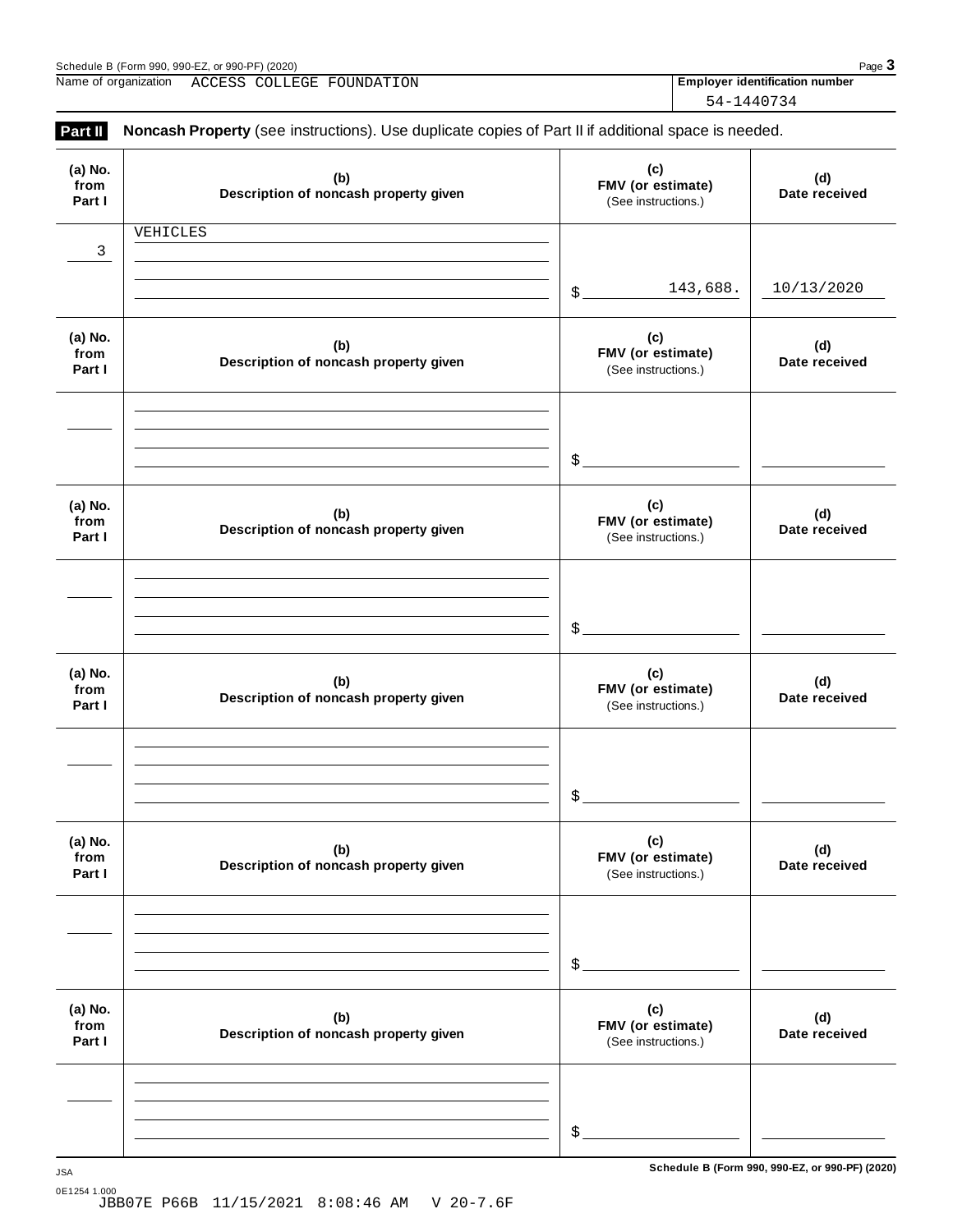| <b>Employer identification number</b><br>Name of organization ACCESS COLLEGE FOUNDATION<br>54-1440734<br>Exclusively religious, charitable, etc., contributions to organizations described in section 501(c)(7), (8), or<br>Part III<br>(10) that total more than \$1,000 for the year from any one contributor. Complete columns (a) through (e) and<br>the following line entry. For organizations completing Part III, enter the total of exclusively religious, charitable, etc.,<br>contributions of \$1,000 or less for the year. (Enter this information once. See instructions.) $\triangleright$ \$<br>Use duplicate copies of Part III if additional space is needed.<br>$(a)$ No.<br>from<br>(b) Purpose of gift<br>(d) Description of how gift is held<br>(c) Use of gift<br>Part I<br>(e) Transfer of gift<br>Transferee's name, address, and ZIP + 4<br>Relationship of transferor to transferee<br>$(a)$ No.<br>from<br>(b) Purpose of gift<br>(c) Use of gift<br>(d) Description of how gift is held<br>Part I<br>(e) Transfer of gift<br>Transferee's name, address, and ZIP + 4<br>Relationship of transferor to transferee<br>(a) No.<br>from<br>(b) Purpose of gift<br>(c) Use of gift<br>(d) Description of how gift is held<br>Part I<br>(e) Transfer of gift<br>Transferee's name, address, and ZIP + 4<br>Relationship of transferor to transferee<br>$(a)$ No.<br>from<br>(c) Use of gift<br>(b) Purpose of gift<br>(d) Description of how gift is held<br>Part I<br>(e) Transfer of gift<br>Transferee's name, address, and ZIP + 4<br>Relationship of transferor to transferee | Schedule B (Form 990, 990-EZ, or 990-PF) (2020) |  |  | Page 4 |  |  |  |  |
|-----------------------------------------------------------------------------------------------------------------------------------------------------------------------------------------------------------------------------------------------------------------------------------------------------------------------------------------------------------------------------------------------------------------------------------------------------------------------------------------------------------------------------------------------------------------------------------------------------------------------------------------------------------------------------------------------------------------------------------------------------------------------------------------------------------------------------------------------------------------------------------------------------------------------------------------------------------------------------------------------------------------------------------------------------------------------------------------------------------------------------------------------------------------------------------------------------------------------------------------------------------------------------------------------------------------------------------------------------------------------------------------------------------------------------------------------------------------------------------------------------------------------------------------------------------------------------------------------------------|-------------------------------------------------|--|--|--------|--|--|--|--|
|                                                                                                                                                                                                                                                                                                                                                                                                                                                                                                                                                                                                                                                                                                                                                                                                                                                                                                                                                                                                                                                                                                                                                                                                                                                                                                                                                                                                                                                                                                                                                                                                           |                                                 |  |  |        |  |  |  |  |
|                                                                                                                                                                                                                                                                                                                                                                                                                                                                                                                                                                                                                                                                                                                                                                                                                                                                                                                                                                                                                                                                                                                                                                                                                                                                                                                                                                                                                                                                                                                                                                                                           |                                                 |  |  |        |  |  |  |  |
|                                                                                                                                                                                                                                                                                                                                                                                                                                                                                                                                                                                                                                                                                                                                                                                                                                                                                                                                                                                                                                                                                                                                                                                                                                                                                                                                                                                                                                                                                                                                                                                                           |                                                 |  |  |        |  |  |  |  |
|                                                                                                                                                                                                                                                                                                                                                                                                                                                                                                                                                                                                                                                                                                                                                                                                                                                                                                                                                                                                                                                                                                                                                                                                                                                                                                                                                                                                                                                                                                                                                                                                           |                                                 |  |  |        |  |  |  |  |
|                                                                                                                                                                                                                                                                                                                                                                                                                                                                                                                                                                                                                                                                                                                                                                                                                                                                                                                                                                                                                                                                                                                                                                                                                                                                                                                                                                                                                                                                                                                                                                                                           |                                                 |  |  |        |  |  |  |  |
|                                                                                                                                                                                                                                                                                                                                                                                                                                                                                                                                                                                                                                                                                                                                                                                                                                                                                                                                                                                                                                                                                                                                                                                                                                                                                                                                                                                                                                                                                                                                                                                                           |                                                 |  |  |        |  |  |  |  |
|                                                                                                                                                                                                                                                                                                                                                                                                                                                                                                                                                                                                                                                                                                                                                                                                                                                                                                                                                                                                                                                                                                                                                                                                                                                                                                                                                                                                                                                                                                                                                                                                           |                                                 |  |  |        |  |  |  |  |
|                                                                                                                                                                                                                                                                                                                                                                                                                                                                                                                                                                                                                                                                                                                                                                                                                                                                                                                                                                                                                                                                                                                                                                                                                                                                                                                                                                                                                                                                                                                                                                                                           |                                                 |  |  |        |  |  |  |  |
|                                                                                                                                                                                                                                                                                                                                                                                                                                                                                                                                                                                                                                                                                                                                                                                                                                                                                                                                                                                                                                                                                                                                                                                                                                                                                                                                                                                                                                                                                                                                                                                                           |                                                 |  |  |        |  |  |  |  |
|                                                                                                                                                                                                                                                                                                                                                                                                                                                                                                                                                                                                                                                                                                                                                                                                                                                                                                                                                                                                                                                                                                                                                                                                                                                                                                                                                                                                                                                                                                                                                                                                           |                                                 |  |  |        |  |  |  |  |
|                                                                                                                                                                                                                                                                                                                                                                                                                                                                                                                                                                                                                                                                                                                                                                                                                                                                                                                                                                                                                                                                                                                                                                                                                                                                                                                                                                                                                                                                                                                                                                                                           |                                                 |  |  |        |  |  |  |  |
|                                                                                                                                                                                                                                                                                                                                                                                                                                                                                                                                                                                                                                                                                                                                                                                                                                                                                                                                                                                                                                                                                                                                                                                                                                                                                                                                                                                                                                                                                                                                                                                                           |                                                 |  |  |        |  |  |  |  |
|                                                                                                                                                                                                                                                                                                                                                                                                                                                                                                                                                                                                                                                                                                                                                                                                                                                                                                                                                                                                                                                                                                                                                                                                                                                                                                                                                                                                                                                                                                                                                                                                           |                                                 |  |  |        |  |  |  |  |
|                                                                                                                                                                                                                                                                                                                                                                                                                                                                                                                                                                                                                                                                                                                                                                                                                                                                                                                                                                                                                                                                                                                                                                                                                                                                                                                                                                                                                                                                                                                                                                                                           |                                                 |  |  |        |  |  |  |  |
|                                                                                                                                                                                                                                                                                                                                                                                                                                                                                                                                                                                                                                                                                                                                                                                                                                                                                                                                                                                                                                                                                                                                                                                                                                                                                                                                                                                                                                                                                                                                                                                                           |                                                 |  |  |        |  |  |  |  |
|                                                                                                                                                                                                                                                                                                                                                                                                                                                                                                                                                                                                                                                                                                                                                                                                                                                                                                                                                                                                                                                                                                                                                                                                                                                                                                                                                                                                                                                                                                                                                                                                           |                                                 |  |  |        |  |  |  |  |
|                                                                                                                                                                                                                                                                                                                                                                                                                                                                                                                                                                                                                                                                                                                                                                                                                                                                                                                                                                                                                                                                                                                                                                                                                                                                                                                                                                                                                                                                                                                                                                                                           |                                                 |  |  |        |  |  |  |  |
|                                                                                                                                                                                                                                                                                                                                                                                                                                                                                                                                                                                                                                                                                                                                                                                                                                                                                                                                                                                                                                                                                                                                                                                                                                                                                                                                                                                                                                                                                                                                                                                                           |                                                 |  |  |        |  |  |  |  |
|                                                                                                                                                                                                                                                                                                                                                                                                                                                                                                                                                                                                                                                                                                                                                                                                                                                                                                                                                                                                                                                                                                                                                                                                                                                                                                                                                                                                                                                                                                                                                                                                           |                                                 |  |  |        |  |  |  |  |
|                                                                                                                                                                                                                                                                                                                                                                                                                                                                                                                                                                                                                                                                                                                                                                                                                                                                                                                                                                                                                                                                                                                                                                                                                                                                                                                                                                                                                                                                                                                                                                                                           |                                                 |  |  |        |  |  |  |  |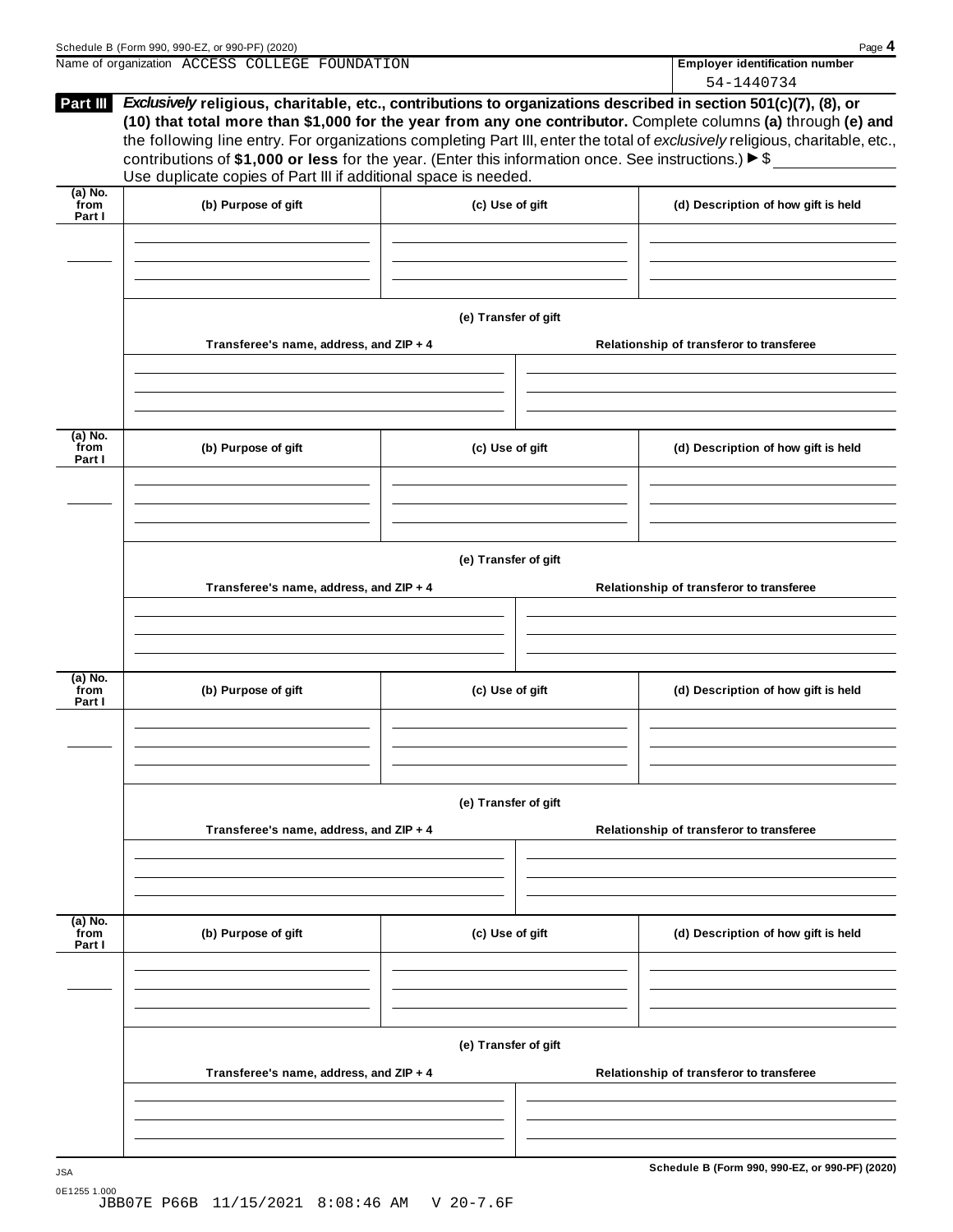|            | <b>SCHEDULE D</b> |
|------------|-------------------|
| (Form 990) |                   |

# SCHEDULE D<br>
Supplemental Financial Statements<br>
Form 990)<br>
Part IV, line 6, 7, 8, 9, 10, 11a, 11b, 11c, 11d, 11e, 11f, 12a, or 12b.<br>
Part IV, line 6, 7, 8, 9, 10, 11a, 11b, 11c, 11d, 11e, 11f, 12a, or 12b.

|    |                                                               |                                                                                                                                                                                                                                                                                                                                                  | Part IV, line 6, 7, 8, 9, 10, 11a, 11b, 11c, 11d, 11e, 11f, 12a, or 12b.                      |    |                                                    |           |
|----|---------------------------------------------------------------|--------------------------------------------------------------------------------------------------------------------------------------------------------------------------------------------------------------------------------------------------------------------------------------------------------------------------------------------------|-----------------------------------------------------------------------------------------------|----|----------------------------------------------------|-----------|
|    | Department of the Treasury<br><b>Internal Revenue Service</b> |                                                                                                                                                                                                                                                                                                                                                  | Attach to Form 990.<br>Go to www.irs.gov/Form990 for instructions and the latest information. |    | <b>Open to Public</b><br><b>Inspection</b>         |           |
|    | Name of the organization                                      |                                                                                                                                                                                                                                                                                                                                                  |                                                                                               |    | <b>Employer identification number</b>              |           |
|    | ACCESS COLLEGE FOUNDATION                                     |                                                                                                                                                                                                                                                                                                                                                  |                                                                                               |    | 54-1440734                                         |           |
|    | Part I                                                        | Organizations Maintaining Donor Advised Funds or Other Similar Funds or Accounts.                                                                                                                                                                                                                                                                |                                                                                               |    |                                                    |           |
|    |                                                               | Complete if the organization answered "Yes" on Form 990, Part IV, line 6.                                                                                                                                                                                                                                                                        |                                                                                               |    |                                                    |           |
|    |                                                               |                                                                                                                                                                                                                                                                                                                                                  | (a) Donor advised funds                                                                       |    | (b) Funds and other accounts                       |           |
| 1  |                                                               | Total number at end of year <b>that the state of the state of the state of the state of the state of the state of the state of the state of the state of the state of the state of the state of the state of the state of the st</b>                                                                                                             |                                                                                               |    |                                                    |           |
| 2  |                                                               | Aggregate value of contributions to (during year)                                                                                                                                                                                                                                                                                                |                                                                                               |    |                                                    |           |
| 3  |                                                               | Aggregate value of grants from (during year)                                                                                                                                                                                                                                                                                                     |                                                                                               |    |                                                    |           |
| 4  |                                                               | Aggregate value at end of year                                                                                                                                                                                                                                                                                                                   |                                                                                               |    |                                                    |           |
| 5  |                                                               | Did the organization inform all donors and donor advisors in writing that the assets held in donor advised                                                                                                                                                                                                                                       |                                                                                               |    |                                                    |           |
|    |                                                               | funds are the organization's property, subject to the organization's exclusive legal control?                                                                                                                                                                                                                                                    |                                                                                               |    | Yes                                                | No        |
| 6  |                                                               | Did the organization inform all grantees, donors, and donor advisors in writing that grant funds can be used                                                                                                                                                                                                                                     |                                                                                               |    |                                                    |           |
|    |                                                               | only for charitable purposes and not for the benefit of the donor or donor advisor, or for any other purpose                                                                                                                                                                                                                                     |                                                                                               |    |                                                    |           |
|    |                                                               |                                                                                                                                                                                                                                                                                                                                                  |                                                                                               |    | Yes                                                | No        |
|    | Part II                                                       | <b>Conservation Easements.</b>                                                                                                                                                                                                                                                                                                                   |                                                                                               |    |                                                    |           |
|    |                                                               | Complete if the organization answered "Yes" on Form 990, Part IV, line 7.                                                                                                                                                                                                                                                                        |                                                                                               |    |                                                    |           |
| 1  |                                                               | Purpose(s) of conservation easements held by the organization (check all that apply).                                                                                                                                                                                                                                                            |                                                                                               |    |                                                    |           |
|    |                                                               | Preservation of land for public use (for example, recreation or education)                                                                                                                                                                                                                                                                       |                                                                                               |    | Preservation of a historically important land area |           |
|    |                                                               | Protection of natural habitat                                                                                                                                                                                                                                                                                                                    |                                                                                               |    | Preservation of a certified historic structure     |           |
|    |                                                               | Preservation of open space                                                                                                                                                                                                                                                                                                                       |                                                                                               |    |                                                    |           |
| 2  |                                                               | Complete lines 2a through 2d if the organization held a qualified conservation contribution in the form of a conservation                                                                                                                                                                                                                        |                                                                                               |    | Held at the End of the Tax Year                    |           |
|    |                                                               | easement on the last day of the tax year.                                                                                                                                                                                                                                                                                                        |                                                                                               |    |                                                    |           |
| a  |                                                               |                                                                                                                                                                                                                                                                                                                                                  |                                                                                               | 2a |                                                    |           |
| b  |                                                               | Total acreage restricted by conservation easements                                                                                                                                                                                                                                                                                               |                                                                                               | 2b |                                                    |           |
| c  |                                                               | Number of conservation easements on a certified historic structure included in (a)                                                                                                                                                                                                                                                               |                                                                                               | 2c |                                                    |           |
| d  |                                                               | Number of conservation easements included in (c) acquired after 7/25/06, and not on a                                                                                                                                                                                                                                                            |                                                                                               |    |                                                    |           |
|    |                                                               | Number of conservation easements modified, transferred, released, extinguished, or terminated by the organization during the                                                                                                                                                                                                                     |                                                                                               | 2d |                                                    |           |
| 3  | tax year $\blacktriangleright$ $\perp$                        |                                                                                                                                                                                                                                                                                                                                                  |                                                                                               |    |                                                    |           |
| 4  |                                                               | Number of states where property subject to conservation easement is located ▶ _________                                                                                                                                                                                                                                                          |                                                                                               |    |                                                    |           |
| 5  |                                                               | Does the organization have a written policy regarding the periodic monitoring, inspection, handling of                                                                                                                                                                                                                                           |                                                                                               |    |                                                    |           |
|    |                                                               | violations, and enforcement of the conservation easements it holds?                                                                                                                                                                                                                                                                              |                                                                                               |    | Yes                                                | No        |
| 6  |                                                               | Staff and volunteer hours devoted to monitoring, inspecting, handling of violations, and enforcing conservation easements during the year                                                                                                                                                                                                        |                                                                                               |    |                                                    |           |
|    |                                                               |                                                                                                                                                                                                                                                                                                                                                  |                                                                                               |    |                                                    |           |
| 7  |                                                               | Amount of expenses incurred in monitoring, inspecting, handling of violations, and enforcing conservation easements during the year                                                                                                                                                                                                              |                                                                                               |    |                                                    |           |
|    |                                                               |                                                                                                                                                                                                                                                                                                                                                  |                                                                                               |    |                                                    |           |
| 8  |                                                               | Does each conservation easement reported on line 2(d) above satisfy the requirements of section 170(h)(4)(B)(i)                                                                                                                                                                                                                                  |                                                                                               |    |                                                    |           |
|    |                                                               |                                                                                                                                                                                                                                                                                                                                                  |                                                                                               |    | Yes                                                | <b>No</b> |
| 9  |                                                               | In Part XIII, describe how the organization reports conservation easements in its revenue and expense statement and                                                                                                                                                                                                                              |                                                                                               |    |                                                    |           |
|    |                                                               | balance sheet, and include, if applicable, the text of the footnote to the organization's financial statements that describes the                                                                                                                                                                                                                |                                                                                               |    |                                                    |           |
|    |                                                               | organization's accounting for conservation easements.                                                                                                                                                                                                                                                                                            |                                                                                               |    |                                                    |           |
|    | Part III                                                      | Organizations Maintaining Collections of Art, Historical Treasures, or Other Similar Assets.                                                                                                                                                                                                                                                     |                                                                                               |    |                                                    |           |
|    |                                                               | Complete if the organization answered "Yes" on Form 990, Part IV, line 8.                                                                                                                                                                                                                                                                        |                                                                                               |    |                                                    |           |
| 1a |                                                               | If the organization elected, as permitted under FASB ASC 958, not to report in its revenue statement and balance sheet works of art, historical treasures, or other similar assets held for public exhibition, education, or r<br>service, provide in Part XIII the text of the footnote to its financial statements that describes these items. |                                                                                               |    |                                                    |           |
| b  |                                                               | If the organization elected, as permitted under FASB ASC 958, to report in its revenue statement and balance sheet works of<br>art, historical treasures, or other similar assets held for public exhibition, education, or research in furtherance of public service,<br>provide the following amounts relating to these items:                 |                                                                                               |    |                                                    |           |
|    |                                                               |                                                                                                                                                                                                                                                                                                                                                  |                                                                                               |    |                                                    |           |
|    |                                                               |                                                                                                                                                                                                                                                                                                                                                  |                                                                                               |    | $\triangleright$ \$                                |           |
| 2  |                                                               | If the organization received or held works of art, historical treasures, or other similar assets for financial gain, provide the                                                                                                                                                                                                                 |                                                                                               |    |                                                    |           |
|    |                                                               | following amounts required to be reported under FASB ASC 958 relating to these items:                                                                                                                                                                                                                                                            |                                                                                               |    |                                                    |           |
| а  |                                                               |                                                                                                                                                                                                                                                                                                                                                  |                                                                                               |    |                                                    |           |
| b  |                                                               |                                                                                                                                                                                                                                                                                                                                                  |                                                                                               |    |                                                    |           |

| Schedule D (Form 990) 2020 |  |  |
|----------------------------|--|--|
|                            |  |  |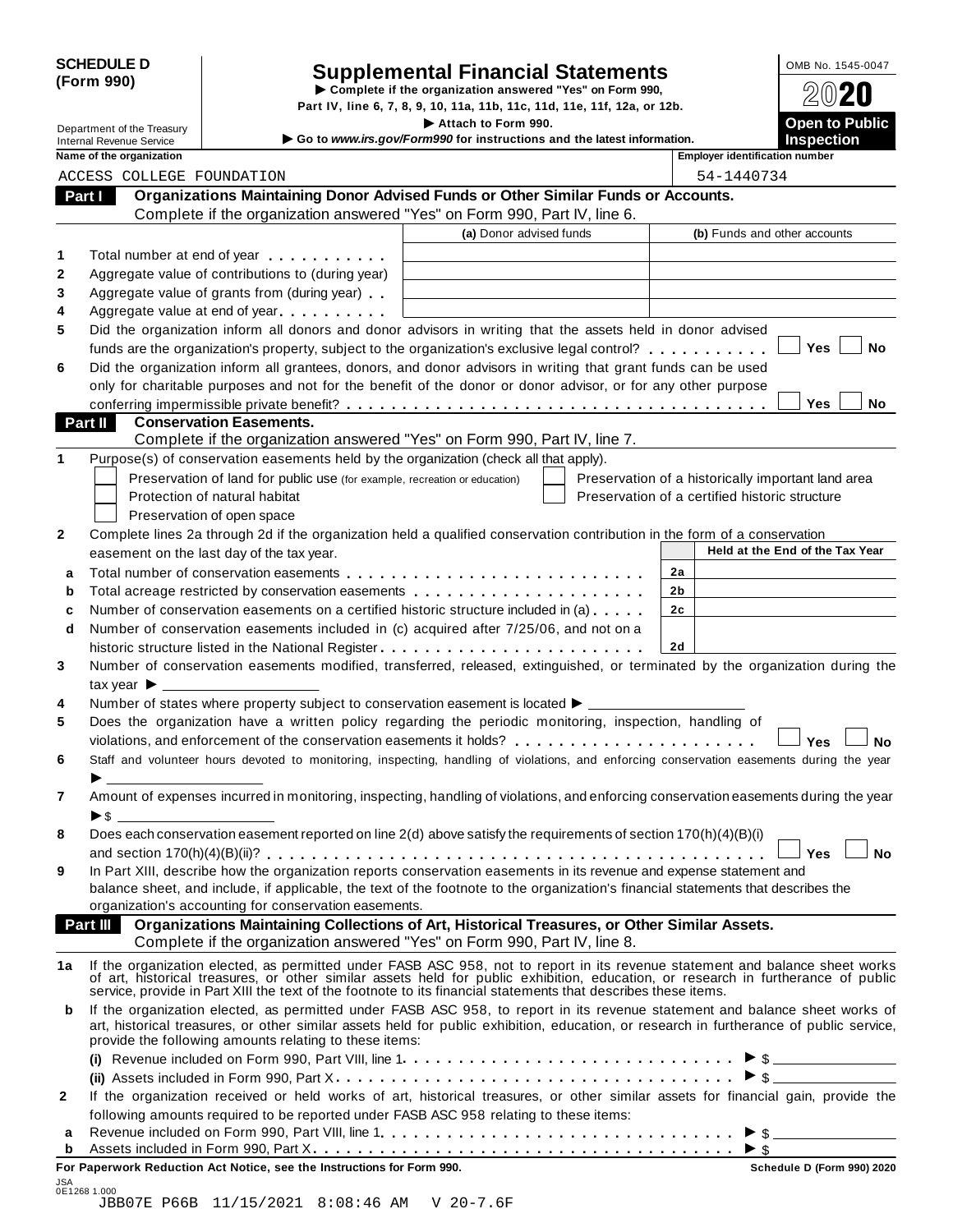|    | Schedule D (Form 990) 2020                                                                                                            | ACCESS COLLEGE FOUNDAIION |                |                          |          | シューエキキい ハンキ          |                     |            | Page 2        |
|----|---------------------------------------------------------------------------------------------------------------------------------------|---------------------------|----------------|--------------------------|----------|----------------------|---------------------|------------|---------------|
|    | Organizations Maintaining Collections of Art, Historical Treasures, or Other Similar Assets (continued)<br>Part III                   |                           |                |                          |          |                      |                     |            |               |
| 3  | Using the organization's acquisition, accession, and other records, check any of the following that make significant use of its       |                           |                |                          |          |                      |                     |            |               |
|    | collection items (check all that apply):                                                                                              |                           |                |                          |          |                      |                     |            |               |
| a  | Public exhibition                                                                                                                     |                           | d              | Loan or exchange program |          |                      |                     |            |               |
| b  | Scholarly research                                                                                                                    |                           | Other<br>е     |                          |          |                      |                     |            |               |
| C  | Preservation for future generations                                                                                                   |                           |                |                          |          |                      |                     |            |               |
| 4  | Provide a description of the organization's collections and explain how they further the organization's exempt purpose in Part        |                           |                |                          |          |                      |                     |            |               |
|    | XIII.                                                                                                                                 |                           |                |                          |          |                      |                     |            |               |
| 5  | During the year, did the organization solicit or receive donations of art, historical treasures, or other similar                     |                           |                |                          |          |                      |                     |            |               |
|    | assets to be sold to raise funds rather than to be maintained as part of the organization's collection?                               |                           |                |                          |          |                      | Yes                 |            | No            |
|    | <b>Escrow and Custodial Arrangements.</b><br><b>Part IV</b>                                                                           |                           |                |                          |          |                      |                     |            |               |
|    | Complete if the organization answered "Yes" on Form 990, Part IV, line 9, or reported an amount on Form                               |                           |                |                          |          |                      |                     |            |               |
|    | 990, Part X, line 21.                                                                                                                 |                           |                |                          |          |                      |                     |            |               |
|    | 1a Is the organization an agent, trustee, custodian or other intermediary for contributions or other assets not                       |                           |                |                          |          |                      |                     |            |               |
|    |                                                                                                                                       |                           |                |                          |          |                      | <b>Yes</b>          |            | No            |
| b  | If "Yes," explain the arrangement in Part XIII and complete the following table:                                                      |                           |                |                          |          |                      |                     |            |               |
|    |                                                                                                                                       |                           |                |                          |          | Amount               |                     |            |               |
| c  | Beginning balance enterpreteration of the contract of the contract of the contract of the contract of the contr                       |                           |                | 1 <sub>c</sub>           |          |                      |                     |            |               |
| d  |                                                                                                                                       |                           |                | 1 <sub>d</sub>           |          |                      |                     |            |               |
| e  |                                                                                                                                       |                           |                | 1е                       |          |                      |                     |            |               |
| f  |                                                                                                                                       |                           |                | 1f                       |          |                      |                     |            |               |
| 2a | Did the organization include an amount on Form 990, Part X, line 21, for escrow or custodial account liability?                       |                           |                |                          |          |                      | Yes                 |            | No            |
| b  | If "Yes," explain the arrangement in Part XIII. Check here if the explanation has been provided on Part XIII                          |                           |                |                          |          |                      |                     |            |               |
|    | Part V<br><b>Endowment Funds.</b>                                                                                                     |                           |                |                          |          |                      |                     |            |               |
|    | Complete if the organization answered "Yes" on Form 990, Part IV, line 10.                                                            |                           |                |                          |          |                      |                     |            |               |
|    |                                                                                                                                       | (a) Current year          | (b) Prior year | (c) Two years back       |          | (d) Three years back | (e) Four years back |            |               |
|    | 1a Beginning of year balance                                                                                                          | 52,729,651.               | 52,606,638.    | 51, 411, 620.            |          | 47, 411, 230.        |                     |            | 44,960,839.   |
| b  | Contributions                                                                                                                         | 978,224.                  | 1,146,425.     |                          | 338,512. | 1,846,023.           |                     |            | 86,010.       |
| c  | Net investment earnings, gains,                                                                                                       |                           |                |                          |          |                      |                     |            |               |
|    | and losses experiences and losses                                                                                                     | 13,830,184.               | 1,143,234.     | 2,855,700.               |          | 3,892,602.           |                     |            | 4,006,815.    |
|    | d Grants or scholarships                                                                                                              |                           |                |                          |          |                      |                     |            |               |
| е  | Other expenditures for facilities                                                                                                     |                           |                |                          |          |                      |                     |            |               |
|    | and programs                                                                                                                          | 2, 231, 057.              | 2,166,646.     | 1,999,194.               |          | 1,738,241.           |                     |            | 1,642,434.    |
| f  | Administrative expenses                                                                                                               |                           |                |                          |          |                      |                     |            |               |
| g  | End of year balance                                                                                                                   | 65,307,002.               | 52,729,651.    | 52,606,638.              |          | 51, 411, 614.        |                     |            | 47, 411, 230. |
|    | Provide the estimated percentage of the current year end balance (line 1g, column (a)) held as:                                       |                           |                |                          |          |                      |                     |            |               |
| a  | Board designated or quasi-endowment >                                                                                                 |                           | %              |                          |          |                      |                     |            |               |
| b  | Permanent endowment >                                                                                                                 | %                         |                |                          |          |                      |                     |            |               |
| c  | Term endowment ▶                                                                                                                      |                           |                |                          |          |                      |                     |            |               |
|    | The percentages on lines 2a, 2b, and 2c should equal 100%.                                                                            |                           |                |                          |          |                      |                     |            |               |
|    | 3a Are there endowment funds not in the possession of the organization that are held and administered for the                         |                           |                |                          |          |                      |                     |            |               |
|    | organization by:                                                                                                                      |                           |                |                          |          |                      |                     | <b>Yes</b> | No            |
|    |                                                                                                                                       |                           |                |                          |          |                      | 3a(i)               |            |               |
|    |                                                                                                                                       |                           |                |                          |          |                      | 3a(ii)              |            |               |
|    | If "Yes" on line 3a(ii), are the related organizations listed as required on Schedule R?                                              |                           |                |                          |          |                      | 3b                  |            |               |
| 4  | Describe in Part XIII the intended uses of the organization's endowment funds.                                                        |                           |                |                          |          |                      |                     |            |               |
|    | Land, Buildings, and Equipment.<br><b>Part VI</b>                                                                                     |                           |                |                          |          |                      |                     |            |               |
|    | Complete if the organization answered "Yes" on Form 990, Part IV, line 11a. See Form 990, Part X, line 10.<br>Description of property | (a) Cost or other basis   |                | (b) Cost or other basis  |          | (c) Accumulated      | (d) Book value      |            |               |
|    |                                                                                                                                       | (investment)              |                | (other)                  |          | depreciation         |                     |            |               |
| 1а |                                                                                                                                       |                           |                |                          |          |                      |                     |            |               |
| b  | Buildings                                                                                                                             |                           |                |                          |          |                      |                     |            |               |
| с  | Leasehold improvements experiences                                                                                                    |                           |                |                          |          |                      |                     |            |               |
| d  | Equipment                                                                                                                             |                           |                | 198,312.                 |          | 106,933.             |                     | 91,379.    |               |
| е  |                                                                                                                                       |                           |                |                          |          |                      |                     |            |               |
|    | Total. Add lines 1a through 1e. (Column (d) must equal Form 990, Part X, column (B), line 10c.)                                       |                           |                |                          |          |                      |                     | 91,379.    |               |

**Schedule D (Form 990) 2020**

JSA 0E1269 1.000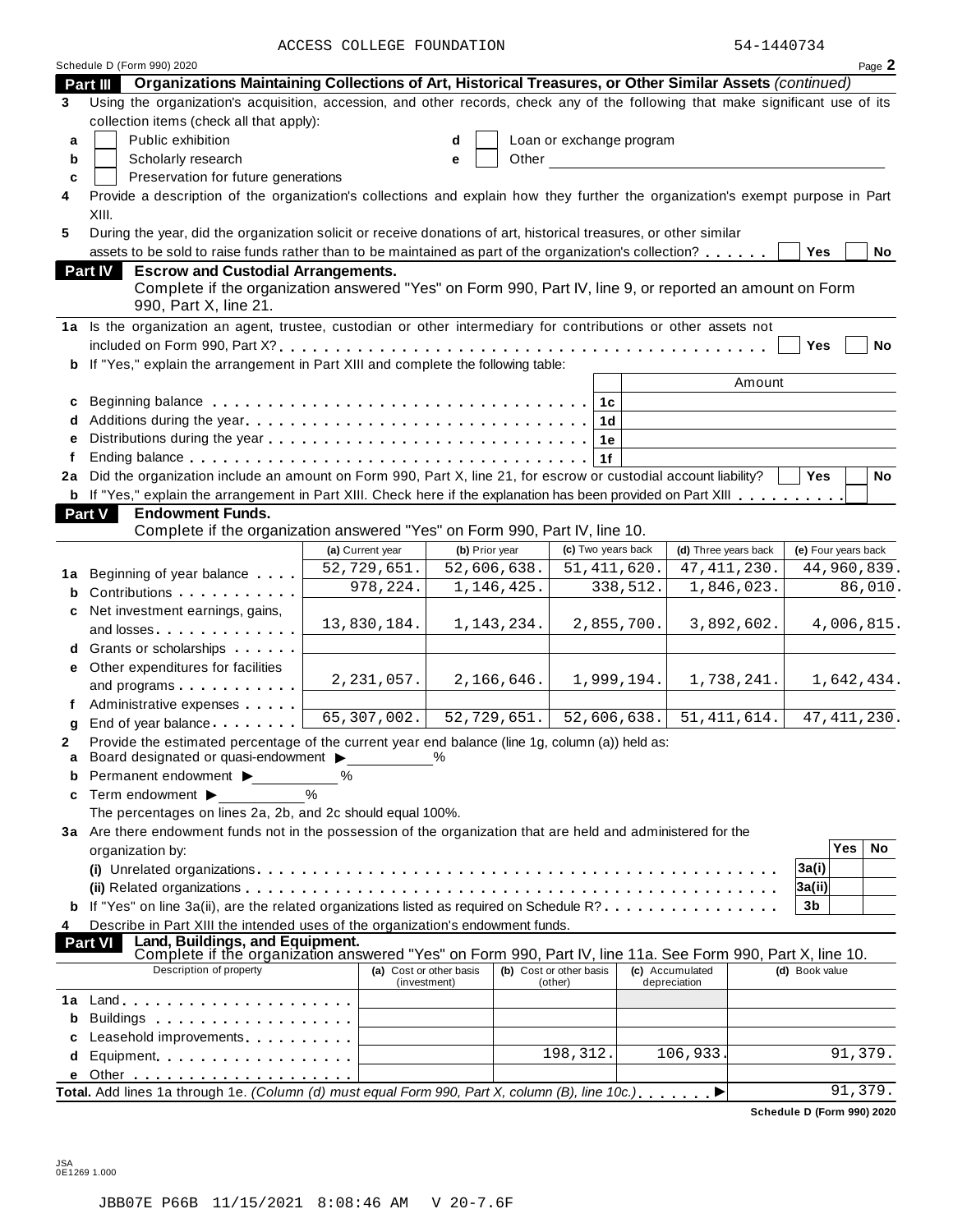| Schedule D (Form 990) 2020 |  |  |
|----------------------------|--|--|

| Schedule D (Form 990) 2020                                                                                                                            |                              | Page 3                                                                                                     |
|-------------------------------------------------------------------------------------------------------------------------------------------------------|------------------------------|------------------------------------------------------------------------------------------------------------|
| <b>Part VII</b><br><b>Investments - Other Securities.</b>                                                                                             |                              | Complete if the organization answered "Yes" on Form 990, Part IV, line 11b. See Form 990, Part X, line 12. |
| (a) Description of security or category<br>(including name of security)                                                                               | (b) Book value               | (c) Method of valuation:<br>Cost or end-of-year market value                                               |
| (1) Financial derivatives                                                                                                                             |                              |                                                                                                            |
| (2) Closely held equity interests<br>(3) Other                                                                                                        |                              |                                                                                                            |
| (A) PARTNERSHIPS, NET ASSET VALUE                                                                                                                     | 46,982,471.                  | FMV                                                                                                        |
| (B)                                                                                                                                                   |                              |                                                                                                            |
| (C)                                                                                                                                                   |                              |                                                                                                            |
| (D)                                                                                                                                                   |                              |                                                                                                            |
| (E)                                                                                                                                                   |                              |                                                                                                            |
| (F)                                                                                                                                                   |                              |                                                                                                            |
| (G)                                                                                                                                                   |                              |                                                                                                            |
| (H)                                                                                                                                                   | 46,982,471                   |                                                                                                            |
| Total. (Column (b) must equal Form 990, Part X, col. (B) line 12.) $\blacktriangleright$<br><b>Part VIII</b><br><b>Investments - Program Related.</b> |                              | Complete if the organization answered "Yes" on Form 990, Part IV, line 11c. See Form 990, Part X, line 13. |
| (a) Description of investment                                                                                                                         | (b) Book value               | (c) Method of valuation:<br>Cost or end-of-year market value                                               |
| (1)                                                                                                                                                   |                              |                                                                                                            |
| (2)                                                                                                                                                   |                              |                                                                                                            |
| (3)                                                                                                                                                   |                              |                                                                                                            |
| (4)                                                                                                                                                   |                              |                                                                                                            |
| (5)                                                                                                                                                   |                              |                                                                                                            |
| (6)                                                                                                                                                   |                              |                                                                                                            |
| (7)                                                                                                                                                   |                              |                                                                                                            |
| (8)<br>(9)                                                                                                                                            |                              |                                                                                                            |
| Total. (Column (b) must equal Form 990, Part X, col. (B) line $13$ .)                                                                                 |                              |                                                                                                            |
| Part IX<br><b>Other Assets.</b>                                                                                                                       |                              | Complete if the organization answered "Yes" on Form 990, Part IV, line 11d. See Form 990, Part X, line 15. |
|                                                                                                                                                       | (a) Description              | (b) Book value                                                                                             |
| (1)                                                                                                                                                   |                              |                                                                                                            |
| (2)                                                                                                                                                   |                              |                                                                                                            |
| (3)                                                                                                                                                   |                              |                                                                                                            |
| (4)                                                                                                                                                   |                              |                                                                                                            |
| (5)                                                                                                                                                   |                              |                                                                                                            |
| (6)<br>(7)                                                                                                                                            |                              |                                                                                                            |
| (8)                                                                                                                                                   |                              |                                                                                                            |
| (9)                                                                                                                                                   |                              |                                                                                                            |
|                                                                                                                                                       |                              |                                                                                                            |
| Part X<br><b>Other Liabilities.</b><br>line 25.                                                                                                       |                              | Complete if the organization answered "Yes" on Form 990, Part IV, line 11e or 11f. See Form 990, Part X,   |
| 1.                                                                                                                                                    | (a) Description of liability | (b) Book value                                                                                             |
| Federal income taxes<br>(1)                                                                                                                           |                              |                                                                                                            |
| (2)                                                                                                                                                   |                              |                                                                                                            |
| (3)                                                                                                                                                   |                              |                                                                                                            |
| (4)                                                                                                                                                   |                              |                                                                                                            |
| (5)                                                                                                                                                   |                              |                                                                                                            |
| (6)                                                                                                                                                   |                              |                                                                                                            |
| (7)                                                                                                                                                   |                              |                                                                                                            |
| (8)<br>(9)                                                                                                                                            |                              |                                                                                                            |
|                                                                                                                                                       |                              |                                                                                                            |
| 2. Liability for uncertain tax positions. In Part XIII, provide the text of the footnote to the organization's financial statements that reports the  |                              |                                                                                                            |
| organization's liability for uncertain tax positions under FASB ASC 740. Check here if the text of the footnote has been provided in Part XIII        |                              |                                                                                                            |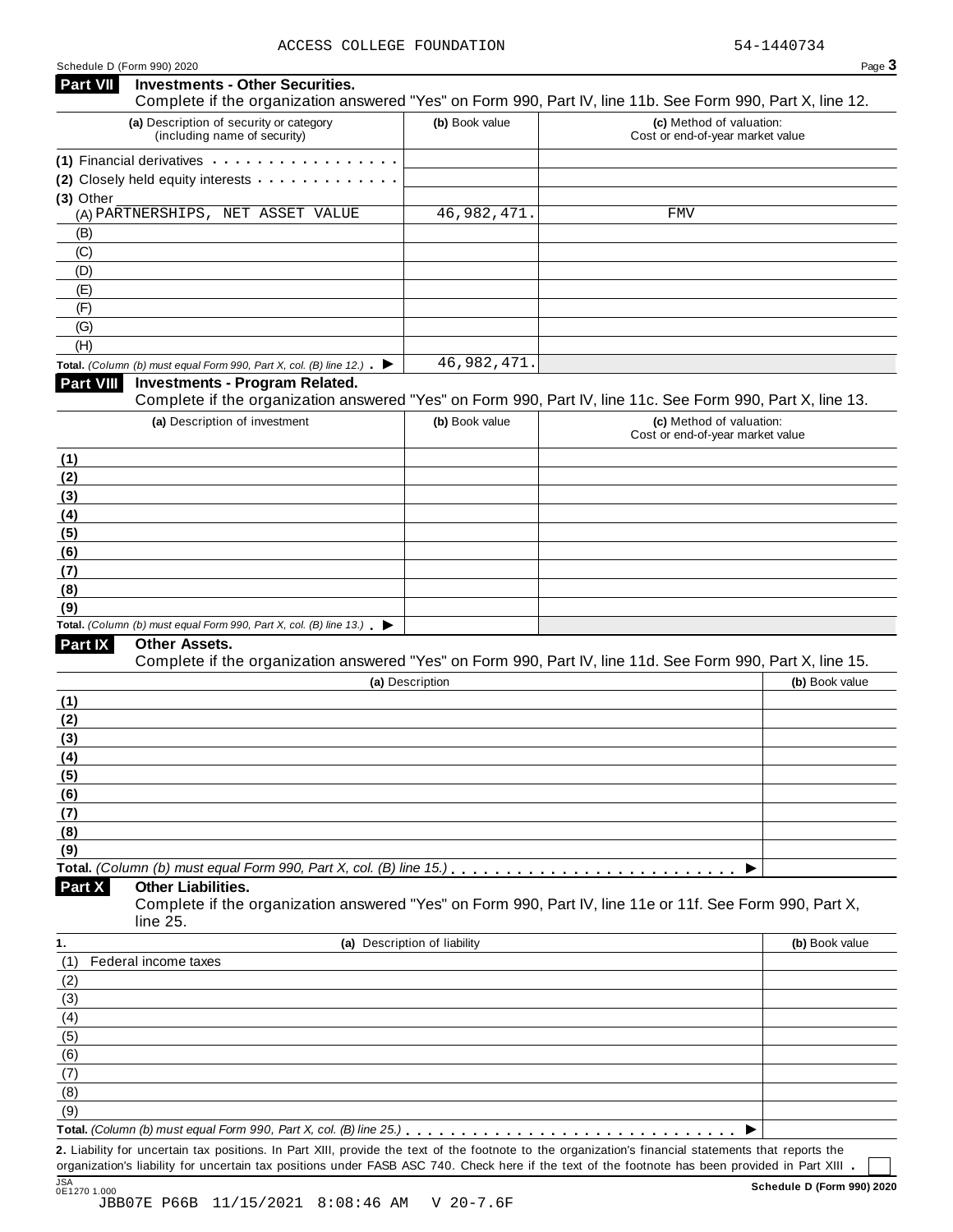|              | Reconciliation of Revenue per Audited Financial Statements With Revenue per Return.<br>Part XI    |              |              |
|--------------|---------------------------------------------------------------------------------------------------|--------------|--------------|
| 1            | Complete if the organization answered "Yes" on Form 990, Part IV, line 12a.                       | $\mathbf{1}$ | 18,608,848.  |
| $\mathbf{2}$ | Total revenue, gains, and other support per audited financial statements                          |              |              |
|              | Amounts included on line 1 but not on Form 990, Part VIII, line 12:<br>12,834,754.<br>2a          |              |              |
| a            | 147,836.<br>2 <sub>b</sub>                                                                        |              |              |
| b            | 2 <sub>c</sub>                                                                                    |              |              |
| c            | Recoveries of prior year grants<br>96.                                                            |              |              |
| d            | 2d                                                                                                |              | 12,982,686.  |
| e            |                                                                                                   | 2e           |              |
| 3            |                                                                                                   | 3            | 5,626,162.   |
| 4            | Amounts included on Form 990, Part VIII, line 12, but not on line 1:                              |              |              |
| a            | 4а<br>Investment expenses not included on Form 990, Part VIII, line 7b $\ldots \ldots$            |              |              |
| b            | 4b                                                                                                |              |              |
| C            |                                                                                                   | 4c           |              |
| 5.           | Total revenue. Add lines 3 and 4c. (This must equal Form 990, Part I, line 12.)                   | 5            | 5,626,162.   |
|              | Reconciliation of Expenses per Audited Financial Statements With Expenses per Return.<br>Part XII |              |              |
|              | Complete if the organization answered "Yes" on Form 990, Part IV, line 12a.                       |              |              |
|              |                                                                                                   | 1            | 4, 363, 218. |
|              | Amounts included on line 1 but not on Form 990, Part IX, line 25:                                 |              |              |
| a            | 147,836.<br>2a                                                                                    |              |              |
| b            | 2 <sub>b</sub>                                                                                    |              |              |
| C            | 2c                                                                                                |              |              |
| d            | 96.<br>2d                                                                                         |              |              |
| е            |                                                                                                   | 2e           | 147,932.     |
| 3.           |                                                                                                   | 3            | 4, 215, 286. |
| 4            | Amounts included on Form 990, Part IX, line 25, but not on line 1:                                |              |              |
| a            | 4a<br>Investment expenses not included on Form 990, Part VIII, line 7b                            |              |              |
|              |                                                                                                   |              |              |
|              |                                                                                                   | 4c           |              |
|              |                                                                                                   |              | 4, 215, 286. |
| C<br>5.      | Total expenses. Add lines 3 and 4c. (This must equal Form 990, Part I, line 18.).                 | 5            |              |

SEE PAGE 5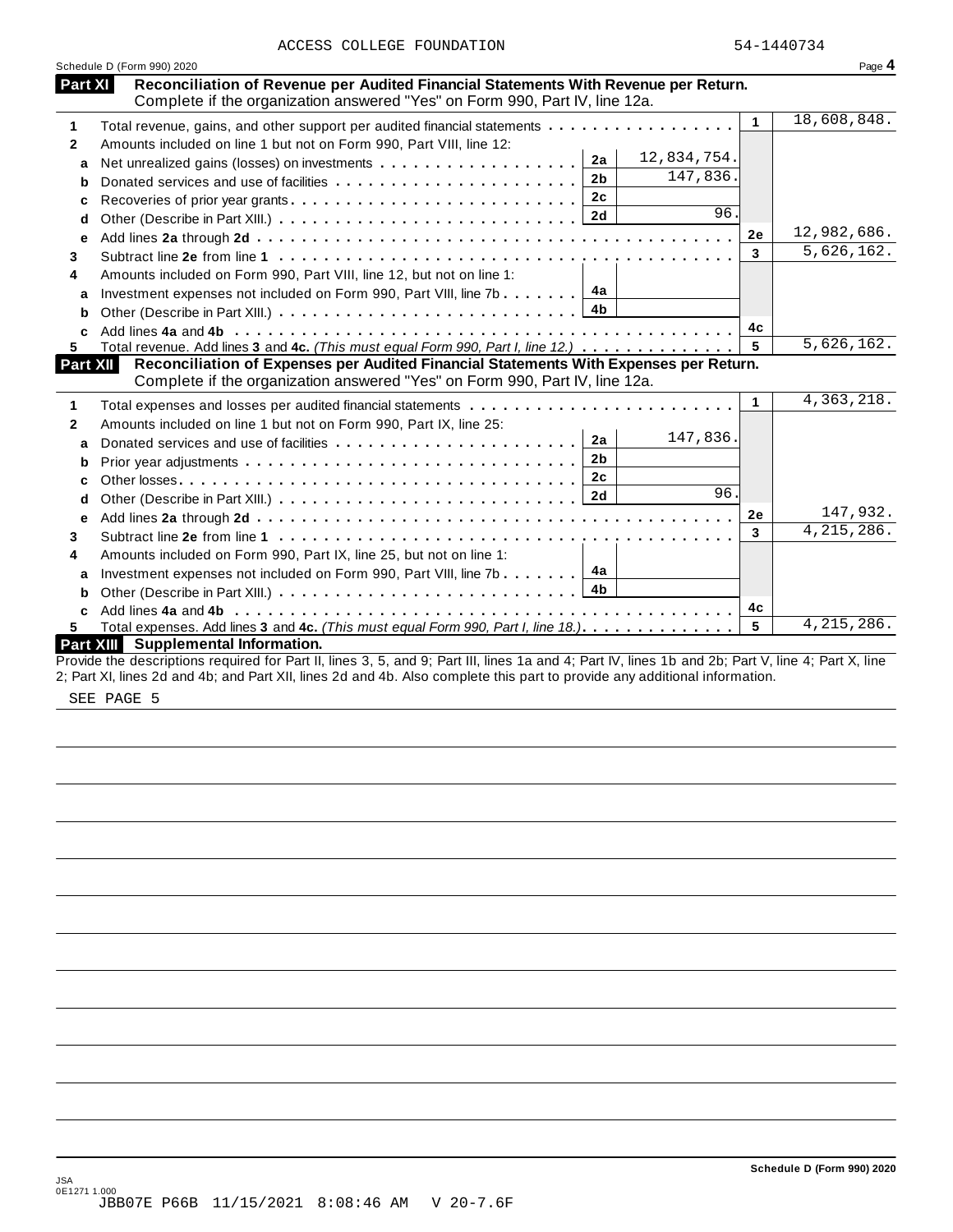# ENDOWMENT FUND

TO PROVIDE OPERATING FUND TO FURTHER THE FOUNDATION'S EXEMPT PURPOSE.

FIN 48

MANAGEMENT CONTINUALLY EVALUATES TAX POSITIONS REFLECTED IN THE FOUNDATION'S TAX RETURNS. MANAGEMENT BELIEVES THAT NO MATERIAL UNCERTAIN TAX POSITIONS EXIST.

# SCHEDULE D PARTS XI AND XII

PART XI AND XII LINE 2D - THE FINANCIAL STATEMENTS REPORT A LOSS ON DISPOSAL OF ASSETS OF \$96 ON THE STATEMENT OF FUNCTIONAL EXPENSES. THIS AMOUNT IS REPORTED ON THE STATEMENT OF REVENUE FOR TAX RETURN PURPOSES.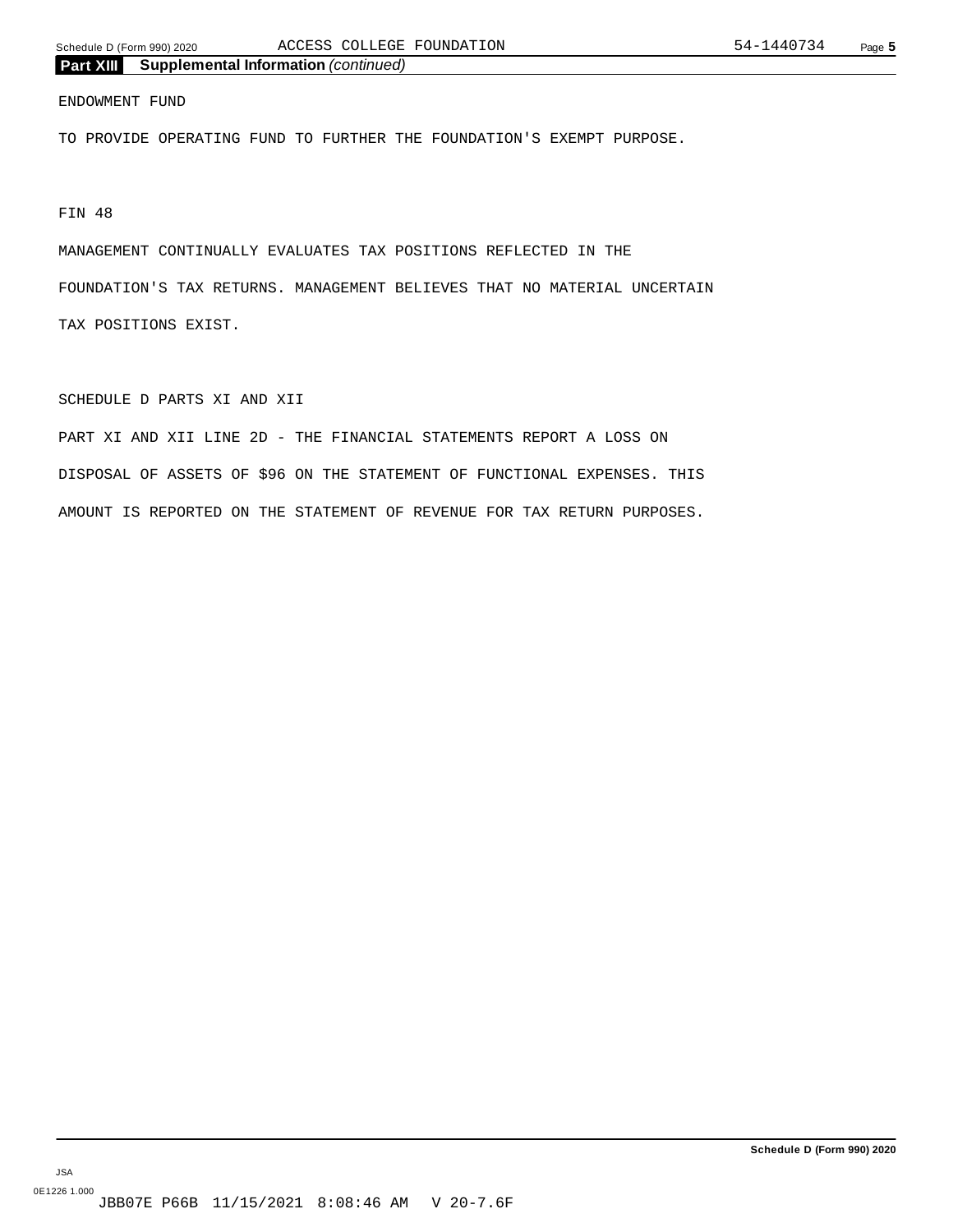| <b>SCHEDULE I</b><br>(Form 990)                               | <b>Grants and Other Assistance to Organizations,</b><br>Governments, and Individuals in the United States<br>Complete if the organization answered "Yes" on Form 990, Part IV, line 21 or 22.                                                                                 |           |                                    |                                                                              |                                       |                                                             |                                          | OMB No. 1545-0047<br>$20$ 20          |
|---------------------------------------------------------------|-------------------------------------------------------------------------------------------------------------------------------------------------------------------------------------------------------------------------------------------------------------------------------|-----------|------------------------------------|------------------------------------------------------------------------------|---------------------------------------|-------------------------------------------------------------|------------------------------------------|---------------------------------------|
| Department of the Treasury<br><b>Internal Revenue Service</b> |                                                                                                                                                                                                                                                                               |           |                                    | Attach to Form 990.<br>Go to www.irs.gov/Form990 for the latest information. |                                       |                                                             |                                          | <b>Open to Public</b><br>Inspection   |
| Name of the organization                                      |                                                                                                                                                                                                                                                                               |           |                                    |                                                                              |                                       |                                                             | <b>Employer identification number</b>    |                                       |
| ACCESS COLLEGE FOUNDATION                                     |                                                                                                                                                                                                                                                                               |           |                                    |                                                                              |                                       |                                                             | 54-1440734                               |                                       |
| <b>Part I</b>                                                 | <b>General Information on Grants and Assistance</b>                                                                                                                                                                                                                           |           |                                    |                                                                              |                                       |                                                             |                                          |                                       |
| 1                                                             | Does the organization maintain records to substantiate the amount of the grants or assistance, the grantees' eligibility for the grants or assistance, and<br>2 Describe in Part IV the organization's procedures for monitoring the use of grant funds in the United States. |           |                                    |                                                                              |                                       |                                                             |                                          | X Yes<br>No                           |
| Part II                                                       | Grants and Other Assistance to Domestic Organizations and Domestic Governments. Complete if the organization answered "Yes" on Form 990,<br>Part IV, line 21, for any recipient that received more than \$5,000. Part II can be duplicated if additional space is needed.     |           |                                    |                                                                              |                                       |                                                             |                                          |                                       |
|                                                               | 1 (a) Name and address of organization<br>or government                                                                                                                                                                                                                       | $(b)$ EIN | (c) IRC section<br>(if applicable) | (d) Amount of cash<br>grant                                                  | (e) Amount of non-<br>cash assistance | (f) Method of valuation<br>(book, FMV, appraisal,<br>other) | (g) Description of<br>noncash assistance | (h) Purpose of grant<br>or assistance |
|                                                               | (1)                                                                                                                                                                                                                                                                           |           |                                    |                                                                              |                                       |                                                             |                                          |                                       |
| (2)                                                           |                                                                                                                                                                                                                                                                               |           |                                    |                                                                              |                                       |                                                             |                                          |                                       |
| $\left(3\right)$                                              |                                                                                                                                                                                                                                                                               |           |                                    |                                                                              |                                       |                                                             |                                          |                                       |
| $\left(4\right)$                                              |                                                                                                                                                                                                                                                                               |           |                                    |                                                                              |                                       |                                                             |                                          |                                       |
| (5)                                                           |                                                                                                                                                                                                                                                                               |           |                                    |                                                                              |                                       |                                                             |                                          |                                       |
| (6)                                                           |                                                                                                                                                                                                                                                                               |           |                                    |                                                                              |                                       |                                                             |                                          |                                       |
| (7)                                                           |                                                                                                                                                                                                                                                                               |           |                                    |                                                                              |                                       |                                                             |                                          |                                       |
| (8)                                                           |                                                                                                                                                                                                                                                                               |           |                                    |                                                                              |                                       |                                                             |                                          |                                       |
| (9)                                                           |                                                                                                                                                                                                                                                                               |           |                                    |                                                                              |                                       |                                                             |                                          |                                       |
| (10)                                                          |                                                                                                                                                                                                                                                                               |           |                                    |                                                                              |                                       |                                                             |                                          |                                       |
| (11)                                                          |                                                                                                                                                                                                                                                                               |           |                                    |                                                                              |                                       |                                                             |                                          |                                       |
| (12)                                                          |                                                                                                                                                                                                                                                                               |           |                                    |                                                                              |                                       |                                                             |                                          |                                       |
| 3                                                             | For Paperwork Reduction Act Notice, see the Instructions for Form 990.                                                                                                                                                                                                        |           |                                    |                                                                              |                                       |                                                             |                                          | Schedule I (Form 990) 2020            |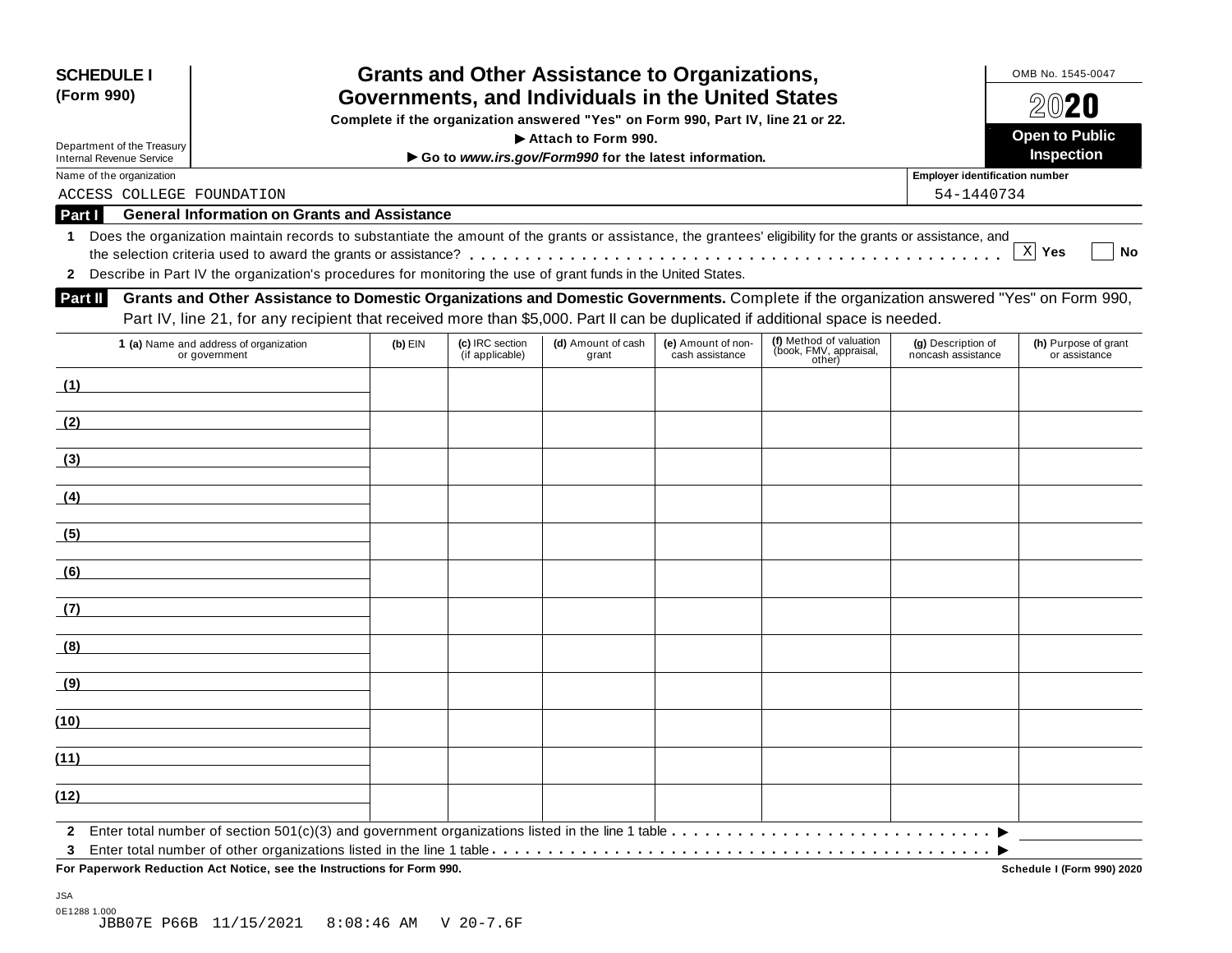Schedule I (Form 990) (2020) Page **2**

# Grants and Other Assistance to Domestic Individuals. Complete if the organization answered "Yes" on Form 990, Part IV, line 22. **Part III** Grants and Other Assistance to Domestic Individuals<br>Part III can be duplicated if additional space is needed.

| (a) Type of grant or assistance                                                                                                                                | (b) Number of<br>recipients | (c) Amount of<br>cash grant | (d) Amount of<br>non-cash assistance | (e) Method of valuation (book,<br>FMV, appraisal, other) | (f) Description of non-cash assistance |
|----------------------------------------------------------------------------------------------------------------------------------------------------------------|-----------------------------|-----------------------------|--------------------------------------|----------------------------------------------------------|----------------------------------------|
|                                                                                                                                                                |                             |                             |                                      |                                                          |                                        |
| STUDENT GRANTS                                                                                                                                                 | 446.                        | 619,034.                    |                                      |                                                          |                                        |
|                                                                                                                                                                |                             |                             |                                      |                                                          |                                        |
| 3                                                                                                                                                              |                             |                             |                                      |                                                          |                                        |
|                                                                                                                                                                |                             |                             |                                      |                                                          |                                        |
| 5                                                                                                                                                              |                             |                             |                                      |                                                          |                                        |
| 6                                                                                                                                                              |                             |                             |                                      |                                                          |                                        |
|                                                                                                                                                                |                             |                             |                                      |                                                          |                                        |
| Supplemental Information. Provide the information required in Part I, line 2, Part III, column (b); and any other additional<br><b>Part IV</b><br>information. |                             |                             |                                      |                                                          |                                        |

MONITORING ASSISTANCE

THE FOUNDATION MONITORS THE USE OF FUNDS ACCORDING TO THE REQUIREMENTS OF

THAT PARTICULAR GRANT. THE FOUNDATION TRACKS ALL PERSONNEL AND OTHER

EXPENDITURES AND FOLLOWS THEIR GUIDELINES FOR TRAVEL IF PERSONNEL ARE

REIMBURSED FOR TRAVEL EXPENSES.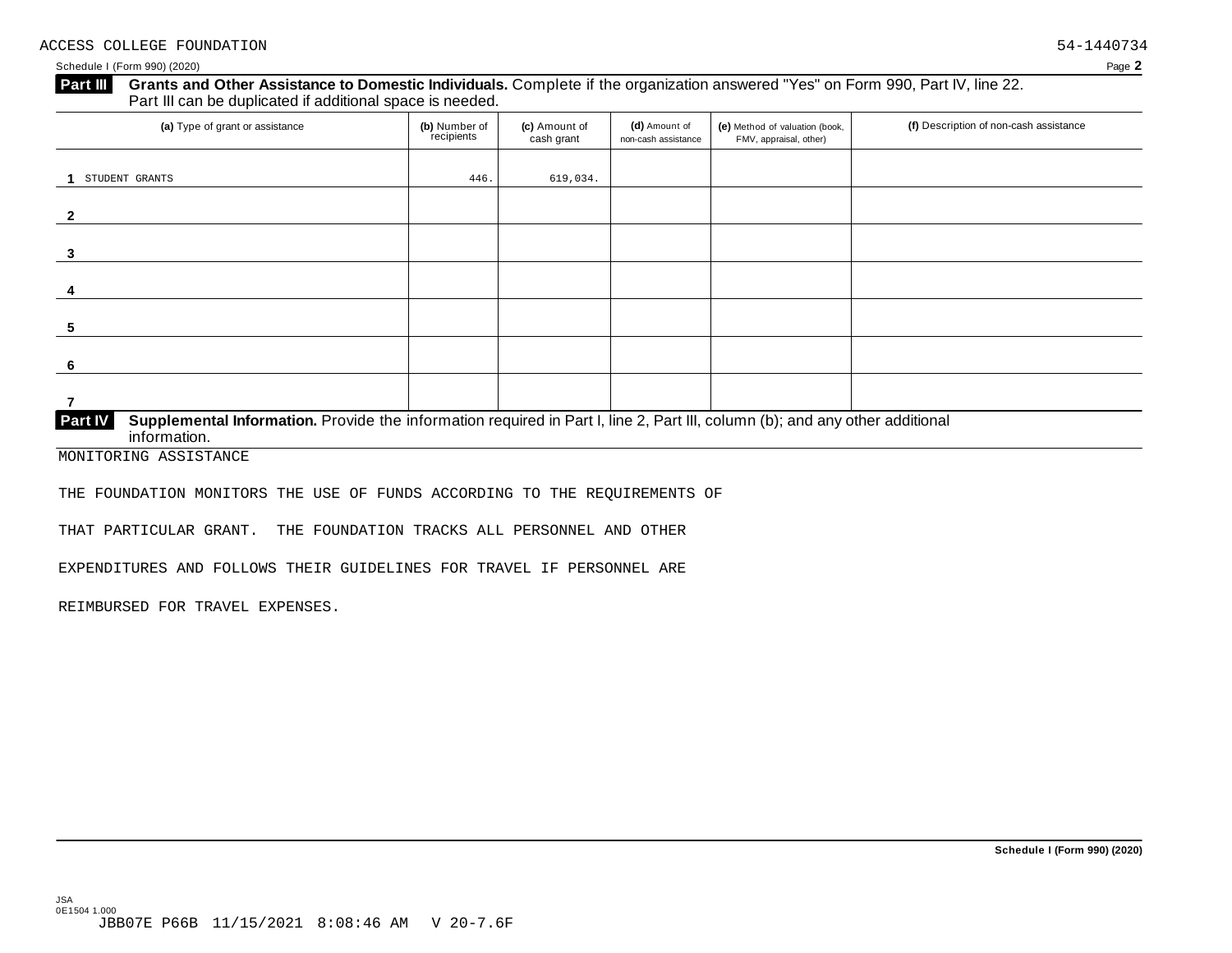| <b>SCHEDULE J</b> |                                                                                                                                                                | <b>Compensation Information</b>                                                                                                                                                                                                                                                                                                                                                      | OMB No. 1545-0047                          |     |                         |  |
|-------------------|----------------------------------------------------------------------------------------------------------------------------------------------------------------|--------------------------------------------------------------------------------------------------------------------------------------------------------------------------------------------------------------------------------------------------------------------------------------------------------------------------------------------------------------------------------------|--------------------------------------------|-----|-------------------------|--|
| (Form 990)        |                                                                                                                                                                | For certain Officers, Directors, Trustees, Key Employees, and Highest<br><b>Compensated Employees</b>                                                                                                                                                                                                                                                                                |                                            |     |                         |  |
|                   |                                                                                                                                                                | Complete if the organization answered "Yes" on Form 990, Part IV, line 23.                                                                                                                                                                                                                                                                                                           |                                            |     |                         |  |
|                   | Attach to Form 990.<br>Department of the Treasury<br>Go to www.irs.gov/Form990 for instructions and the latest information.<br><b>Internal Revenue Service</b> |                                                                                                                                                                                                                                                                                                                                                                                      | <b>Open to Public</b><br><b>Inspection</b> |     |                         |  |
|                   | <b>Employer identification number</b><br>Name of the organization                                                                                              |                                                                                                                                                                                                                                                                                                                                                                                      |                                            |     |                         |  |
|                   |                                                                                                                                                                | ACCESS COLLEGE FOUNDATION<br>54-1440734                                                                                                                                                                                                                                                                                                                                              |                                            |     |                         |  |
| Part I            |                                                                                                                                                                | <b>Questions Regarding Compensation</b>                                                                                                                                                                                                                                                                                                                                              |                                            |     |                         |  |
|                   |                                                                                                                                                                |                                                                                                                                                                                                                                                                                                                                                                                      |                                            | Yes | No                      |  |
|                   |                                                                                                                                                                | 1a Check the appropriate box(es) if the organization provided any of the following to or for a person listed on Form<br>990, Part VII, Section A, line 1a. Complete Part III to provide any relevant information regarding these items.                                                                                                                                              |                                            |     |                         |  |
|                   |                                                                                                                                                                | First-class or charter travel<br>Housing allowance or residence for personal use                                                                                                                                                                                                                                                                                                     |                                            |     |                         |  |
|                   |                                                                                                                                                                | Travel for companions<br>Payments for business use of personal residence                                                                                                                                                                                                                                                                                                             |                                            |     |                         |  |
|                   |                                                                                                                                                                | Tax indemnification and gross-up payments<br>Health or social club dues or initiation fees                                                                                                                                                                                                                                                                                           |                                            |     |                         |  |
|                   |                                                                                                                                                                | Discretionary spending account<br>Personal services (such as maid, chauffeur, chef)                                                                                                                                                                                                                                                                                                  |                                            |     |                         |  |
| b                 |                                                                                                                                                                | If any of the boxes on line 1a are checked, did the organization follow a written policy regarding payment<br>or reimbursement or provision of all of the expenses described above? If "No," complete Part III to                                                                                                                                                                    |                                            |     |                         |  |
|                   |                                                                                                                                                                |                                                                                                                                                                                                                                                                                                                                                                                      | 1b                                         |     |                         |  |
| $\mathbf{2}$      |                                                                                                                                                                | Did the organization require substantiation prior to reimbursing or allowing expenses incurred by all<br>directors, trustees, and officers, including the CEO/Executive Director, regarding the items checked on line                                                                                                                                                                |                                            |     |                         |  |
|                   |                                                                                                                                                                |                                                                                                                                                                                                                                                                                                                                                                                      | $\mathbf{2}$                               |     |                         |  |
| 3                 |                                                                                                                                                                | Indicate which, if any, of the following the organization used to establish the compensation of the<br>organization's CEO/Executive Director. Check all that apply. Do not check any boxes for methods used by a<br>related organization to establish compensation of the CEO/Executive Director, but explain in Part III.                                                           |                                            |     |                         |  |
|                   | Χ                                                                                                                                                              | Compensation committee<br>Written employment contract                                                                                                                                                                                                                                                                                                                                |                                            |     |                         |  |
|                   |                                                                                                                                                                | X<br>Independent compensation consultant<br>Compensation survey or study                                                                                                                                                                                                                                                                                                             |                                            |     |                         |  |
|                   | Χ                                                                                                                                                              | $\mathbf X$<br>Form 990 of other organizations<br>Approval by the board or compensation committee                                                                                                                                                                                                                                                                                    |                                            |     |                         |  |
| 4                 |                                                                                                                                                                | During the year, did any person listed on Form 990, Part VII, Section A, line 1a, with respect to the filing<br>organization or a related organization:                                                                                                                                                                                                                              |                                            |     |                         |  |
| a                 |                                                                                                                                                                |                                                                                                                                                                                                                                                                                                                                                                                      | 4a                                         |     | Χ                       |  |
| b                 |                                                                                                                                                                | Participate in or receive payment from a supplemental nonqualified retirement plan?                                                                                                                                                                                                                                                                                                  | 4b                                         |     | $\overline{\mathbf{x}}$ |  |
| c                 |                                                                                                                                                                | Participate in or receive payment from an equity-based compensation arrangement?                                                                                                                                                                                                                                                                                                     | 4c                                         |     | $\mathbf X$             |  |
|                   |                                                                                                                                                                | If "Yes" to any of lines 4a-c, list the persons and provide the applicable amounts for each item in Part III.                                                                                                                                                                                                                                                                        |                                            |     |                         |  |
|                   |                                                                                                                                                                | Only section 501(c)(3), 501(c)(4), and 501(c)(29) organizations must complete lines 5-9.                                                                                                                                                                                                                                                                                             |                                            |     |                         |  |
| 5                 |                                                                                                                                                                | For persons listed on Form 990, Part VII, Section A, line 1a, did the organization pay or accrue any<br>compensation contingent on the revenues of:                                                                                                                                                                                                                                  |                                            |     |                         |  |
|                   |                                                                                                                                                                |                                                                                                                                                                                                                                                                                                                                                                                      | 5a                                         |     | Χ                       |  |
| b                 |                                                                                                                                                                | If "Yes" on line 5a or 5b, describe in Part III.                                                                                                                                                                                                                                                                                                                                     | 5b                                         |     | X                       |  |
| 6                 |                                                                                                                                                                | For persons listed on Form 990, Part VII, Section A, line 1a, did the organization pay or accrue any<br>compensation contingent on the net earnings of:                                                                                                                                                                                                                              |                                            |     |                         |  |
| a                 |                                                                                                                                                                |                                                                                                                                                                                                                                                                                                                                                                                      | 6a                                         |     | Χ                       |  |
| b                 |                                                                                                                                                                |                                                                                                                                                                                                                                                                                                                                                                                      | 6b                                         |     | X                       |  |
|                   |                                                                                                                                                                | If "Yes" on line 6a or 6b, describe in Part III.                                                                                                                                                                                                                                                                                                                                     |                                            |     |                         |  |
| 7                 |                                                                                                                                                                | For persons listed on Form 990, Part VII, Section A, line 1a, did the organization provide any nonfixed                                                                                                                                                                                                                                                                              |                                            |     |                         |  |
|                   |                                                                                                                                                                | payments not described on lines 5 and 6? If "Yes," describe in Part III.                                                                                                                                                                                                                                                                                                             | $\overline{7}$                             |     | Χ                       |  |
| 8                 |                                                                                                                                                                | Were any amounts reported on Form 990, Part VII, paid or accrued pursuant to a contract that was subject                                                                                                                                                                                                                                                                             |                                            |     |                         |  |
|                   |                                                                                                                                                                | to the initial contract exception described in Regulations section 53.4958-4(a)(3)? If "Yes," describe                                                                                                                                                                                                                                                                               |                                            |     |                         |  |
|                   |                                                                                                                                                                |                                                                                                                                                                                                                                                                                                                                                                                      | 8                                          |     | Χ                       |  |
| 9                 |                                                                                                                                                                | If "Yes" on line 8, did the organization also follow the rebuttable presumption procedure described in                                                                                                                                                                                                                                                                               |                                            |     |                         |  |
|                   |                                                                                                                                                                | $\overline{a}$ $\overline{a}$ $\overline{a}$ $\overline{a}$ $\overline{a}$ $\overline{a}$ $\overline{a}$ $\overline{a}$ $\overline{a}$ $\overline{a}$ $\overline{a}$ $\overline{a}$ $\overline{a}$ $\overline{a}$ $\overline{a}$ $\overline{a}$ $\overline{a}$ $\overline{a}$ $\overline{a}$ $\overline{a}$ $\overline{a}$ $\overline{a}$ $\overline{a}$ $\overline{a}$ $\overline{$ | 9                                          |     |                         |  |

**For Paperwork Reduction Act Notice, see the Instructions for Form 990. Schedule J (Form 990) 2020**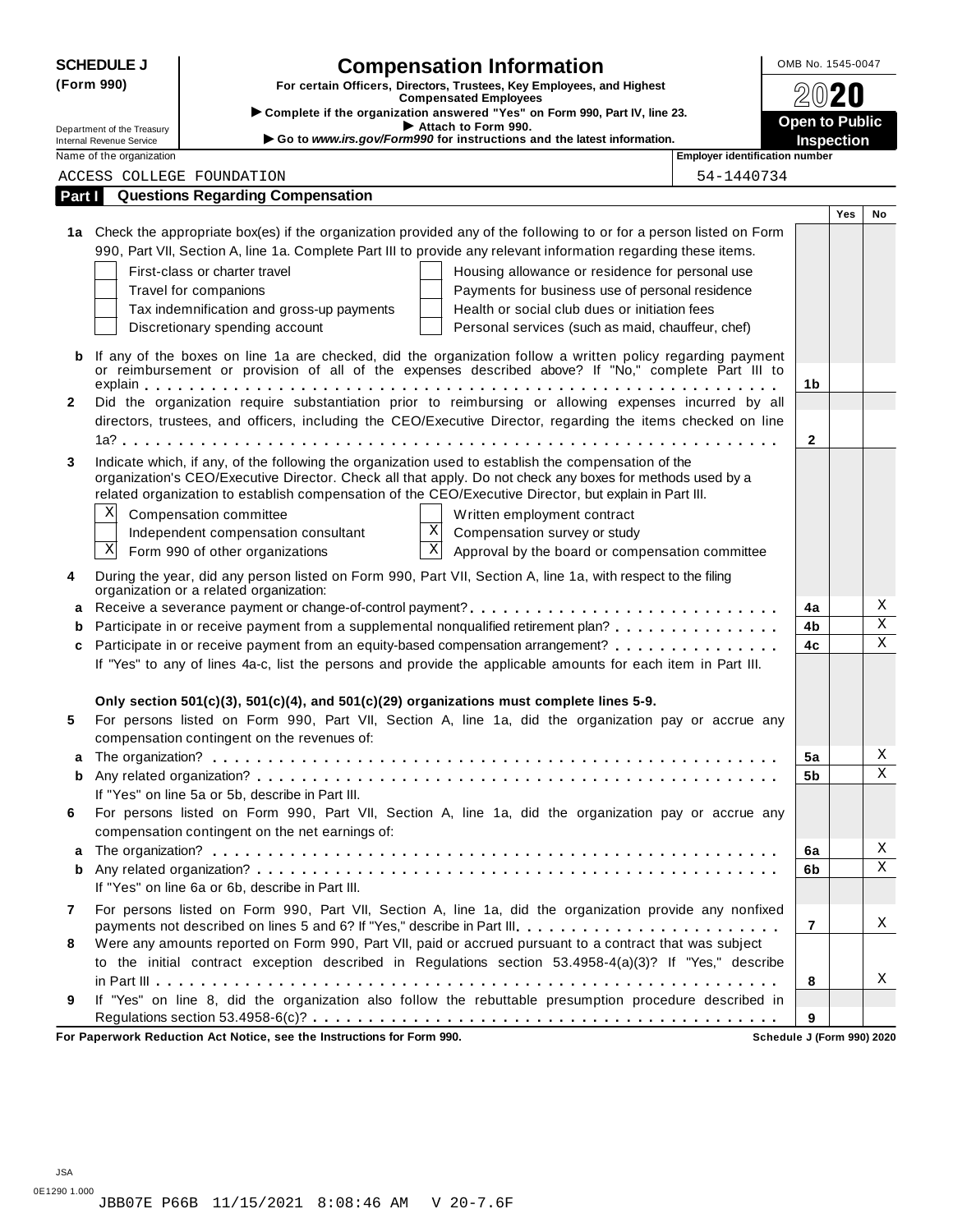Schedule <sup>J</sup> (Form 990) <sup>2020</sup> Page **2**

# **Part II Officers, Directors, Trustees, Key Employees, and Highest Compensated Employees.** Use duplicate copies ifadditional space is needed.

For each individual whose compensation must be reported on Schedule J, report compensation from the organization on row (i) and from related organizations, described in the instructions, on row (ii). Do not list any individuals that aren't listed on Form 990, Part VII.

Note: The sum of columns (B)(i)-(iii) for each listed individual must equal the total amount of Form 990, Part VII, Section A, line 1a, applicable column (D) and (E) amounts for that individual.

| (A) Name and Title |      |                          | (B) Breakdown of W-2 and/or 1099-MISC compensation |                                           | (C) Retirement and             | (D) Nontaxable | (E) Total of columns<br>$(B)(i)-(D)$ | (F) Compensation                                           |
|--------------------|------|--------------------------|----------------------------------------------------|-------------------------------------------|--------------------------------|----------------|--------------------------------------|------------------------------------------------------------|
|                    |      | (i) Base<br>compensation | (ii) Bonus & incentive<br>compensation             | (iii) Other<br>reportable<br>compensation | other deferred<br>compensation | benefits       |                                      | in column (B) reported<br>as deferred on prior<br>Form 990 |
| BONNIE B SUTTON    | (i)  | 190,477                  | 37,841                                             | 7,409.                                    | $\overline{0}$ .               | 8,450.         | 244, 177.                            | $\overline{0}$ .                                           |
| 1PRESIDENT AND CEO | (ii) | $\overline{0}$ .         | $\overline{0}$ .                                   | $\overline{0}$ .                          |                                |                |                                      |                                                            |
|                    | (i)  |                          |                                                    |                                           |                                |                |                                      |                                                            |
| $\mathbf{2}$       | (i)  |                          |                                                    |                                           |                                |                |                                      |                                                            |
|                    | (i)  |                          |                                                    |                                           |                                |                |                                      |                                                            |
| $\mathbf{3}$       | (i)  |                          |                                                    |                                           |                                |                |                                      |                                                            |
|                    | (i)  |                          |                                                    |                                           |                                |                |                                      |                                                            |
| 4                  | (ii) |                          |                                                    |                                           |                                |                |                                      |                                                            |
|                    | (i)  |                          |                                                    |                                           |                                |                |                                      |                                                            |
| 5                  | (ii) |                          |                                                    |                                           |                                |                |                                      |                                                            |
|                    | (i)  |                          |                                                    |                                           |                                |                |                                      |                                                            |
| $6\phantom{.}6$    | (ii) |                          |                                                    |                                           |                                |                |                                      |                                                            |
|                    | (i)  |                          |                                                    |                                           |                                |                |                                      |                                                            |
| $\overline{7}$     | (ii) |                          |                                                    |                                           |                                |                |                                      |                                                            |
|                    | (i)  |                          |                                                    |                                           |                                |                |                                      |                                                            |
| 8                  | (ii) |                          |                                                    |                                           |                                |                |                                      |                                                            |
|                    | (i)  |                          |                                                    |                                           |                                |                |                                      |                                                            |
| 9                  | (i)  |                          |                                                    |                                           |                                |                |                                      |                                                            |
|                    | (i)  |                          |                                                    |                                           |                                |                |                                      |                                                            |
| 10                 | (i)  |                          |                                                    |                                           |                                |                |                                      |                                                            |
|                    | (i)  |                          |                                                    |                                           |                                |                |                                      |                                                            |
| 11                 | (ii) |                          |                                                    |                                           |                                |                |                                      |                                                            |
|                    | (i)  |                          |                                                    |                                           |                                |                |                                      |                                                            |
| 12                 | (ii) |                          |                                                    |                                           |                                |                |                                      |                                                            |
|                    | (i)  |                          |                                                    |                                           |                                |                |                                      |                                                            |
| $13$               | (ii) |                          |                                                    |                                           |                                |                |                                      |                                                            |
|                    | (i)  |                          |                                                    |                                           |                                |                |                                      |                                                            |
| 14                 | (ii) |                          |                                                    |                                           |                                |                |                                      |                                                            |
|                    | (i)  |                          |                                                    |                                           |                                |                |                                      |                                                            |
| 15                 | (ii) |                          |                                                    |                                           |                                |                |                                      |                                                            |
|                    | (i)  |                          |                                                    |                                           |                                |                |                                      |                                                            |
| 16                 | (ii) |                          |                                                    |                                           |                                |                |                                      |                                                            |

**Schedule J (Form 990) 2020**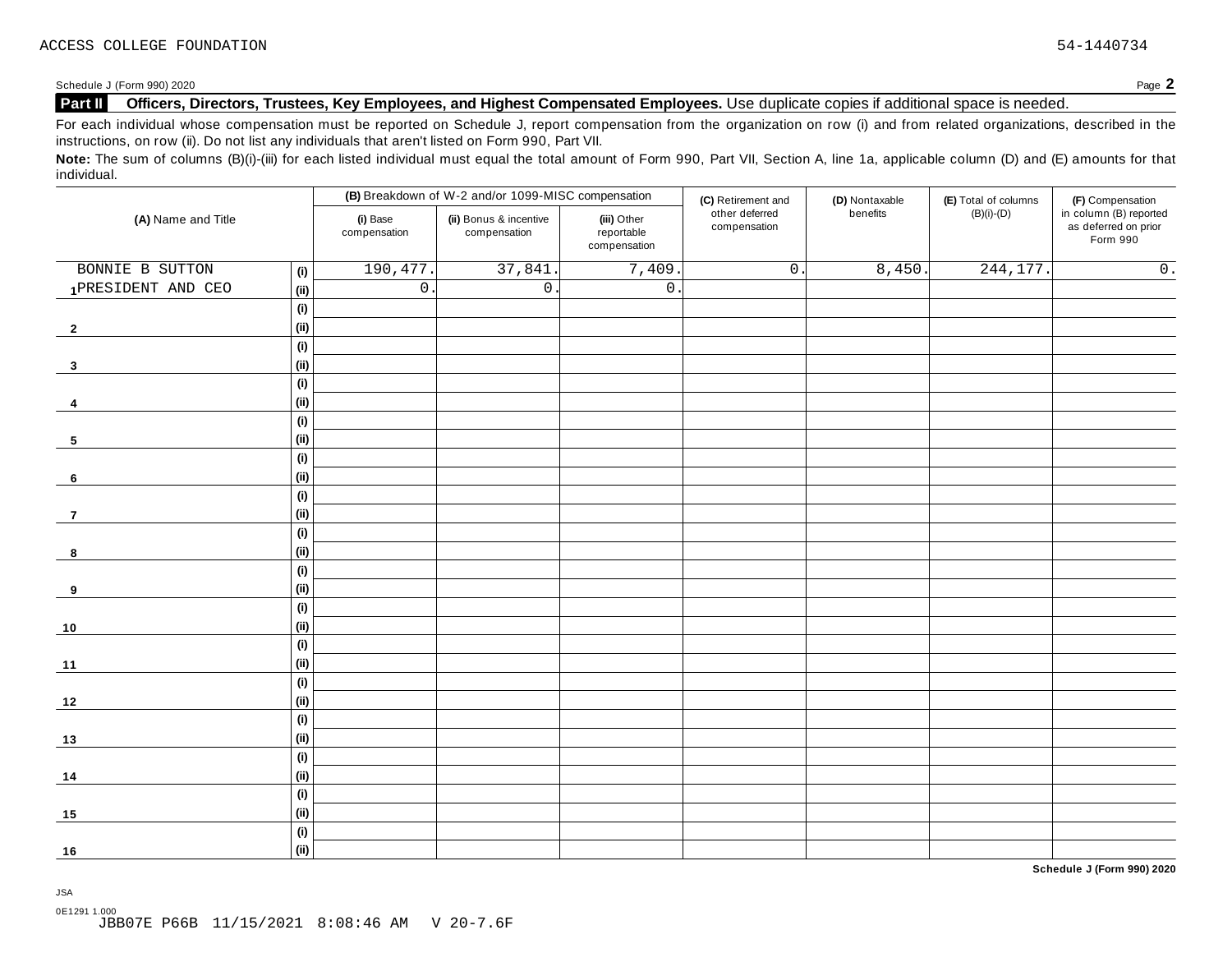# **Part III Supplemental Information**

Provide the information, explanation, or descriptions required for Part I, lines 1a, 1b, 3, 4a, 4b, 4c, 5a, 5b, 6a, 6b, 7, and 8, and for Part II. Also complete this part for any additional information.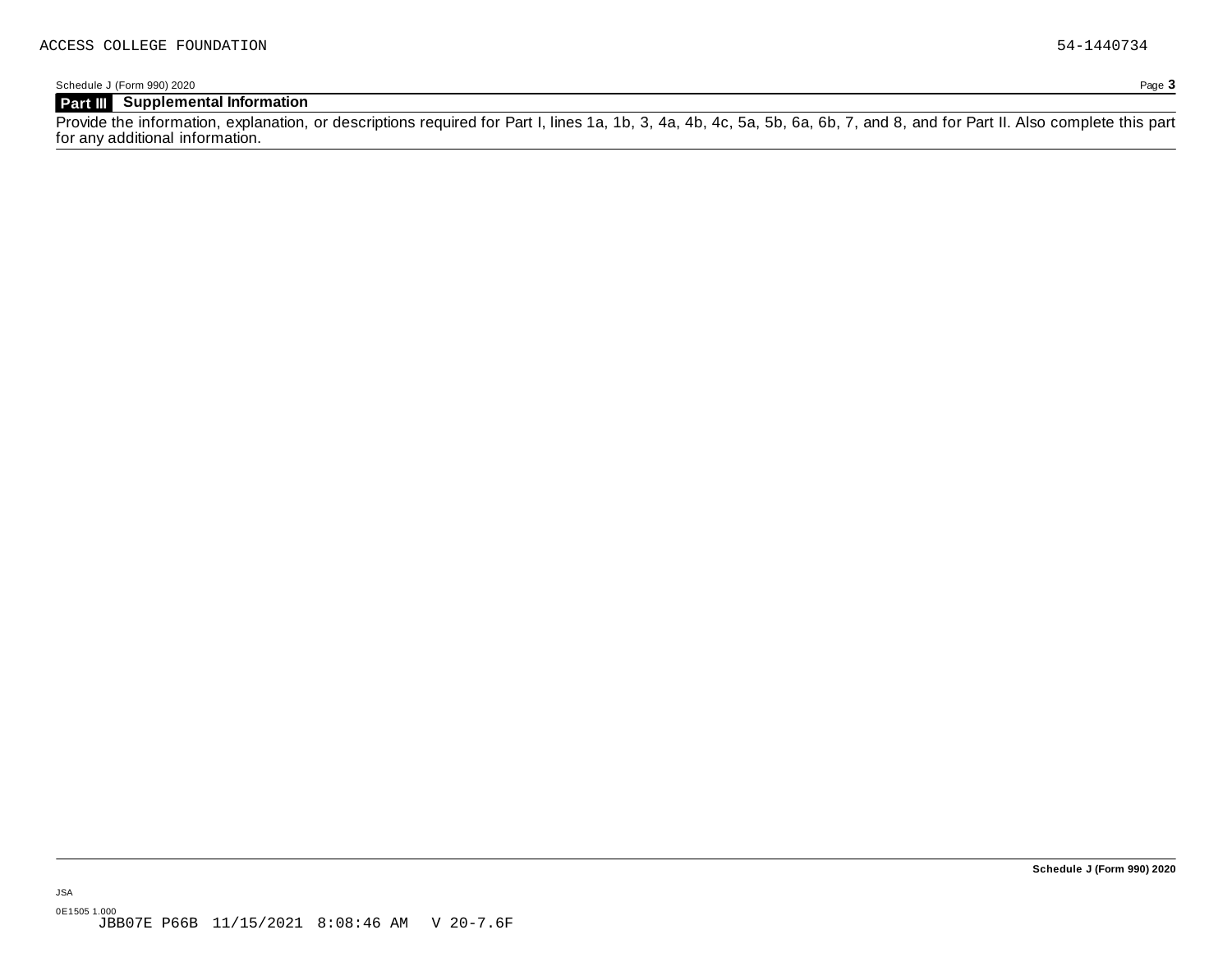# SCHEDULE M<br>
(Form 990) **Supplementary of the organizations answered** "Yes" on Form 990 Part IV lines 29 or 30

| Department of the Treasury |
|----------------------------|
|                            |
| Internal Revenue Service   |
|                            |

**Examplete** if the organizations answered "Yes" on Form 990, Part Ⅳ, lines 29 or 30. 
<br>
■ **Open to Public**  $\blacktriangleright$  Attach to Form 990. **Department of the Treasury ▶ Attach to Form 990.**<br>Internal Revenue Service ▶ Go to *www.irs.gov/Form990* for instructions and the latest information.<br>Nome of the organization aumhor

Name of the organization **intervalse and the original contract of the original contract of the original contract of the original contract of the original contract of the original contract of the original contract of the or** 

# ACCESS COLLEGE FOUNDATION 54-1440734

| $\begin{array}{c}\n1 & 1 & 1 & 0 & 0 \\ 1 & 0 & 0 & 0 & 0\n\end{array}$ |  |
|-------------------------------------------------------------------------|--|

| Part I       | <b>Types of Property</b>                                                                                                                                                                                                           |                                   |                                                                            |                                                                                    |                                                              |
|--------------|------------------------------------------------------------------------------------------------------------------------------------------------------------------------------------------------------------------------------------|-----------------------------------|----------------------------------------------------------------------------|------------------------------------------------------------------------------------|--------------------------------------------------------------|
|              |                                                                                                                                                                                                                                    | (a)<br>Check if<br>applicable     | (b)<br>Number of contributions or<br>items contributed                     | (c)<br>Noncash contribution<br>amounts reported on<br>Form 990, Part VIII, line 1g | (d)<br>Method of determining<br>noncash contribution amounts |
| 1.           |                                                                                                                                                                                                                                    |                                   | the control of the control of the control of the                           |                                                                                    |                                                              |
| $\mathbf{2}$ | Art - Historical treasures <b>Fig. 1.1 (1994)</b>                                                                                                                                                                                  |                                   | <u> 1990 - Jan Barbara (j. 1980)</u>                                       |                                                                                    |                                                              |
| 3            | Art - Fractional interests [1994]                                                                                                                                                                                                  |                                   |                                                                            |                                                                                    |                                                              |
| 4            | Books and publications entering and publications                                                                                                                                                                                   |                                   |                                                                            |                                                                                    |                                                              |
| 5            | Clothing and household                                                                                                                                                                                                             |                                   |                                                                            |                                                                                    |                                                              |
|              | goods $\ldots$ $\ldots$ $\ldots$ $\ldots$ $\ldots$ $\ldots$                                                                                                                                                                        |                                   |                                                                            |                                                                                    |                                                              |
| 6            | Cars and other vehicles                                                                                                                                                                                                            | X                                 | 2.                                                                         | 143,688.                                                                           | FMV                                                          |
| 7            | Boats and planes <b>Example 20</b> is a set of the set of the set of the set of the set of the set of the set of the set of the set of the set of the set of the set of the set of the set of the set of the set of the set of the |                                   |                                                                            |                                                                                    |                                                              |
| 8            |                                                                                                                                                                                                                                    |                                   |                                                                            |                                                                                    |                                                              |
| 9            | Securities - Publicly traded                                                                                                                                                                                                       | X                                 | 19.                                                                        | 128,178.                                                                           | <b>FMV</b>                                                   |
| 10           | Securities - Closely held stock                                                                                                                                                                                                    |                                   |                                                                            |                                                                                    |                                                              |
| 11           | Securities - Partnership, LLC,                                                                                                                                                                                                     |                                   |                                                                            |                                                                                    |                                                              |
|              | or trust interests in the state of the state of the state of the state of the state of the state of the state o                                                                                                                    |                                   |                                                                            |                                                                                    |                                                              |
| 12           | Securities - Miscellaneous                                                                                                                                                                                                         |                                   |                                                                            |                                                                                    |                                                              |
| 13           | Qualified conservation                                                                                                                                                                                                             |                                   |                                                                            |                                                                                    |                                                              |
|              | contribution - Historic                                                                                                                                                                                                            |                                   |                                                                            |                                                                                    |                                                              |
|              |                                                                                                                                                                                                                                    |                                   |                                                                            |                                                                                    |                                                              |
| 14           | Qualified conservation                                                                                                                                                                                                             |                                   |                                                                            |                                                                                    |                                                              |
|              | contribution - Other [19] [19] Contribution - Other [19] [19] [19] Contribution - Contribution - Contribution -                                                                                                                    |                                   |                                                                            |                                                                                    |                                                              |
| 15           | Real estate - Residential                                                                                                                                                                                                          |                                   | the control of the control of the control of the control of the control of |                                                                                    |                                                              |
| 16           |                                                                                                                                                                                                                                    | <b>Contract Contract Contract</b> | the control of the control of the control of the control of the control of |                                                                                    |                                                              |
| 17           |                                                                                                                                                                                                                                    |                                   |                                                                            |                                                                                    |                                                              |
| 18           |                                                                                                                                                                                                                                    |                                   |                                                                            | the control of the control of the control of the control of the control of         |                                                              |
| 19           |                                                                                                                                                                                                                                    |                                   |                                                                            | the control of the control of the control of the control of the control of         |                                                              |
| 20           |                                                                                                                                                                                                                                    |                                   |                                                                            | the control of the control of the control of                                       |                                                              |
| 21           |                                                                                                                                                                                                                                    |                                   |                                                                            | <u> 1989 - Johann Barbara, martxa alemani</u> ar                                   |                                                              |
| 22           |                                                                                                                                                                                                                                    |                                   |                                                                            |                                                                                    |                                                              |
| 23           |                                                                                                                                                                                                                                    |                                   |                                                                            |                                                                                    |                                                              |
| 24           | Archeological artifacts [1999]                                                                                                                                                                                                     |                                   |                                                                            |                                                                                    |                                                              |
| 25           | Other $\blacktriangleright$ ( $\_\_\_\_\_\_\_\_\_$ )                                                                                                                                                                               |                                   | the control of the control of the control of the control of the control of |                                                                                    |                                                              |
| 26           | Other $\blacktriangleright$ ( $\qquad \qquad$ )                                                                                                                                                                                    |                                   |                                                                            |                                                                                    |                                                              |
| 27           | Other $\blacktriangleright$ ( $\_\_\_\_\_\_\_\_$ )                                                                                                                                                                                 |                                   |                                                                            |                                                                                    |                                                              |
|              | 28 Other $\blacktriangleright$ (                                                                                                                                                                                                   |                                   |                                                                            |                                                                                    |                                                              |
|              | 29 Number of Forms 8283 received by the organization during the tax year for contributions for                                                                                                                                     |                                   |                                                                            |                                                                                    |                                                              |
|              | which the organization completed Form 8283, Part V, Donee Acknowledgement                                                                                                                                                          |                                   |                                                                            |                                                                                    | 29                                                           |
|              |                                                                                                                                                                                                                                    |                                   |                                                                            |                                                                                    | Yes  <br>No                                                  |
|              | 30a During the year, did the organization receive by contribution any property reported in Part I, lines 1 through                                                                                                                 |                                   |                                                                            |                                                                                    |                                                              |
|              | 28, that it must hold for at least three years from the date of the initial contribution, and which isn't required                                                                                                                 |                                   |                                                                            |                                                                                    |                                                              |
|              |                                                                                                                                                                                                                                    |                                   |                                                                            |                                                                                    | Χ<br>30a                                                     |
|              | <b>b</b> If "Yes," describe the arrangement in Part II.                                                                                                                                                                            |                                   |                                                                            |                                                                                    |                                                              |
|              |                                                                                                                                                                                                                                    |                                   |                                                                            |                                                                                    |                                                              |
| 31           | Does the organization have a gift acceptance policy that requires the review of any nonstandard                                                                                                                                    |                                   |                                                                            |                                                                                    | Χ                                                            |
|              |                                                                                                                                                                                                                                    |                                   |                                                                            |                                                                                    | 31                                                           |
|              | 32a Does the organization hire or use third parties or related organizations to solicit, process, or sell noncash                                                                                                                  |                                   |                                                                            |                                                                                    | Χ                                                            |
|              |                                                                                                                                                                                                                                    |                                   |                                                                            |                                                                                    | 32a                                                          |
|              | <b>b</b> If "Yes," describe in Part II.                                                                                                                                                                                            |                                   |                                                                            |                                                                                    |                                                              |
| 33           | If the organization didn't report an amount in column (c) for a type of property for which column (a) is checked,<br>describe in Part II.                                                                                          |                                   |                                                                            |                                                                                    |                                                              |

**For Paperwork Reduction Act Notice, see the Instructions for Form 990. Schedule M (Form 990) 2020**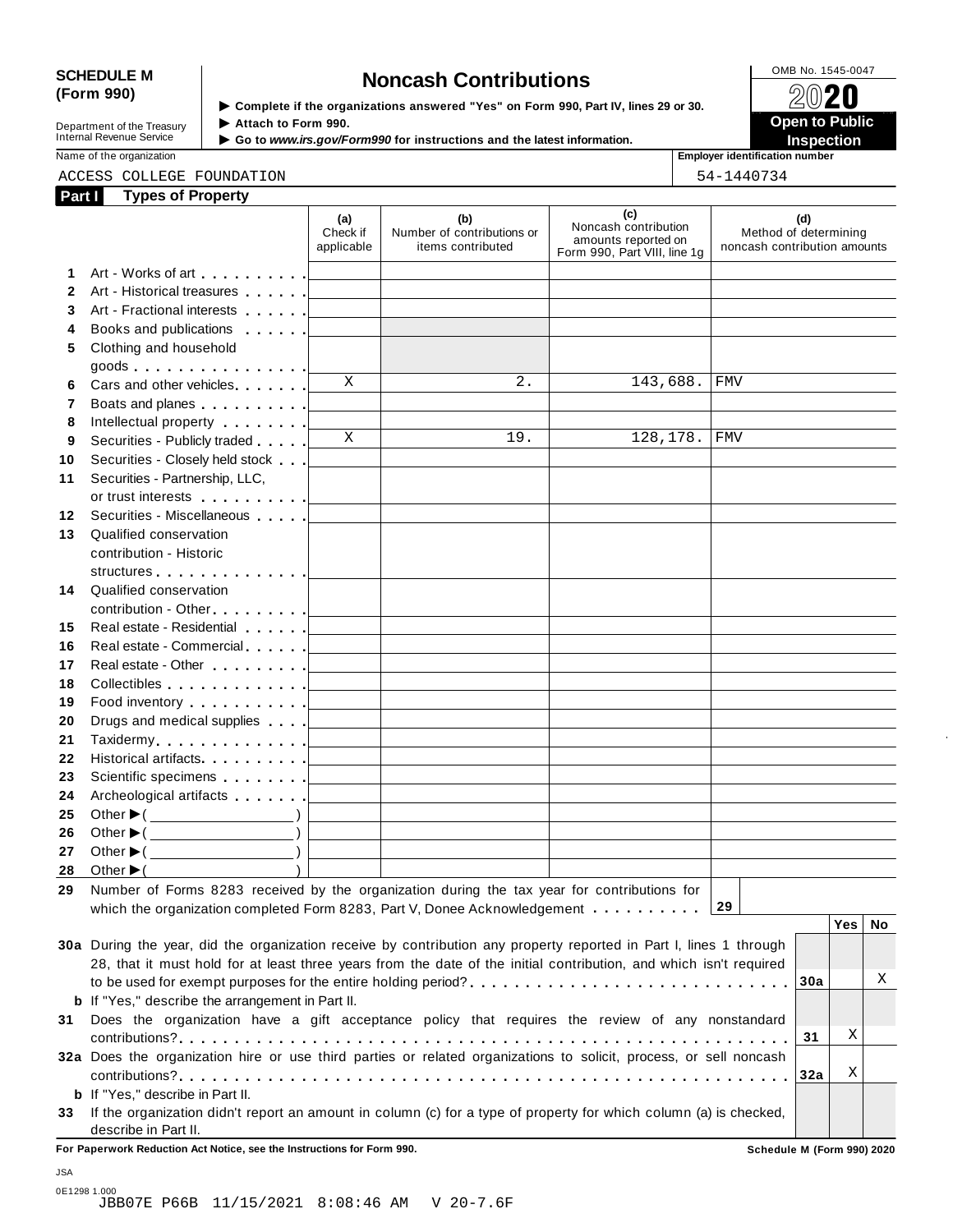**Supplemental Information.** Provide the information required by Part I, lines 30b, 32b, and 33, and whether the organization is reporting in Part I, column (b), the number of contributions, the number of items received, or a combination of both. Also complete this part for any additional information. **Part II**

SCHEDULE M LINE 32B

ACCESS COLLEGE FOUNDATION USES A BROKER TO IMMEDIATELY SELL DONATED

VEHICLES.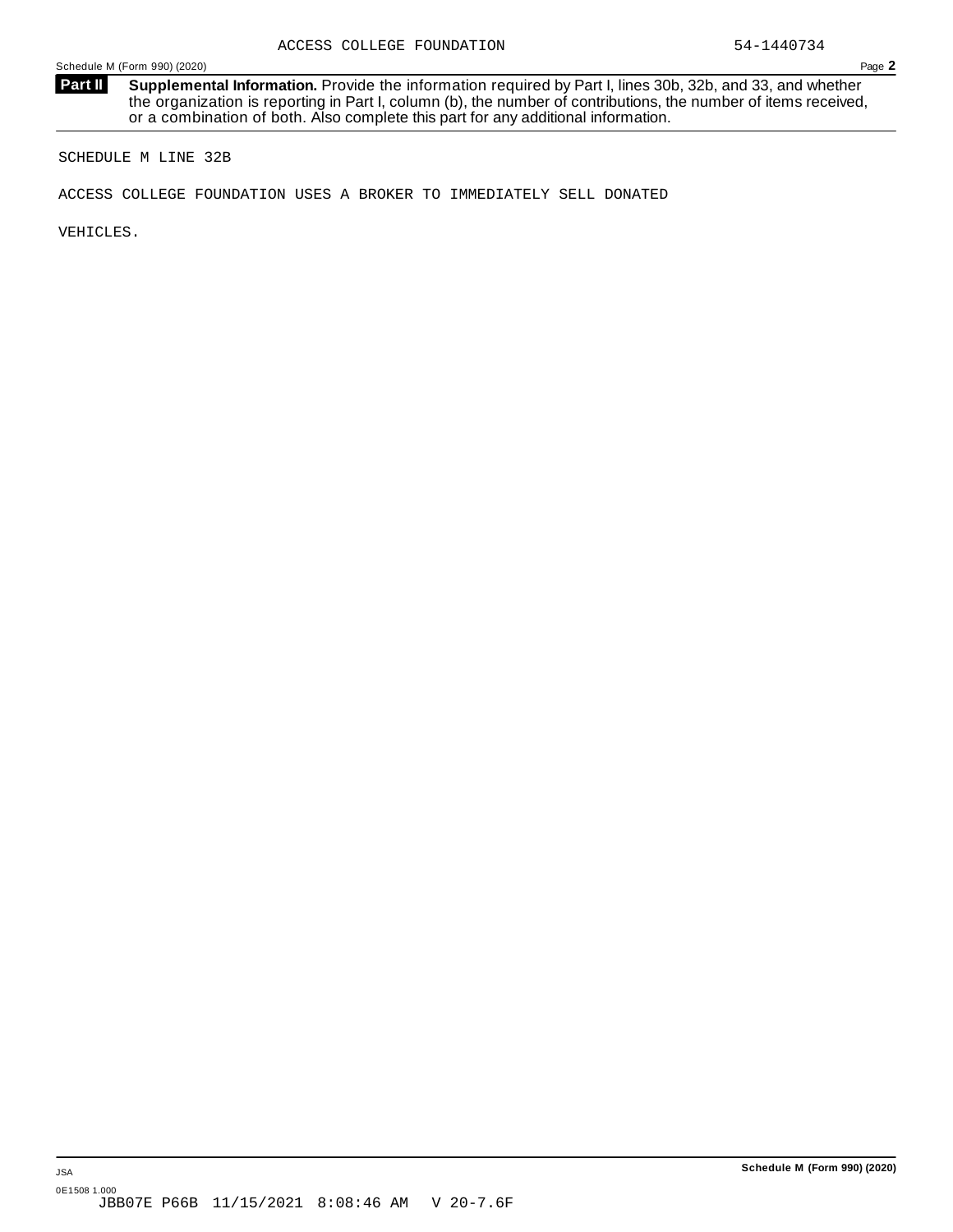# **SCHEDULE O** Supplemental Information to Form 990 or 990-EZ DMB No. 1545-0047

**(Form 990 or 990-EZ) Complete to provide information for responses to specific questions on** plete to provide information for responses to specific questions on  $\bigotimes_{\mathbb{Z}}\mathbb{Q}$  20 **EVECT**<br>
Attach to Form 990 or 990-EZ.<br>
and the Communication of the Communication of the Communication of the Communication of the Communication of the Communication of the Communication of the Communication of the Commu Department of the Treasury <br>Depen to Public<br>Name of the organization<br>Name of the organization<br>Name of the organization<br>Name of the organization<br>Inspection



Department of the Treasury<br>Internal Revenue Service ACCESS COLLEGE FOUNDATION 61 COLLEGE AND LOSTED AT LAST 1991 AND SAFEKEEPING AT LAST 1991 AND SAFEKEEPING AT LA

FORM 990 PROVIDED TO GOVERNING BODY ALTHOUGH FORM 990 HAS BEEN PROVIDED TO THE GOVERNING BODY, THERE WAS NO FORMAL PRESENTATION TO THE EXECUTIVE COMMITTEE PRIOR TO FILING THE RETURN. THE RETURN WOULD HAVE TO HAVE BEEN READY BY OCTOBER 15 TO ACCOMPLISH THAT.

CONFLICT OF INTEREST

IN MARCH OF EACH YEAR THE BOARD OF DIRECTORS IS REQUIRED TO COMPLETE A CONFLICT OF INTEREST DISCLOSURE STATEMENT.

# COMPENSATION

THE CHAIRMAN SENDS TO THE EXECUTIVE COMMITTEE "ASSESSMENT OF THE CHIEF EXECUTIVE - SHORT FORM" DEVELOPED BY THE NATIONAL CENTER FOR NONPROFIT BOARDS, AS WELL AS THE FOLLOWING DOCUMENTS: (1) A SELF-EVALUATION THAT ADDRESSES MAJOR STRENGTHS, SIGNIFICANT PERSONAL AND PROGRAM ACHIEVEMENTS, AND ORGANIZATIONAL GOALS FOR THE COMING YEAR; (2) DOCUMENTS THAT COMPARE THE CEO'S OF ORGANIZATIONS SIMILAR TO ACCESS COLLEGE FOUNDATION, AND THE CEO'S OF OTHER SOUTH HAMPTON ROADS EXEMPT ORGANIZATIONS, AND A HISTORY OF CEO COMPENSATION PAID BY THE FOUNDATION SINCE 2000. THE EXECUTIVE COMMITTEE DISCUSSES AND EVALUATES PERSONAL AND PROGAM PERFORMANCE TO DETERMINE APPROPRIATE SALARY AND BENEFITS. THE CHAIRMAN ADVISES THE CEO OF ITS DETERMINATION. THE COMPENSATION ESTABLISHED BY THE EXECUTIVE COMMITTEE IS INCLUDED IN THE ORGANIZATION'S ANNUAL BUDGET. THE CHAIRMAN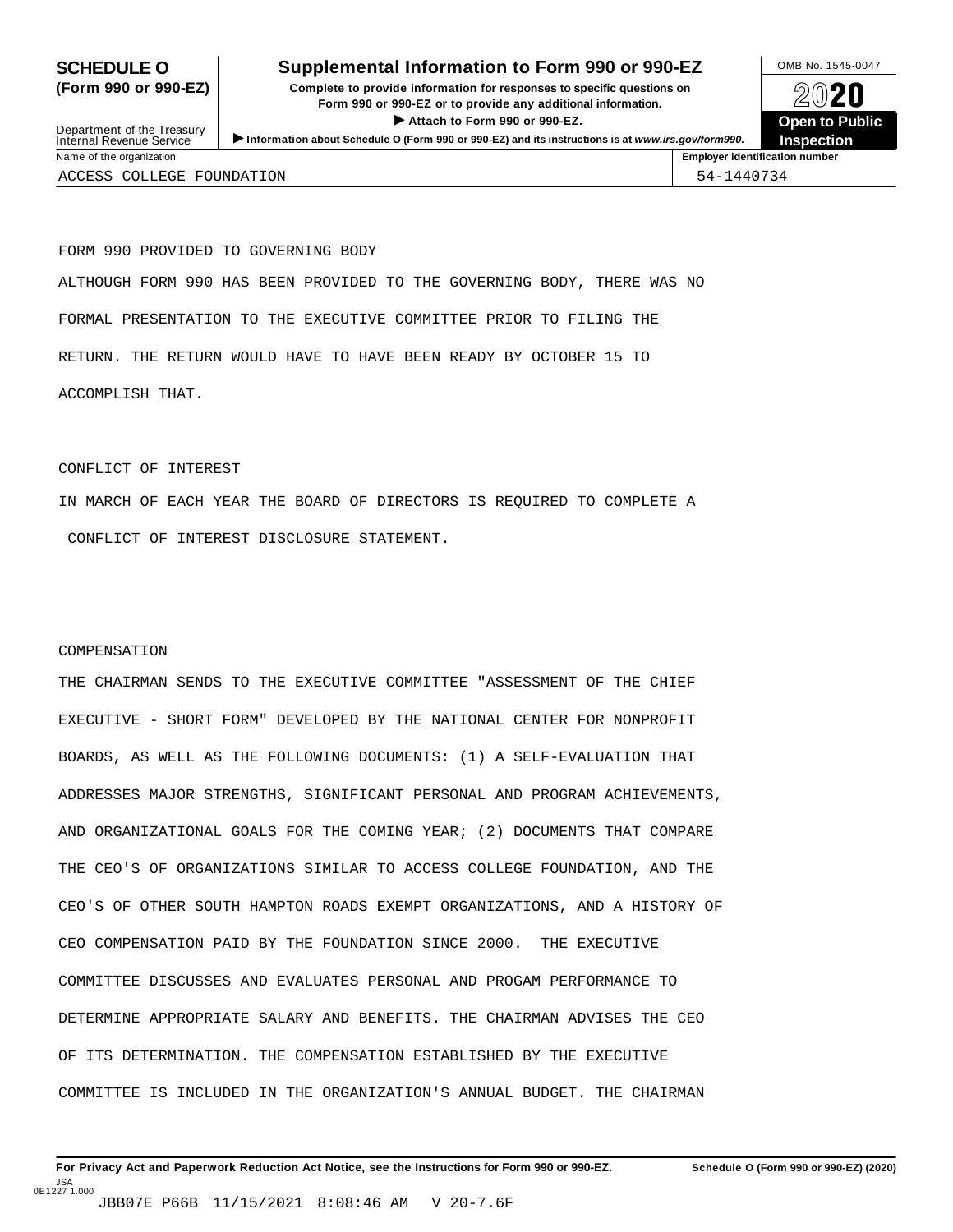<span id="page-40-0"></span>SENDS AN UPDATE ON THE COMPENSATION DETERMINATION TO THE FULL BOARD.

# DISCLOSURE

THE FOUNDATION'S GOVERNING DOCUMENTS, CONFLICT OF INTEREST POLICY, AND FINANCIAL STATEMENTS ARE MADE AVAILABLE TO THE PUBLIC VIA THE WEBSITE WWW.ACCESSCOLLEGE.ORG

# RELATIONSHIPS

BRUCE BRADLEY AND AMANDA GIFT HAVE A FAMILY RELATIONSHIP. ALFRED RANDOLPH AND LEWIS WEBB HAVE A BUSINESS RELATIONSHIP. DIRECTORS FRANK BATTEN,JR., CONRAD HALL, AND DAVID MELE HAVE A BUSINESS RELATIONSHIP. RICHARD LITTON AND AMANDA GIFT HAVE A BUSINESS RELATIONSHIP.

# BYLAWS CHANGE

THE FINANCE AND INVESTMENT COMMITTEE WAS SPLIT INTO TWO SEPARATE COMMITTEES: FINANCE COMMITTEE AND INVESTMENT COMMITTEE. THE AUDIT COMMITTEE WAS THEN ABSORBED INTO THE FINANCE COMMITTEE. THE TREASURER SERVES AS CHAIR OF THE FINANCE COMMITTEE.

# FORM 990, PART III, LINE 1 - ORGANIZATION'S MISSION

THE PURPOSE OF THE FOUNDATION IS TO PROVIDE EDUCATIONAL PATHWAYS LEADING TO CERTIFICATION OR COLLEGE DEGREE ATTAINMENT AND CAREER OPPORTUNITIES FOR STUDENTS, PARTICULARLY THOSE WHO MAY NOT OTHERWISE HAVE ACCESS. ACCESS COLLEGE FOUNDATION ACCOMPLISHES ITS MISSION BY PROVIDING VARYING TYPES OF SERVICES TO STUDENTS FROM MIDDLE SCHOOL THROUGH COLLEGE GRADUATION. THESE SERVICES INCLUDE STUDENTS RECEIVING COLLEGE INFORMATION IN GROUP SETTINGS, STUDENTS RECEIVING ONE-ON-ONE

## ATTACHMENT 1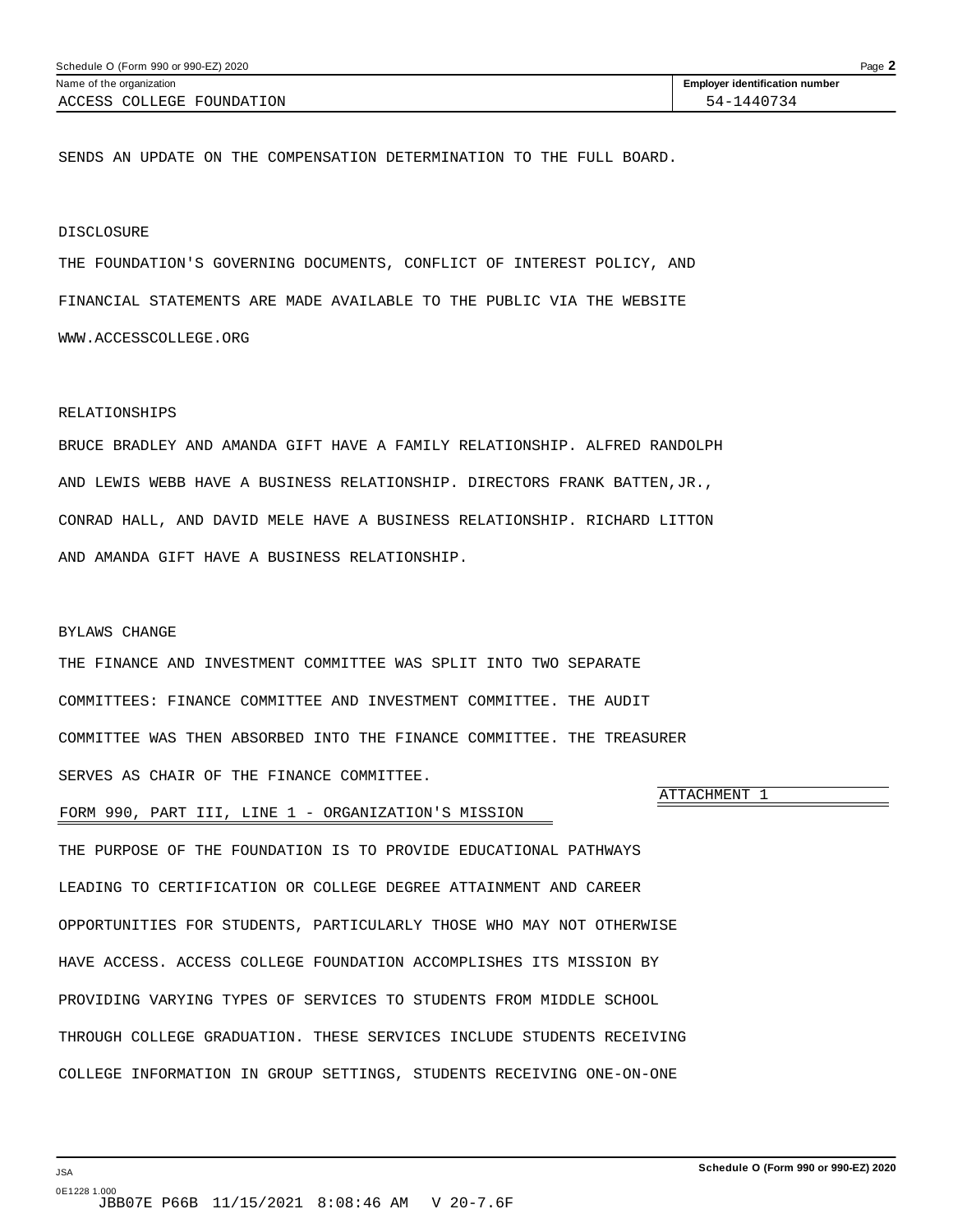<span id="page-41-0"></span>

| Schedule O (Form 990 or 990-EZ) 2020 |                                       | Page |
|--------------------------------------|---------------------------------------|------|
| Name of the organization             | <b>Employer identification number</b> |      |
| FOUNDATION<br>LEGE<br>ACCE:<br>. 11  |                                       |      |

**Employer identification number** ATTACHMENT 1 (CONT'D)

# FORM 990, PART III, LINE 1 - ORGANIZATION'S MISSION

ADVISORY SERVICES FOR POSTSECONDARY EDUCATIONAL PLANNING AND IMPLEMENTATION OF THE APPLICATION AND FINANCIAL AID PROCESSES, AND CAREER ASSISTANCE AND OPPORTUNITIES FOR STUDENTS COMPLETING THEIR CERTIFICATION DEGREE OR PROGRAMS. THESE SERVICES WERE PROVIDED BOTH IN PERSON AND VIRTUALLY/REMOTELY.

ATTACHMENT 2

# FORM 990, PART III - PROGRAM SERVICE, LINE 4A

HIGH SCHOOL PROGRAM AND COLLEGE SUCCESS PROGRAM: THE FOUNDATION PROVIDED POSTSECONDARY EDUCATION PLANNING TO MORE THAN 3,728 HIGH SCHOOL JUNIORS, SENIORS AND COLLEGE STUDENTS DURING 2020 AND 5,467 IN 2019. THE NUMBER OF STUDENTS IN 2020 IS LOWER THAN PREVIOUS YEARS DUE TO PARTIAL/FULL SCHOOL CLOSURES STEMMING FROM COVID-19 RESTRICTIONS. OF THOSE STUDENTS SERVED IN 2020, 2,640 FAMILIES (71%), WERE VERIFIED TO BE LOW-INCOME IN 2020 AND 3,816 (70%) WERE VERIFIED TO BE LOW-INCOME IN 2019. POST-SECONDARY EDUCATION PLANNING INCLUDES SCHOOL-BASED AND VIRTUAL ADVISORY SERVICES FOR: COLLEGE AND POSTSECONDARY TRAINING PREPARATION AND SUCCESS; COLLEGE APPLICATION/ TESTING FEE PAYMENTS; GUIDANCE THROUGH THE ADMISSIONS PROCESS; COLLEGE TOURS TO PROSPECTIVE CAMPUSES; AND THE LEVERAGING OF FINANCIAL AID, SCHOLARSHIPS, AND GRANTS NEEDED TO ATTEND COLLEGE OR OTHER POSTSECONDARY TRAINING. EACH STUDENT COMPLETES A "FEE WAIVER APPLICATION" AT THE BEGINNING OF THE SCHOOL YEAR FOR OUR USE IN DETERMINING THEIR LEVEL OF POVERTY, BASED ON FEDERAL GUIDELINES, TO RECEIVE FEE WAIVERS AND FEE

JSA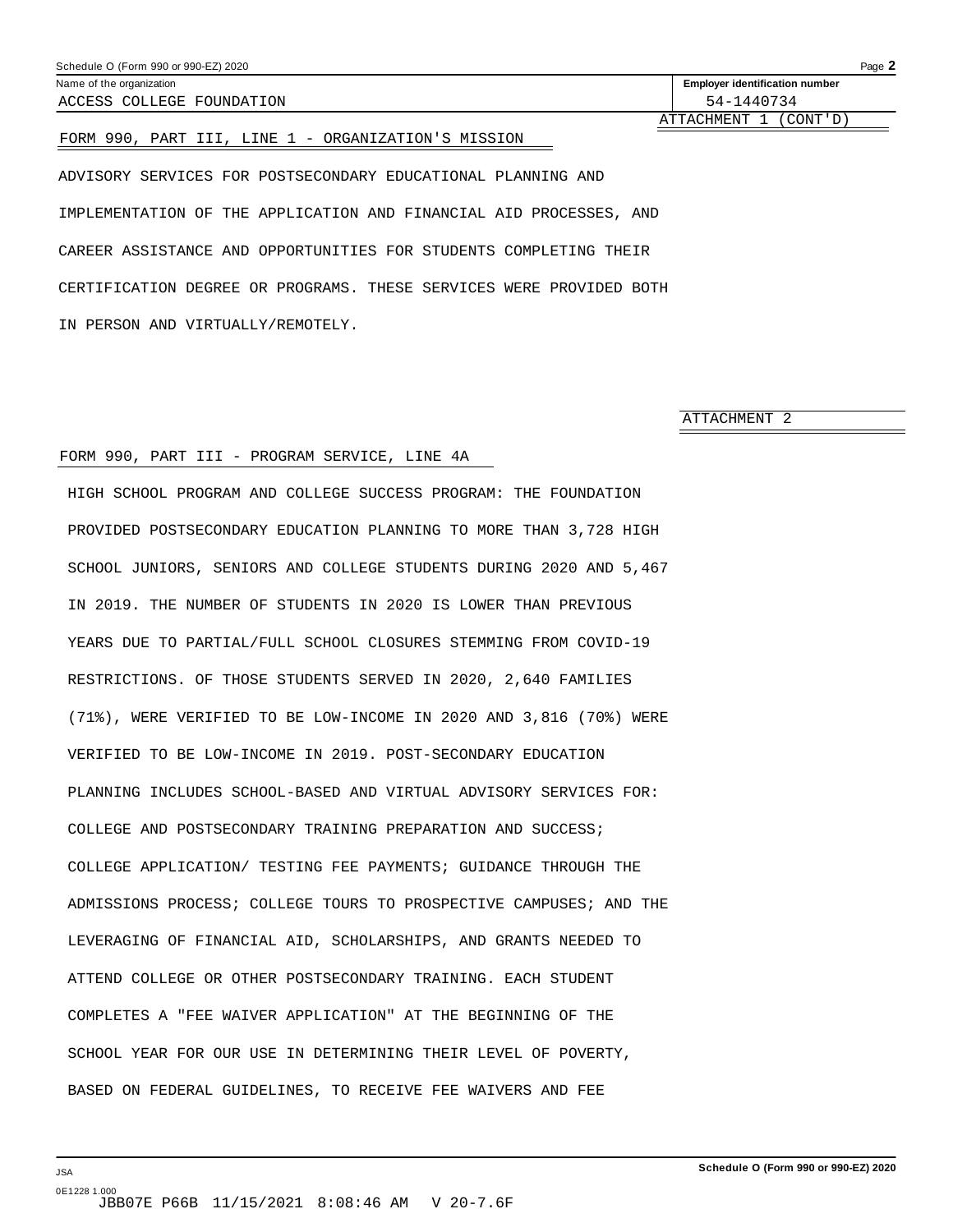ATTACHMENT 2 (CONT'D)

PAYMENTS MADE BY ACCESS ON THEIR BEHALF. WHEN FINANCIAL AID FORMS (FAFSAS) ARE FILED FOR THESE STUDENTS AND OUR COLLEGE STUDENTS, THE FAMILY SIZE AND INCOME INFORMATION IS CAPTURED AND UPDATED THROUGH ACTUAL TAX RETURNS. THIS INFORMATION WAS USED TO VERIFY THAT 71% OF THE STUDENTS IN 2020 AND 70% OF THE STUDENTS IN 2019 BELONGED TO A FAMILY WHOSE ANNUAL HOUSEHOLD INCOME WAS NOT IN EXCESS OF 300% OF THE FEDERAL POVERTY GUIDELINES. EARLY COLLEGE AWARENESS: WITH OUR FOUNDATION'S PRIMARY TARGET BEING STUDENTS FROM LOW-INCOME FAMILIES WHO MAY NOT OTHERWISE HAVE ACCESS, WE BEGIN LAYING THE GROUNDWORK OF EARLY COLLEGE AWARENESS/READINESS ACTIVITIES TO MIDDLE SCHOOL STUDENTS IN THE 7TH AND 8TH GRADES AND THEN FOLLOW THEM INTO HIGH SCHOOL IN THE 9TH AND 10TH GRADES. MUCH OF THIS WORK IS DONE IN GROUP SETTINGS AND STUDENTS IN THESE GRADE LEVELS DO NOT DISCLOSE THEIR FAMILY'S FINANCIAL INFORMATION IN ORDER TO RECEIVE SERVICES. WE DO KNOW THAT THE SCHOOLS THESE STUDENTS ATTEND HAVE A MAJORITY POPULATION RECEIVING FREE- OR REDUCED- LUNCH. ADDITIONALLY, WHILE OUR MISSION IS TO SERVE LOW-INCOME STUDENTS, WE KNOW THAT IN THE PROCESS OF PROVIDING POSTSECONDARY EDUCATION PLANNING TO THESE LOW-INCOME STUDENTS, OTHER STUDENTS MAY RECEIVE INFORMATION OR BENEFIT FROM ACTIVITIES PROVIDED IN GROUP SETTINGS.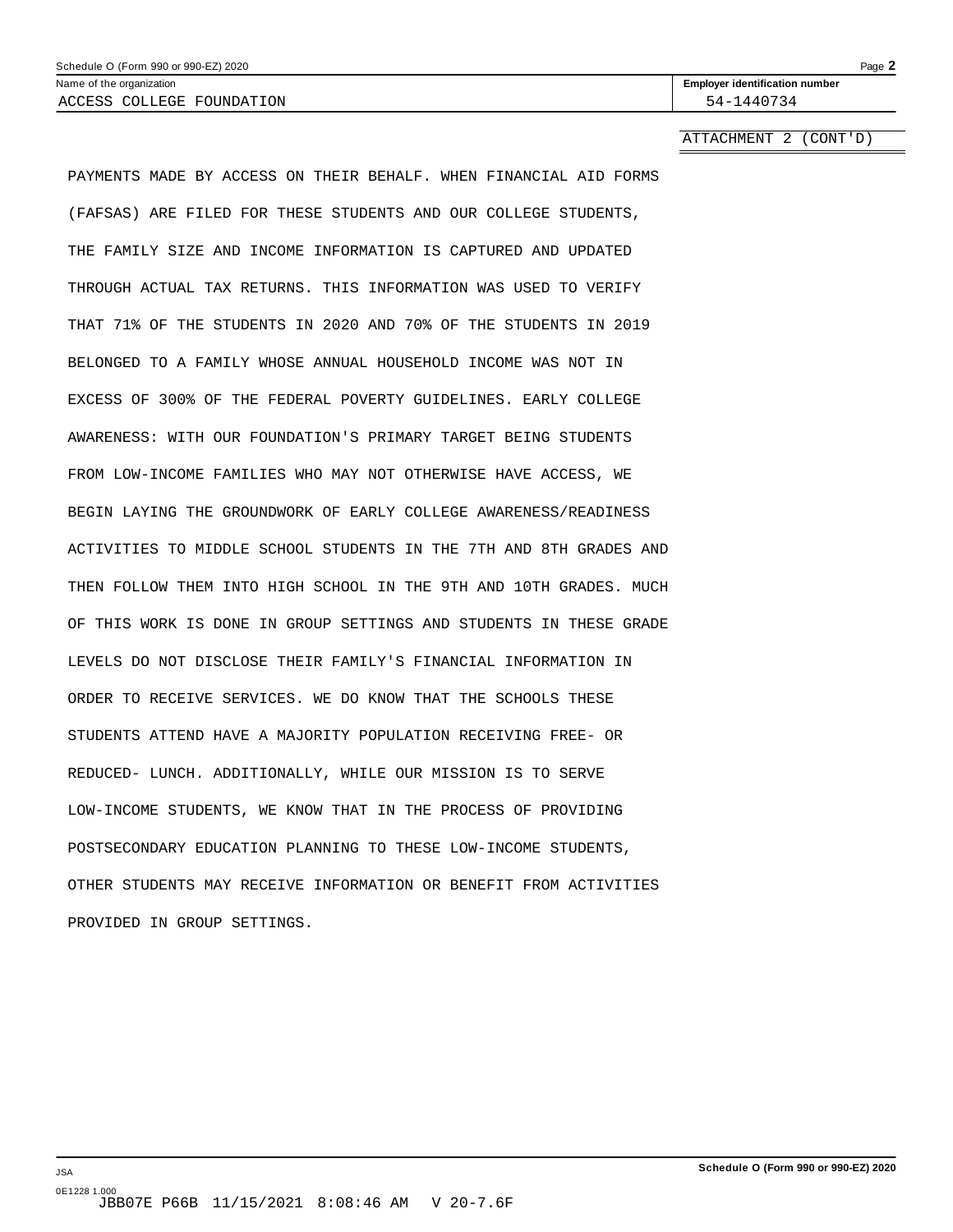<span id="page-43-0"></span>

| Schedule O (Form 990 or 990-EZ) 2020                     | Page 2                                |
|----------------------------------------------------------|---------------------------------------|
| Name of the organization                                 | <b>Employer identification number</b> |
| ACCESS COLLEGE FOUNDATION                                | 54-1440734                            |
|                                                          | ATTACHMENT 3                          |
| FORM 990, PART X - PREPAID EXPENSES AND DEFERRED CHARGES |                                       |
|                                                          | ENDING                                |
| DESCRIPTION                                              | <b>BOOK VALUE</b>                     |
| PREPAIDS                                                 | 50,923.                               |
| TOTALS                                                   | 50,923.                               |

ATTACHMENT 4

# FORM 990, PART X - INVESTMENTS - PUBLICLY TRADED SECURITIES

| DESCRIPTION   |        | ENDING<br>BOOK VALUE | COST<br>OR FMV |
|---------------|--------|----------------------|----------------|
| U.S. EQUITIES |        | 11,611,069.          | <b>FMV</b>     |
| <b>BONDS</b>  |        | 5,780,704.           | <b>FMV</b>     |
|               | TOTALS | 17,391,773.          |                |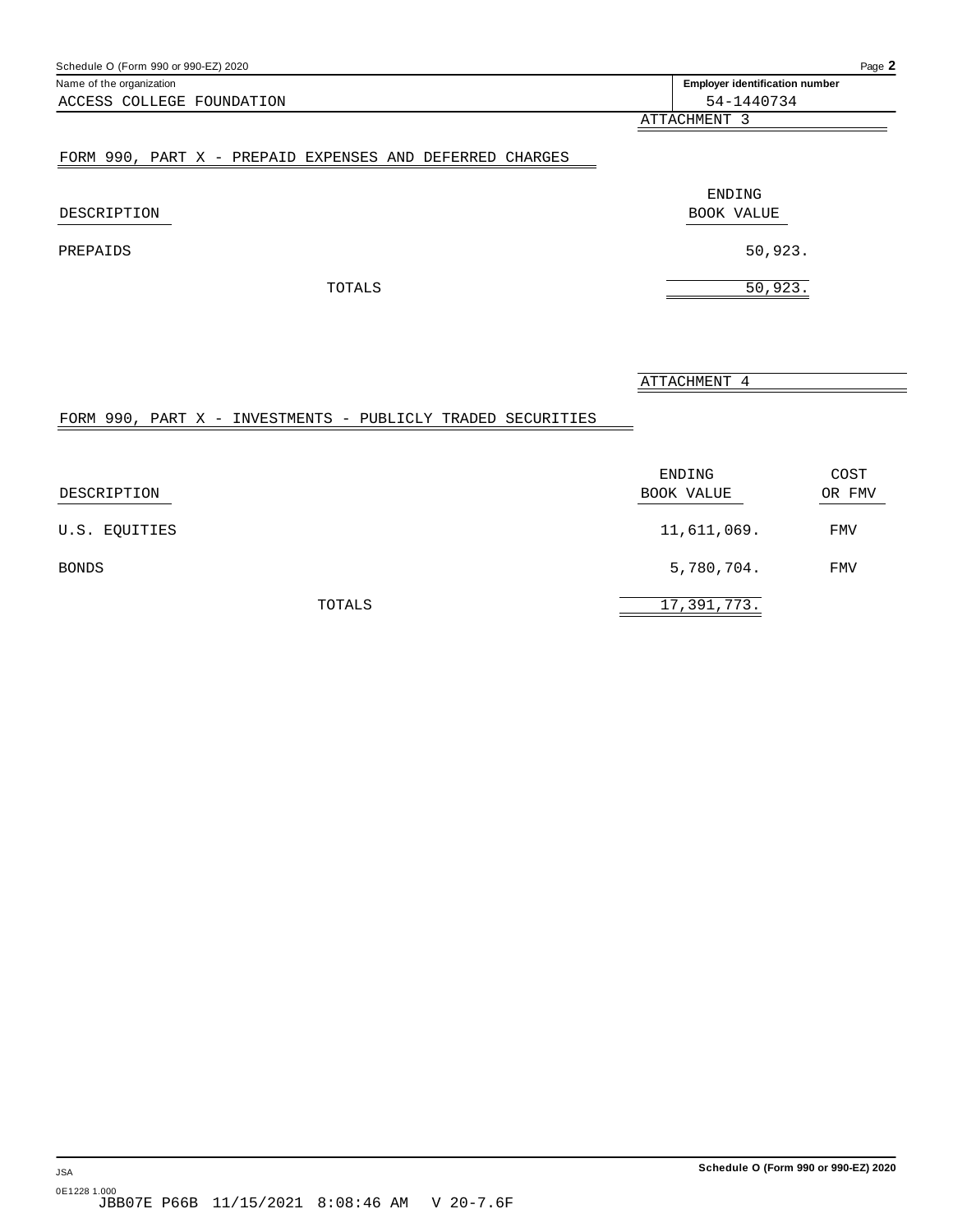# **Sales of Business Property** Demand Assembly COMB No. 1545-0184 **(Also Involuntary Conversions and Recapture Amounts Under Sections 179 and 280F(b)(2))**

**2020** 

| Department of the Treasu |  |
|--------------------------|--|
| Internal Devenue Consice |  |

|                                                        | <b>UNDER SECUPITS 173 AND LOVE (D)(2))</b>                                                                                    | ت ⊒ ש ڪ                              |
|--------------------------------------------------------|-------------------------------------------------------------------------------------------------------------------------------|--------------------------------------|
| Department of the Treasurv<br>Internal Revenue Service | $\blacktriangleright$ Attach to your tax return.<br>► Go to www.irs.gov/Form4797 for instructions and the latest information. | Attachment<br>Sequence No. <b>41</b> |
|                                                        |                                                                                                                               |                                      |

| Name(s) shown on return |  |
|-------------------------|--|
|-------------------------|--|

|                           | . |
|---------------------------|---|
| ACCESS COLLEGE FOUNDATION |   |

| <b>Identifying number</b> |  |
|---------------------------|--|
| 54-1440734                |  |

| Enter the gross proceeds from sales or exchanges reported to you for 2020 on Form(s) 1099-B or 1099-S (or |  |
|-----------------------------------------------------------------------------------------------------------|--|
| substitute statement) that you are including on line 2, 10, or 20. See instructions                       |  |

### **Sales or Exchanges of Property Used in a Trade or Business and Involuntary Conversions From Other Than Casualty or Theft - Most Property Held More Than 1 Year** (see instructions) **Part I**

|              | <b>I Hall Casualty Of Their - MOSt Froperty Held More Than I Teal (See Instructions)</b>                                                                                                                                                                                                                                                                                                                                                      |                                      |                                  |                          |                                                                  |                                                                         |   |                                                                   |
|--------------|-----------------------------------------------------------------------------------------------------------------------------------------------------------------------------------------------------------------------------------------------------------------------------------------------------------------------------------------------------------------------------------------------------------------------------------------------|--------------------------------------|----------------------------------|--------------------------|------------------------------------------------------------------|-------------------------------------------------------------------------|---|-------------------------------------------------------------------|
| $\mathbf{2}$ | (a) Description<br>of property                                                                                                                                                                                                                                                                                                                                                                                                                | (b) Date acquired<br>(mo., day, yr.) | (c) Date sold<br>(mo., day, yr.) | (d) Gross<br>sales price | (e) Depreciation<br>allowed or<br>allowable since<br>acquisition | (f) Cost or other<br>basis, plus<br>improvements and<br>expense of sale |   | (g) Gain or (loss)<br>Subtract (f) from the<br>sum of (d) and (e) |
|              |                                                                                                                                                                                                                                                                                                                                                                                                                                               |                                      |                                  |                          |                                                                  |                                                                         |   |                                                                   |
|              |                                                                                                                                                                                                                                                                                                                                                                                                                                               |                                      |                                  |                          |                                                                  |                                                                         |   |                                                                   |
|              |                                                                                                                                                                                                                                                                                                                                                                                                                                               |                                      |                                  |                          |                                                                  |                                                                         |   |                                                                   |
|              |                                                                                                                                                                                                                                                                                                                                                                                                                                               |                                      |                                  |                          |                                                                  |                                                                         |   |                                                                   |
|              |                                                                                                                                                                                                                                                                                                                                                                                                                                               |                                      |                                  |                          |                                                                  |                                                                         | 3 |                                                                   |
|              |                                                                                                                                                                                                                                                                                                                                                                                                                                               |                                      |                                  |                          |                                                                  |                                                                         | 4 |                                                                   |
| 5.           |                                                                                                                                                                                                                                                                                                                                                                                                                                               |                                      |                                  |                          |                                                                  |                                                                         | 5 |                                                                   |
| 6.           |                                                                                                                                                                                                                                                                                                                                                                                                                                               |                                      |                                  |                          |                                                                  |                                                                         | 6 |                                                                   |
| 7            | Combine lines 2 through 6. Enter the gain or (loss) here and on the appropriate line as follows $\ldots \ldots \ldots$                                                                                                                                                                                                                                                                                                                        |                                      | $\overline{7}$                   |                          |                                                                  |                                                                         |   |                                                                   |
|              | Partnerships and S corporations. Report the gain or (loss) following the instructions for Form 1065, Schedule K,<br>line 10, or Form 1120-S, Schedule K, line 9. Skip lines 8, 9, 11, and 12 below.                                                                                                                                                                                                                                           |                                      |                                  |                          |                                                                  |                                                                         |   |                                                                   |
|              | Individuals, partners, S corporation shareholders, and all others. If line 7 is zero or a loss, enter the amount from<br>line 7 on line 11 below and skip lines 8 and 9. If line 7 is a gain and you didn't have any prior year section 1231<br>losses, or they were recaptured in an earlier year, enter the gain from line 7 as a long-term capital gain on the<br>Schedule D filed with your return and skip lines 8, 9, 11, and 12 below. |                                      |                                  |                          |                                                                  |                                                                         |   |                                                                   |
| 8            |                                                                                                                                                                                                                                                                                                                                                                                                                                               |                                      |                                  |                          |                                                                  |                                                                         |   |                                                                   |
| 9            | Subtract line 8 from line 7. If zero or less, enter -0-. If line 9 is zero, enter the gain from line 7 on line 12 below. If line<br>9 is more than zero, enter the amount from line 8 on line 12 below and enter the gain from line 9 as a long-term                                                                                                                                                                                          |                                      |                                  |                          |                                                                  |                                                                         | 9 |                                                                   |

# **Part II Ordinary Gains and Losses** (see instructions)

|    | 10 Ordinary gains and losses not included on lines 11 through 16 (include property held 1 year or less):                                                                                                                       |                 |                  |
|----|--------------------------------------------------------------------------------------------------------------------------------------------------------------------------------------------------------------------------------|-----------------|------------------|
|    | ATTACHMENT 1                                                                                                                                                                                                                   |                 | $-96.$           |
|    |                                                                                                                                                                                                                                |                 |                  |
|    |                                                                                                                                                                                                                                |                 |                  |
|    |                                                                                                                                                                                                                                |                 |                  |
| 11 |                                                                                                                                                                                                                                | $-11$           |                  |
| 12 | Gain, if any, from line 7 or amount from line 8, if applicable <b>contained and intervel</b> contained any, from line 7 or amount from line 8, if applicable <b>contained and intervel contained and intervel</b>              | 12 <sup>1</sup> |                  |
| 13 |                                                                                                                                                                                                                                | 13              |                  |
| 14 |                                                                                                                                                                                                                                | 14              |                  |
| 15 |                                                                                                                                                                                                                                | 15              |                  |
| 16 | Ordinary gain or (loss) from like-kind exchanges from Form 8824                                                                                                                                                                | 16              |                  |
| 17 | Combine lines 10 through 16 (exception of the contract of the contract of the combine lines 10 through 16 (exception of the contract of the contract of the contract of the contract of the contract of the contract of the co | 17              | $-96.$           |
| 18 | For all except individual returns, enter the amount from line 17 on the appropriate line of your return and skip lines a                                                                                                       |                 |                  |
|    | and b below. For individual returns, complete lines a and b below.                                                                                                                                                             |                 |                  |
|    | a If the loss on line 11 includes a loss from Form 4684, line 35, column (b)(ii), enter that part of the loss here. Enter the                                                                                                  |                 |                  |
|    | loss from income-producing property on Schedule A (Form 1040), line 16. (Do not include any loss on property used as                                                                                                           |                 |                  |
|    |                                                                                                                                                                                                                                | 18a             |                  |
|    | <b>b</b> Redetermine the gain or (loss) on line 17 excluding the loss, if any, on line 18a. Enter here and on Schedule 1                                                                                                       |                 |                  |
|    |                                                                                                                                                                                                                                |                 |                  |
|    | For Paperwork Reduction Act Notice, see separate instructions.                                                                                                                                                                 |                 | Form 4797 (2020) |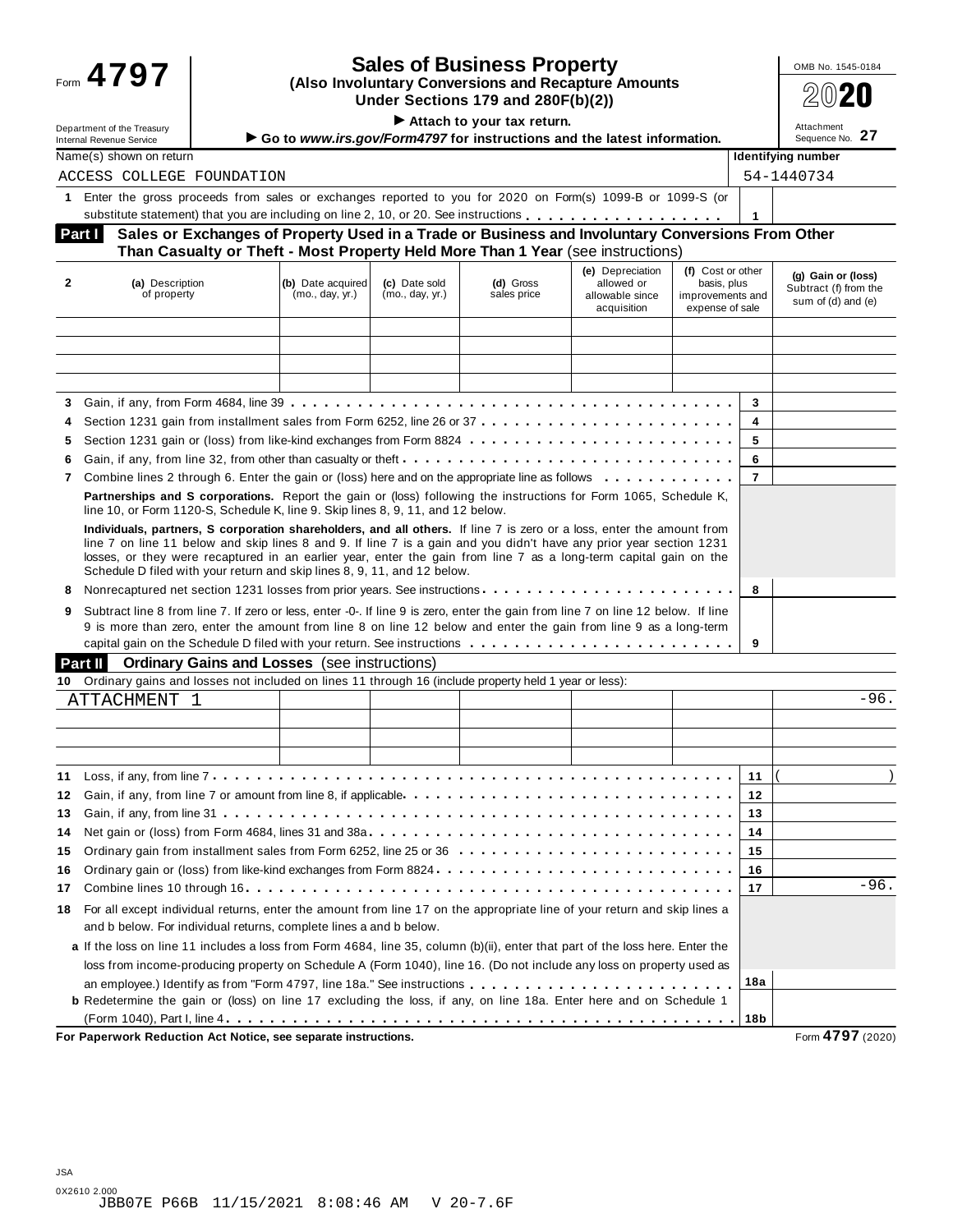### **Gain From Disposition of Property Under Sections 1245, 1250, 1252, 1254, and 1255** (see instructions) **Part III**

| 19 (a) Description of section 1245, 1250, 1252, 1254, or 1255 property: |                                                                                                                                                                                                                     |            |                   |                   |    | (b) Date acquired<br>(mo., day, yr.) | (c) Date sold<br>(mo., day, yr.) |
|-------------------------------------------------------------------------|---------------------------------------------------------------------------------------------------------------------------------------------------------------------------------------------------------------------|------------|-------------------|-------------------|----|--------------------------------------|----------------------------------|
|                                                                         | A                                                                                                                                                                                                                   |            |                   |                   |    |                                      |                                  |
|                                                                         | в                                                                                                                                                                                                                   |            |                   |                   |    |                                      |                                  |
|                                                                         | C                                                                                                                                                                                                                   |            |                   |                   |    |                                      |                                  |
|                                                                         | D                                                                                                                                                                                                                   |            |                   |                   |    |                                      |                                  |
|                                                                         |                                                                                                                                                                                                                     |            |                   |                   |    |                                      |                                  |
|                                                                         | These columns relate to the properties on lines 19A through 19D.                                                                                                                                                    |            | <b>Property A</b> | <b>Property B</b> |    | <b>Property C</b>                    | <b>Property D</b>                |
| 20                                                                      | Gross sales price (Note: See line 1 before completing.)                                                                                                                                                             | 20         |                   |                   |    |                                      |                                  |
| 21                                                                      | Cost or other basis plus expense of sale                                                                                                                                                                            | 21         |                   |                   |    |                                      |                                  |
| 22                                                                      | Depreciation (or depletion) allowed or allowable                                                                                                                                                                    | 22         |                   |                   |    |                                      |                                  |
| 23                                                                      | Adjusted basis. Subtract line 22 from line 21                                                                                                                                                                       | 23         |                   |                   |    |                                      |                                  |
|                                                                         |                                                                                                                                                                                                                     |            |                   |                   |    |                                      |                                  |
| 24                                                                      | Total gain. Subtract line 23 from line 20.                                                                                                                                                                          | 24         |                   |                   |    |                                      |                                  |
|                                                                         | 25 If section 1245 property:                                                                                                                                                                                        |            |                   |                   |    |                                      |                                  |
|                                                                         | a Depreciation allowed or allowable from line 22 25a                                                                                                                                                                |            |                   |                   |    |                                      |                                  |
|                                                                         | <b>b</b> Enter the smaller of line 24 or 25a. 25b                                                                                                                                                                   |            |                   |                   |    |                                      |                                  |
| 26                                                                      | If section 1250 property: If straight line depreciation was<br>used, enter -0- on line 26g, except for a corporation subject                                                                                        |            |                   |                   |    |                                      |                                  |
|                                                                         | to section 291.                                                                                                                                                                                                     |            |                   |                   |    |                                      |                                  |
|                                                                         | a Additional depreciation after 1975. See instructions 26a                                                                                                                                                          |            |                   |                   |    |                                      |                                  |
|                                                                         | <b>b</b> Applicable percentage multiplied by the smaller of                                                                                                                                                         |            |                   |                   |    |                                      |                                  |
|                                                                         | line 24 or line 26a. See instructions                                                                                                                                                                               | 26b        |                   |                   |    |                                      |                                  |
|                                                                         | c Subtract line 26a from line 24. If residential rental property                                                                                                                                                    |            |                   |                   |    |                                      |                                  |
|                                                                         | or line 24 isn't more than line 26a, skip lines 26d and 26e $\sqrt{26c}$                                                                                                                                            |            |                   |                   |    |                                      |                                  |
|                                                                         | d Additional depreciation after 1969 and before 1976 26d                                                                                                                                                            |            |                   |                   |    |                                      |                                  |
|                                                                         | e Enter the smaller of line 26c or 26d                                                                                                                                                                              | <b>26e</b> |                   |                   |    |                                      |                                  |
|                                                                         | f Section 291 amount (corporations only)                                                                                                                                                                            | 26f        |                   |                   |    |                                      |                                  |
|                                                                         |                                                                                                                                                                                                                     |            |                   |                   |    |                                      |                                  |
|                                                                         | 27 If section 1252 property: Skip this section if you didn't<br>dispose of farmland or if this form is being completed for<br>a partnership.                                                                        |            |                   |                   |    |                                      |                                  |
|                                                                         | a Soil, water, and land clearing expenses 27a                                                                                                                                                                       |            |                   |                   |    |                                      |                                  |
|                                                                         | <b>b</b> Line 27a multiplied by applicable percentage. See instructions 27b                                                                                                                                         |            |                   |                   |    |                                      |                                  |
|                                                                         | c Enter the smaller of line 24 or 27b 27c                                                                                                                                                                           |            |                   |                   |    |                                      |                                  |
|                                                                         | 28 If section 1254 property:<br>a Intangible drilling and development costs, expenditures<br>for development of mines and other natural deposits,<br>mining exploration costs, and depletion. See instructions  28a |            |                   |                   |    |                                      |                                  |
|                                                                         | <b>b</b> Enter the smaller of line 24 or 28a                                                                                                                                                                        | 28b        |                   |                   |    |                                      |                                  |
|                                                                         | 29 If section 1255 property:                                                                                                                                                                                        |            |                   |                   |    |                                      |                                  |
|                                                                         | a Applicable percentage of payments excluded from                                                                                                                                                                   |            |                   |                   |    |                                      |                                  |
|                                                                         | income under section 126. See instructions   29a                                                                                                                                                                    |            |                   |                   |    |                                      |                                  |
|                                                                         | <b>b</b> Enter the smaller of line 24 or 29a. See instructions 29b                                                                                                                                                  |            |                   |                   |    |                                      |                                  |
|                                                                         | Summary of Part III Gains. Complete property columns A through D through line 29b before going to line 30.                                                                                                          |            |                   |                   |    |                                      |                                  |
|                                                                         |                                                                                                                                                                                                                     |            |                   |                   |    |                                      |                                  |
| 30                                                                      |                                                                                                                                                                                                                     |            |                   |                   |    | 30                                   |                                  |
| 31                                                                      | Add property columns A through D, lines 25b, 26g, 27c, 28b, and 29b. Enter here and on line 13                                                                                                                      |            |                   |                   |    | 31                                   |                                  |
|                                                                         | 32 Subtract line 31 from line 30. Enter the portion from casualty or theft on Form 4684, line 33. Enter the portion from                                                                                            |            |                   |                   |    |                                      |                                  |
|                                                                         |                                                                                                                                                                                                                     |            |                   |                   |    | 32                                   |                                  |
|                                                                         | Recapture Amounts Under Sections 179 and 280F(b)(2) When Business Use Drops to 50% or Less<br><b>Part IV</b><br>(see instructions)                                                                                  |            |                   |                   |    |                                      |                                  |
|                                                                         |                                                                                                                                                                                                                     |            |                   |                   |    | (a) Section<br>179                   | (b) Section<br>280F(b)(2)        |
| 33                                                                      | Section 179 expense deduction or depreciation allowable in prior years                                                                                                                                              |            |                   |                   | 33 |                                      |                                  |
| 34                                                                      | Recomputed depreciation. See instructions entering in the computed depreciation. See instructions                                                                                                                   |            |                   |                   | 34 |                                      |                                  |
|                                                                         |                                                                                                                                                                                                                     |            |                   |                   |    |                                      |                                  |

**35** Recapture amount. Subtract line 34 from line 33. See the instructions for where to report **manual** m m  $\frac{1}{35}$ 

Form **4797** (2020)